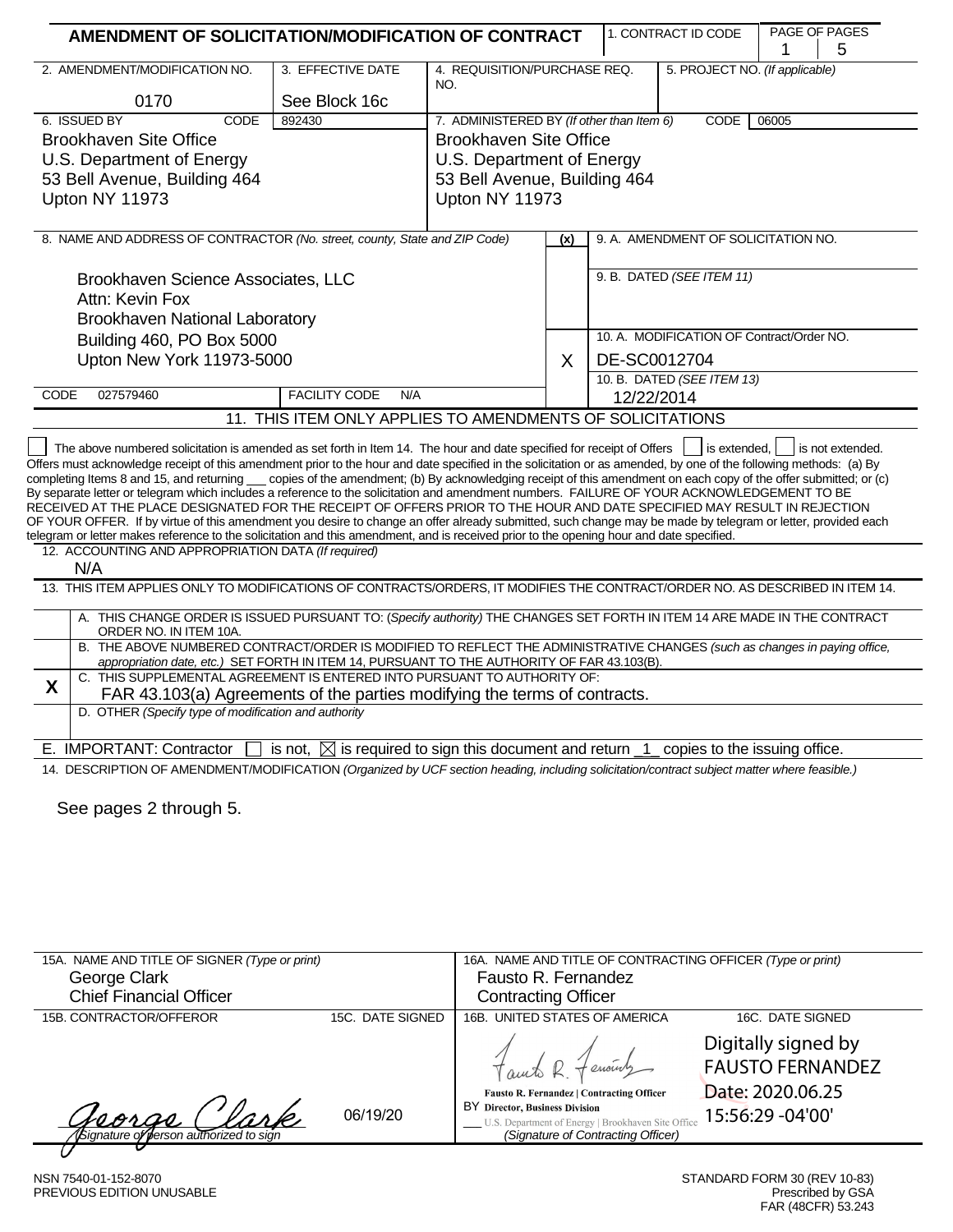Page **2** of **5**

## **14. DESCRIPTION OF AMENDMENT/MODIFICATION** continued.

**A.** This modification is issued to update the following contract sections:

#### **Contract Sections:**

- a. Part II, Section I Contract Clauses
- b. Part III, Section J List of Attachments, Appendix E
- **B.** Table of Changes

| <b>Clause</b><br>No. | <b>Title</b>                                                                                       | <b>Change &amp; Explanation</b>                                                                                                                                                                         |
|----------------------|----------------------------------------------------------------------------------------------------|---------------------------------------------------------------------------------------------------------------------------------------------------------------------------------------------------------|
| 1.1                  | FAR 52.202-1<br>Definitions (Nov 2013) Modified<br>By DEAR 952.202-1 (Feb 2011)                    | Change:<br>Update clause.<br><b>Explanation:</b><br>This clause is updated IAW Federal Register 85 FR<br>27088 dated 05/06/2020 and FAR Case 2018-007.                                                  |
| 1.4                  | FAR 52.203-6<br><b>Restrictions on Subcontractor</b><br>Sales to the Government (Sept<br>2006)     | Change:<br>Update clause.<br><b>Explanation:</b><br>This clause is being updated to amend paragraph (c)<br>IAW Federal Register 85 FR 27088 dated 05/06/2020<br>and FAR Case 2018-007.                  |
| 1.5                  | FAR 52.203-7<br>Anti-Kickback Procedures (May<br>2014)                                             | Change:<br>Update clause.<br><b>Explanation:</b><br>This clause is being updated to amend paragraph (c)(5)<br>IAW Federal Register 85 FR 27088 dated 05/06/2020<br>and FAR Case 2018-007.               |
| 1.8                  | FAR 52.203-12<br>Limitation on Payments to<br>Influence Certain Federal<br>Transactions (Oct 2010) | Change:<br>Update clause.<br><b>Explanation:</b><br>This clause is being updated to amend paragraphs (g)(1)<br>and (g)(3) IAW Federal Register 85 FR 27088 dated<br>05/06/2020 and FAR Case 2018-007.   |
| 1.9                  | FAR 52.203-13<br><b>Contractor Code of Business</b><br>Ethics and Conduct (Oct 2015)               | Change:<br>Update clause.<br><b>Explanation:</b><br>This clause is being updated to delete paragraph (d)(1)<br>and add text IAW Federal Register 85 FR 27088 dated<br>05/06/2020 and FAR Case 2018-007. |
| 1.10                 | FAR 52.203-14<br>Display of Hotline Poster(s) (Oct<br>2015)                                        | Change:<br>Update clause.                                                                                                                                                                               |

## **PART II, SECTION I – CONTRACT CLAUSES**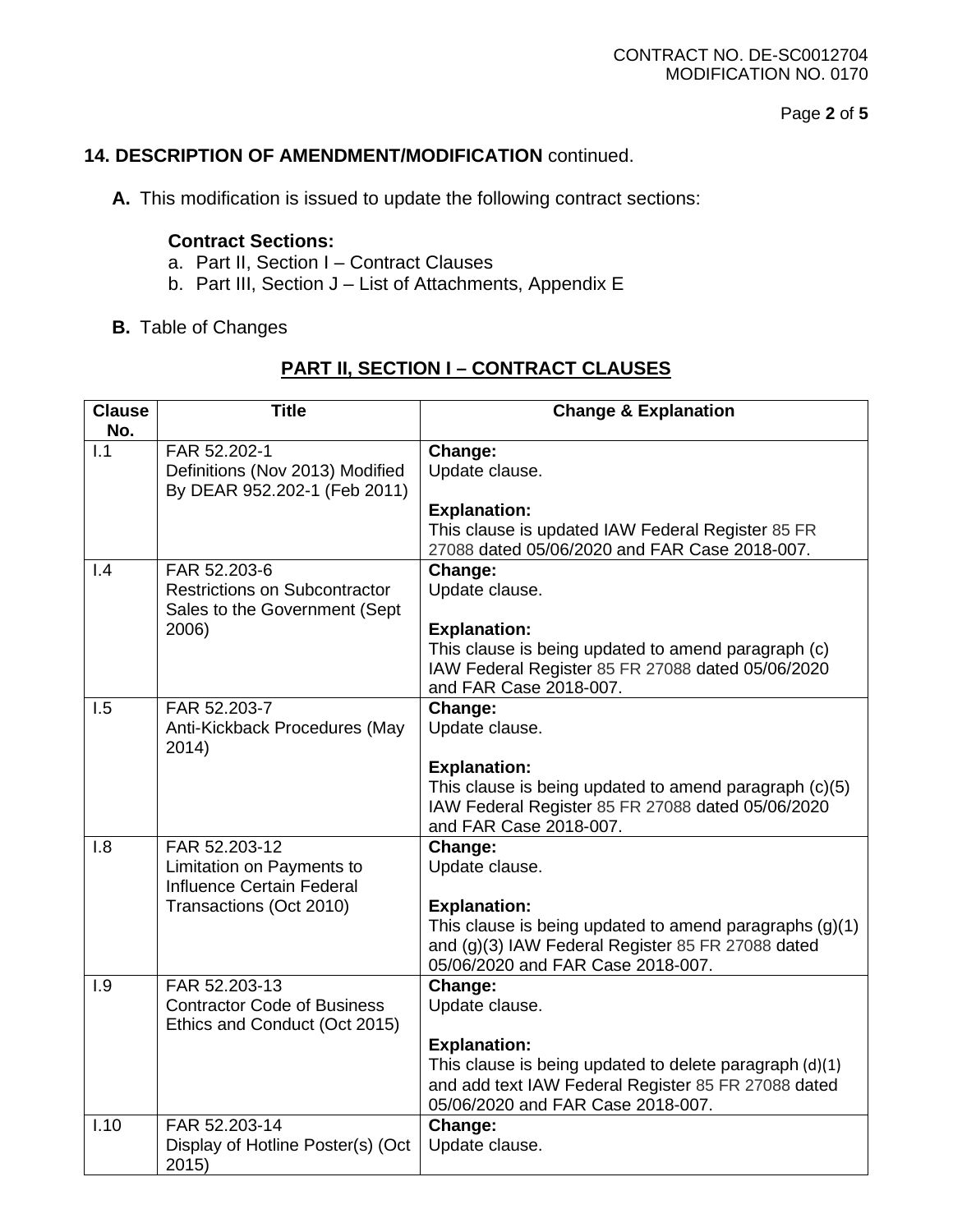Page **3** of 5

|      |                                                            | <b>Explanation:</b>                                                         |
|------|------------------------------------------------------------|-----------------------------------------------------------------------------|
|      |                                                            | This clause is being updated to amend paragraph (d)                         |
|      |                                                            | IAW Federal Register 85 FR 27088 dated 05/06/2020                           |
|      |                                                            | and FAR Case 2018-007.                                                      |
| 1.12 | FAR 52.203-17                                              | Change:                                                                     |
|      | <b>Contractor Employee</b>                                 | Update clause.                                                              |
|      | Whistleblower Rights and                                   |                                                                             |
|      | Requirement to Inform                                      | <b>Explanation:</b>                                                         |
|      | <b>Employees of Whistleblower</b>                          | This clause is being updated to amend paragraphs (a)                        |
|      | Rights (Apr 2014)                                          | (b) and (c) IAW Federal Register 85 FR 27088 dated                          |
|      |                                                            | 05/06/2020 and FAR Case 2018-007.                                           |
| 1.15 | FAR 52.204-10                                              | Change:                                                                     |
|      | <b>Reporting Executive</b>                                 | Update clause.                                                              |
|      | <b>Compensation and First-Tier</b>                         |                                                                             |
|      | Subcontract Awards (Oct 2018)                              | <b>Explanation:</b>                                                         |
|      |                                                            | This clause is being updated to amend paragraphs                            |
|      |                                                            | $(d)(1), (d)(2), (d)(3)$ and (e) IAW Federal Register 85 FR                 |
|      |                                                            | 27088 dated 05/06/2020 and FAR Case 2018-007.                               |
| 1.19 | FAR 52.209-6                                               | Change:                                                                     |
|      | Protecting the Government's                                | Update clause.                                                              |
|      | Interest When Subcontracting<br>with Contractors Debarred, | <b>Explanation:</b>                                                         |
|      | Suspended, or Proposed for                                 | This clause is being updated to amend paragraphs                            |
|      | Debarment (Oct 2015)                                       | $(a)(1)(i)$ , $(b)$ , $(c)$ and $(e)(1)$ IAW Federal Register 85 FR         |
|      |                                                            | 27088 dated 05/06/2020 and FAR Case 2018-007.                               |
| 1.22 | FAR 52.210-1                                               | Change:                                                                     |
|      | Market Research (Apr 2011)                                 | Update clause.                                                              |
|      |                                                            |                                                                             |
|      |                                                            | <b>Explanation:</b>                                                         |
|      |                                                            | This clause is being updated to amend paragraphs (a)                        |
|      |                                                            | and (b) IAW Federal Register 85 FR 27088 05/06/2020                         |
|      |                                                            | and FAR Case 2018-007.                                                      |
| 1.25 | FAR 52.215-12                                              | Change:                                                                     |
|      | <b>Subcontractor Certified Cost or</b>                     | Update clause.                                                              |
|      | Pricing Data (Oct 2010)                                    |                                                                             |
|      |                                                            | <b>Explanation:</b><br>This clause is being updated to amend paragraphs (a) |
|      |                                                            | and (c) IAW Federal Register 85 FR 27088 05/06/2020                         |
|      |                                                            | and FAR Case 2018-007.                                                      |
| 1.26 | FAR 52.215-13                                              | Change:                                                                     |
|      | Subcontractor Certified Cost or                            | Update clause.                                                              |
|      | <b>Pricing Data-Modifications</b>                          |                                                                             |
|      | (Oct 2010)                                                 | <b>Explanation:</b>                                                         |
|      |                                                            | This clause is being updated to amend paragraphs                            |
|      |                                                            | $(a)(1)$ , (b) and (d) IAW Federal Register 85 FR 27088                     |
|      |                                                            | 05/06/2020 and FAR Case 2018-007.                                           |
| 1.27 | FAR 52.215-14                                              | Change:                                                                     |
|      | Integrity of Unit Prices (Oct                              | Update clause.                                                              |
|      | 2010)                                                      |                                                                             |
|      |                                                            | <b>Explanation:</b>                                                         |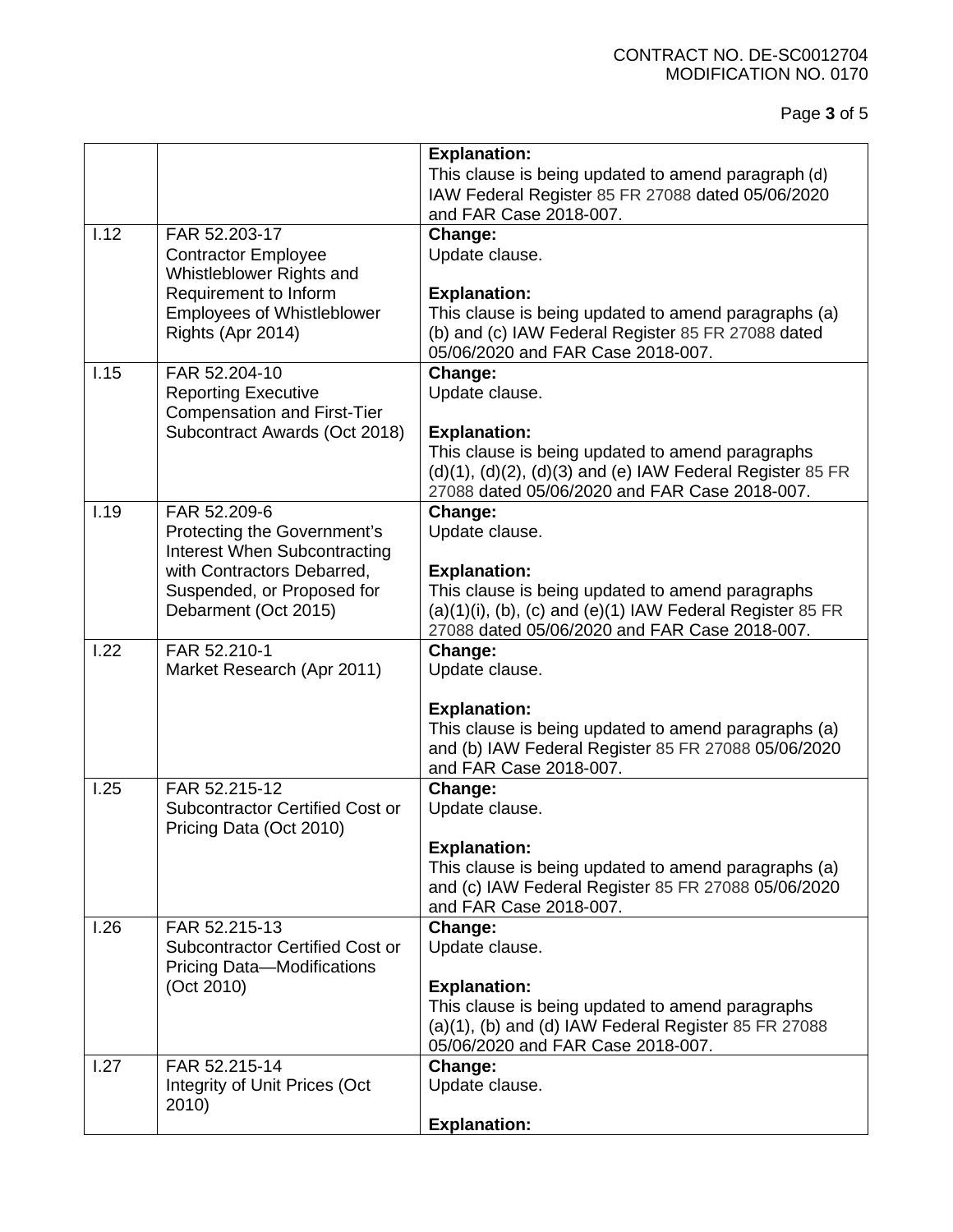Page **4** of 5

|      |                                                                                                              | This clause is being updated to amend paragraph (c)<br>IAW Federal Register 85 FR 27088 05/06/2020 and FAR<br>Case 2018-007.                                                                                                                              |
|------|--------------------------------------------------------------------------------------------------------------|-----------------------------------------------------------------------------------------------------------------------------------------------------------------------------------------------------------------------------------------------------------|
| 1.30 | FAR 52.215-23<br>Limitations on Pass-Through<br>Charges (Oct 2009)                                           | Change:<br>Update clause.<br><b>Explanation:</b><br>This clause is being updated to amend paragraphs (a)<br>and (f) IAW Federal Register 85 FR 27088 05/06/2020                                                                                           |
|      |                                                                                                              | and FAR Case 2018-007.                                                                                                                                                                                                                                    |
| 1.33 | FAR 52.219-9<br><b>Small Business Subcontracting</b><br>Plan (Mar 2020) (Alternate IV)                       | Change:<br>Update clause.                                                                                                                                                                                                                                 |
|      |                                                                                                              | <b>Explanation:</b><br>This clause is being updated to amend paragraphs, (b),<br>$(d)(9)$ , $(d)(11)(iii)$ , $(e)(6)$ , $(i)$ , $(l)(2)(i)(C)$ , Alternate III, and<br>Alternate IV IAW Federal Register 85 FR 27088<br>05/06/2020 and FAR Case 2018-007. |
| 1.44 | FAR 52.222-35<br><b>Equal Opportunity for Veterans</b><br>(Oct 2015)                                         | Change:<br>Update clause.                                                                                                                                                                                                                                 |
|      |                                                                                                              | <b>Explanation:</b><br>This clause is being updated to amend paragraphs (a)<br>and (c) IAW Federal Register 85 FR 27088 05/06/2020<br>and FAR Case 2018-007.                                                                                              |
| 1.45 | FAR 52.222-36<br><b>Equal Opportunity for Workers</b><br>with Disabilities (Jul 2014)                        | Change:<br>Update clause.<br><b>Explanation:</b><br>This clause is being updated to amend paragraph (b)                                                                                                                                                   |
|      |                                                                                                              | IAW Federal Register 85 FR 27088 05/06/2020 and FAR<br>Case 2018-007.                                                                                                                                                                                     |
| 1.46 | FAR 52.222-37<br><b>Employment Reports on</b><br>Veterans (Feb 2016)                                         | Change:<br>Update clause.                                                                                                                                                                                                                                 |
|      |                                                                                                              | <b>Explanation:</b><br>This clause is being updated to amend paragraphs (a)<br>and (g) IAW Federal Register 85 FR 27088 05/06/2020<br>and FAR Case 2018-007.                                                                                              |
| 1.58 | FAR 52.223-15<br><b>Energy Efficiency in Energy</b><br><b>Consuming Products (Dec</b>                        | Change:<br>Update clause.                                                                                                                                                                                                                                 |
|      | 2007)                                                                                                        | <b>Explanation:</b><br>This clause is being updated to amend paragraph (d)(2)<br>IAW Federal Register 85 FR 27101 dated 05/06/2020<br>and FAC 2020-06 Technical Amendment Item IV.                                                                        |
| 1.61 | FAR 52.223-18<br><b>Encouraging Contractor Policies</b><br>to Ban Text Messaging While<br>Driving (Aug 2011) | Change:<br>Update clause.<br><b>Explanation:</b>                                                                                                                                                                                                          |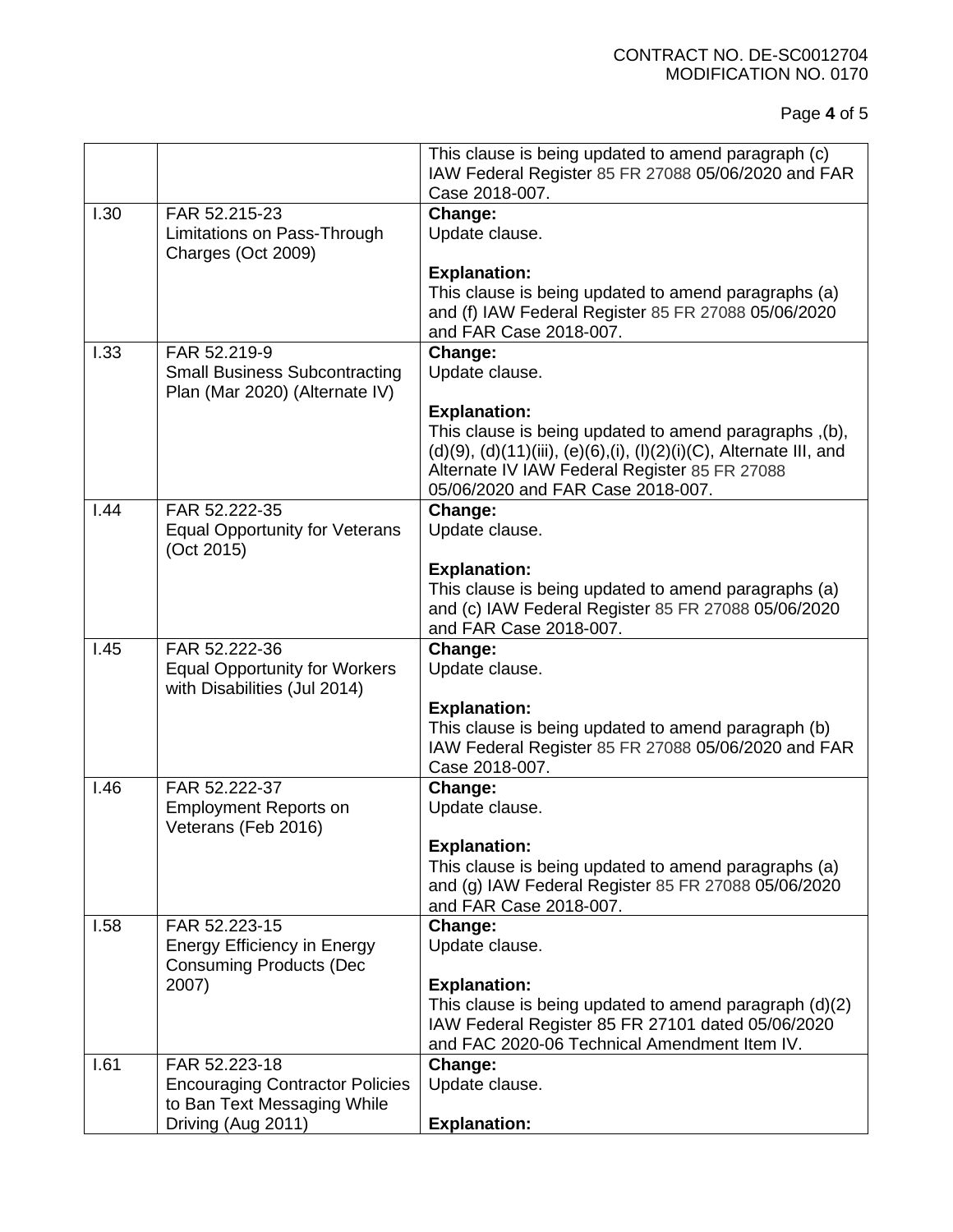Page **5** of 5

|       |                                                               | This clause is being updated to amend paragraph (d)<br>IAW Federal Register 85 FR 27088 05/06/2020 and FAR<br>Case 2018-007.                                                                                                        |
|-------|---------------------------------------------------------------|-------------------------------------------------------------------------------------------------------------------------------------------------------------------------------------------------------------------------------------|
| 1.74  | FAR 52.230-2<br><b>Cost Accounting Standards (Oct</b><br>2015 | Change:<br>Update clause.                                                                                                                                                                                                           |
|       |                                                               | <b>Explanation:</b>                                                                                                                                                                                                                 |
|       |                                                               | This clause is being updated to amend paragraph (d)<br>IAW Federal Register 85 FR 27088 05/06/2020 and FAR<br>Case 2018-007.                                                                                                        |
| 1.88  | FAR 52.244-6 Subcontracts for<br>Commercial Items (Aug 2019)  | Change:<br>Update clause.                                                                                                                                                                                                           |
|       |                                                               |                                                                                                                                                                                                                                     |
|       |                                                               | <b>Explanation:</b><br>This clause is being updated to amend paragraphs (a),<br>$(c)(1)(i)$ , $(c)(1)(vii)$ , $(c)(1)(x)$ , $(c)(1)(xi)$ and $(c)(1)(xii)$ IAW<br>Federal Register 85 FR 27088 05/06/2020 and FAR<br>Case 2018-007. |
| 1.88A | FAR 52.246-26                                                 | Change:                                                                                                                                                                                                                             |
|       | <b>Reporting Nonconforming Items</b><br>(Dec 2019)            | Update clause.                                                                                                                                                                                                                      |
|       |                                                               | <b>Explanation:</b>                                                                                                                                                                                                                 |
|       |                                                               | This clause is being updated to amend paragraph<br>(g)(1)(iii) IAW Federal Register 85 FR 27088 05/06/2020<br>and FAR Case 2018-007.                                                                                                |

## **PART III, SECTION J — LIST OF DOCUMENTS, EXHIBITS, ATTACHMENTS**

#### **APPENDIX E**

| Appendix | Title                | <b>Change &amp; Explanation</b>                            |
|----------|----------------------|------------------------------------------------------------|
| E        | <b>Key Personnel</b> | <b>Change:</b>                                             |
|          |                      | Update appendix.                                           |
|          |                      | <b>Explanation:</b>                                        |
|          |                      | This appendix is updated to the position of Associate      |
|          |                      | Laboratory Director and Project Director for the Electron- |
|          |                      | Ion Collider (EIC) IAW with Clause H.21 - Employee         |
|          |                      | Compensation: Pay and Benefits (c)(1)(A)(x).               |

## **C. ALL OTHER TERMS AND CONDITIONS REMAIN UNCHANGED. END OF MODIFICATION**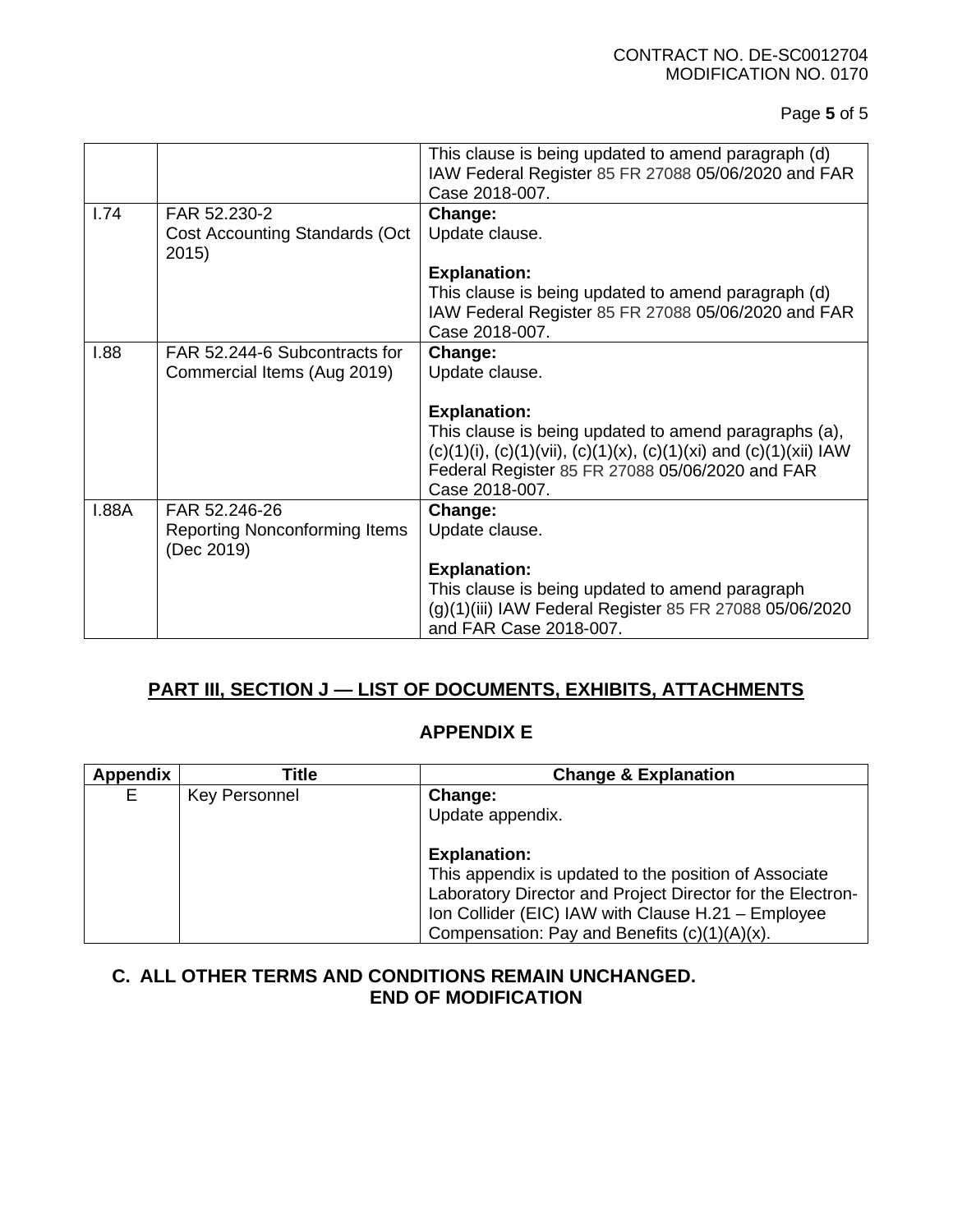## **CLAUSE I.1 – FAR 52.202-1 – DEFINITIONS (JUN 2020) MODIFIED BY DEAR 952.202- 1 (FEB 2011)**

When a solicitation provision or contract clause uses a word or term that is defined in the Federal Acquisition Regulation (FAR), the word or term has the same meaning as the definition in FAR [2.101](https://www.acquisition.gov/content/2101-definitions#i1125359) in effect at the time the solicitation was issued, unless-

- (a) The solicitation, or amended solicitation, provides a different definition;
- (b) The contracting parties agree to a different definition;
- (c) The part, subpart, or section of the FAR where the provision or clause is prescribed provides a different meaning;
- (d) The word or term is defined in FAR [part](https://www.acquisition.gov/content/part-31-contract-cost-principles-and-procedures#i1086363) 31,for use in the cost principles and procedures; or
- (e) The word or term defines an acquisition-related threshold, and if the threshold is adjusted for inflation as set forth in FAR [1.109\(](https://www.acquisition.gov/content/1109-statutory-acquisition%E2%80%93related-dollar-thresholds-adjustment-inflation#id1617MD00FX5)a), then the changed threshold applies throughout the remaining term of the contract, unless there is a subsequent threshold adjustment; see FAR [1.109\(](https://www.acquisition.gov/content/1109-statutory-acquisition%E2%80%93related-dollar-thresholds-adjustment-inflation#id1617MD00FX5)d).
- (f) When a solicitation provision or contract clause uses a word or term that is defined in the Department of Energy Acquisition Regulation (DEAR) (48 CFR chapter 9), the word or term has the same meaning as the definition in 48 CFR 902.101 or the definition in the part, subpart, or section of 48 CFR chapter 9 where the provision or clause is prescribed in effect at the time the solicitation was issued, unless an exception in (a) applies.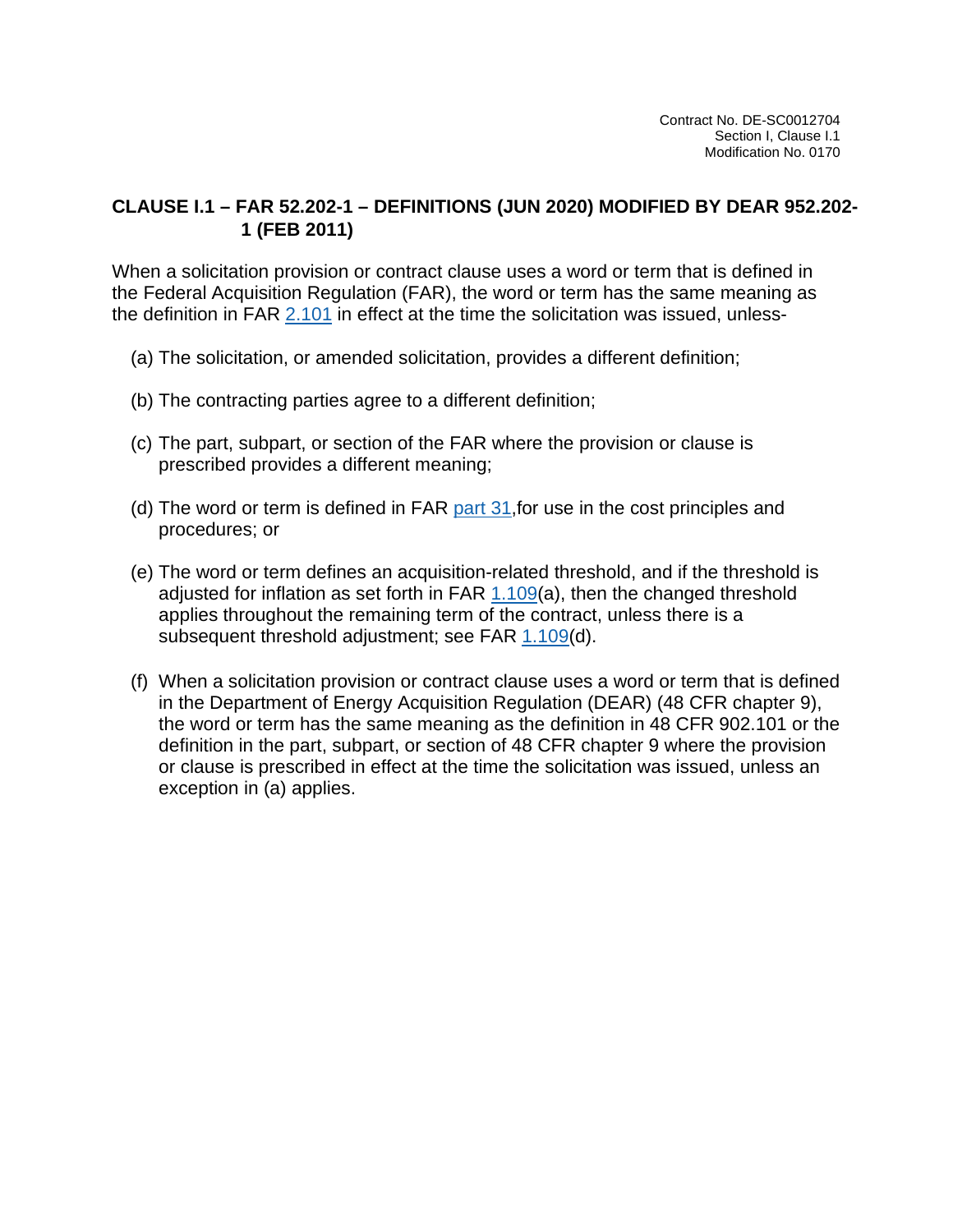## **CLAUSE I.4 – FAR 52.203-6 – RESTRICTIONS ON SUBCONTRACTOR SALES TO THE GOVERNMENT (JUN 2020)**

- (a) Except as provided in (b) of this clause, the Contractor shall not enter into any agreement with an actual or prospective subcontractor, nor otherwise act in any manner, which has or may have the effect of restricting sales by such subcontractors directly to the Government of any item or process (including computer software) made or furnished by the subcontractor under this contract or under any follow-on production contract.
- (b) The prohibition in (a) of this clause does not preclude the Contractor from asserting rights that are otherwise authorized by law or regulation.
- (c) The Contractor agrees to incorporate the substance of this clause, including this paragraph (c), in all subcontracts under this contract which exceed the simplified acquisition threshold, as defined in Federal Acquisition Regulation [2.101](https://www.acquisition.gov/content/2101-definitions#i1125359) on the date of subcontract award.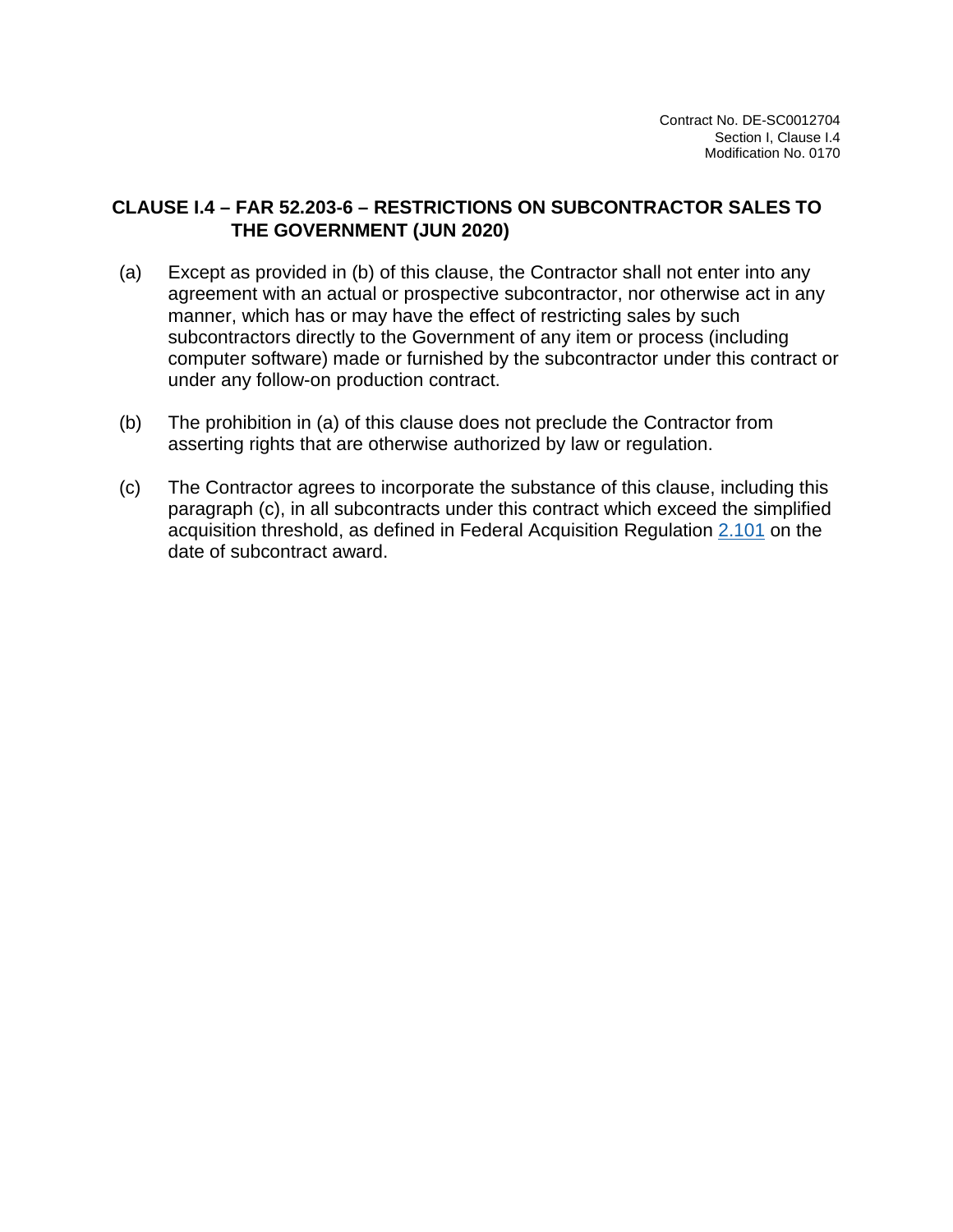## **CLAUSE I.5 – FAR 52.203-7 ANTI-KICKBACK PROCEDURES (JUN 2020)**

#### (a) *Definitions*.

*Kickback,* as used in this clause, means any money, fee, commission, credit, gift, gratuity, thing of value, or compensation of any kind which is provided to any prime Contractor, prime Contractor employee, subcontractor, or subcontractor employee for the purpose of improperly obtaining or rewarding favorable treatment in connection with a prime contract or in connection with a subcontract relating to a prime contract.

*Person,* as used in this clause, means a corporation, partnership, business association of any kind, trust, joint-stock company, or individual.

*Prime contract,* as used in this clause, means a contract or contractual action entered into by the United States for the purpose of obtaining supplies, materials, equipment, or services of any kind.

*Prime Contractor* as used in this clause, means a person who has entered into a prime contract with the United States.

*Prime Contractor employee,* as used in this clause, means any officer, partner, employee, or agent of a prime Contractor.

*Subcontract,* as used in this clause, means a contract or contractual action entered into by a prime Contractor or subcontractor for the purpose of obtaining supplies, materials, equipment, or services of any kind under a prime contract.

*Subcontractor,* as used in this clause, (1) means any person, other than the prime Contractor, who offers to furnish or furnishes any supplies, materials, equipment, or services of any kind under a prime contract or a subcontract entered into in connection with such prime contract, and (2) includes any person who offers to furnish or furnishes general supplies to the prime Contractor or a higher tier subcontractor.

*Subcontractor employee,* as used in this clause, means any officer, partner, employee, or agent of a subcontractor.

- (b) 41 U.S.C. [chapter](http://uscode.house.gov/browse.xhtml;jsessionid=114A3287C7B3359E597506A31FC855B3) 87, Kickbacks, prohibits any person from-
	- (1) Providing or attempting to provide or offering to provide any kickback;
	- (2) Soliciting, accepting, or attempting to accept any kickback; or
	- (3) Including, directly or indirectly, the amount of any kickback in the contract price charged by a prime Contractor to the United States or in the contract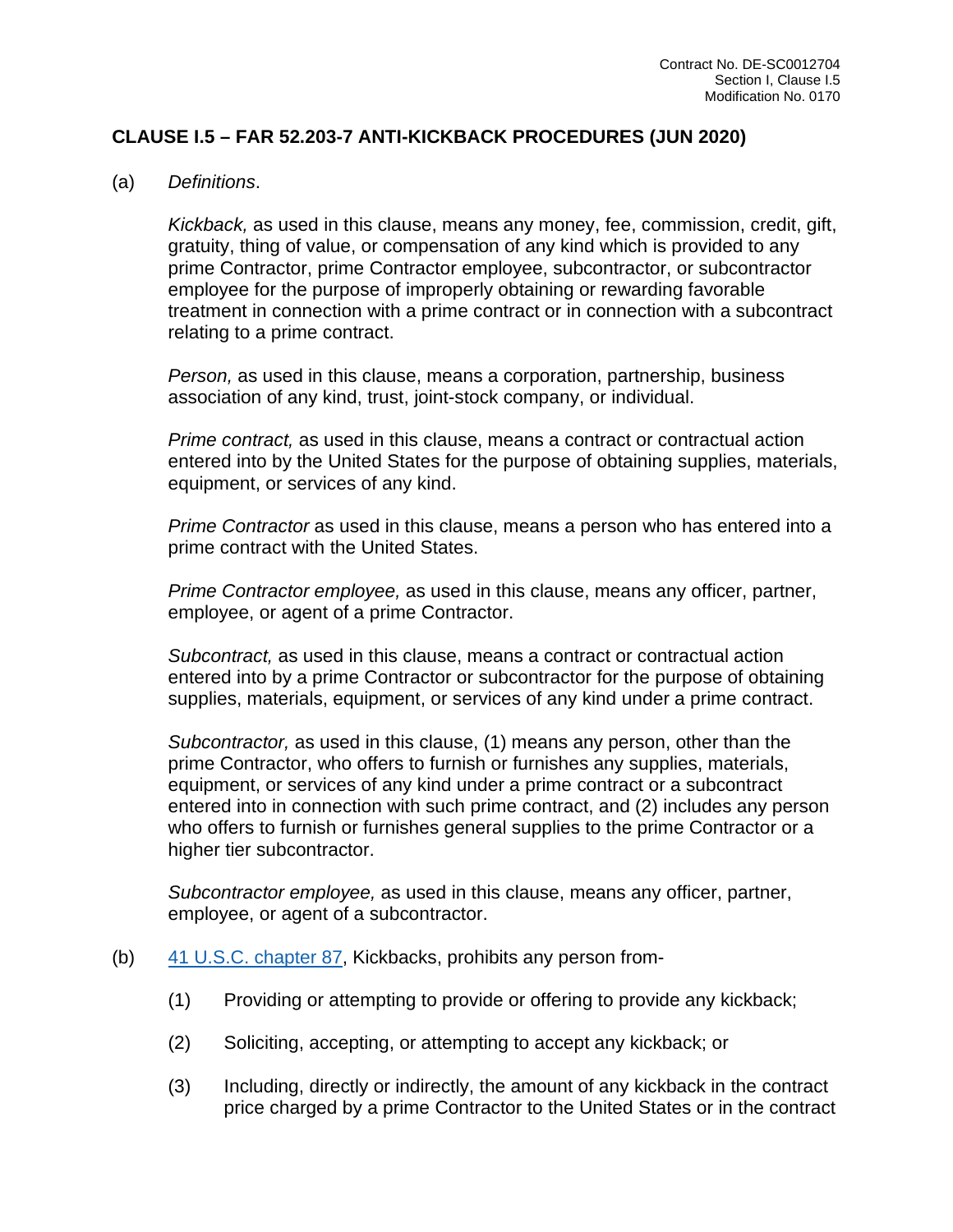price charged by a subcontractor to a prime Contractor or higher tier subcontractor.

(c)

- (1) The Contractor shall have in place and follow reasonable procedures designed to prevent and detect possible violations described in paragraph (b) of this clause in its own operations and direct business relationships.
- (2) When the Contractor has reasonable grounds to believe that a violation described in paragraph (b) of this clause may have occurred, the Contractor shall promptly report in writing the possible violation. Such reports shall be made to the inspector general of the contracting agency, the head of the contracting agency if the agency does not have an inspector general, or the Attorney General.
- (3) The Contractor shall cooperate fully with any Federal agency investigating a possible violation described in paragraph (b) of this clause.
- (4) The Contracting Officer may (i) offset the amount of the kickback against any monies owed by the United States under the prime contract and/or (ii) direct that the Prime Contractor withhold from sums owed a subcontractor under the prime contract the amount of the kickback. The Contracting Officer may order that monies withheld under subdivision (c)(4)(ii) of this clause be paid over to the Government unless the Government has already offset those monies under subdivision (c)(4)(i) of this clause. In either case, the Prime Contractor shall notify the Contracting Officer when the monies are withheld.
- (5) The Contractor agrees to incorporate the substance of this clause, including this paragraph (c)(5) but excepting paragraph (c)(1) of this clause, in all subcontracts under this contract that exceed the threshold specified in Federal Acquisition Regulation [3.502-3\(](https://www.acquisition.gov/content/3502-2-subcontractor-kickbacks#id1617MD00HM7)i) on the date of subcontract award.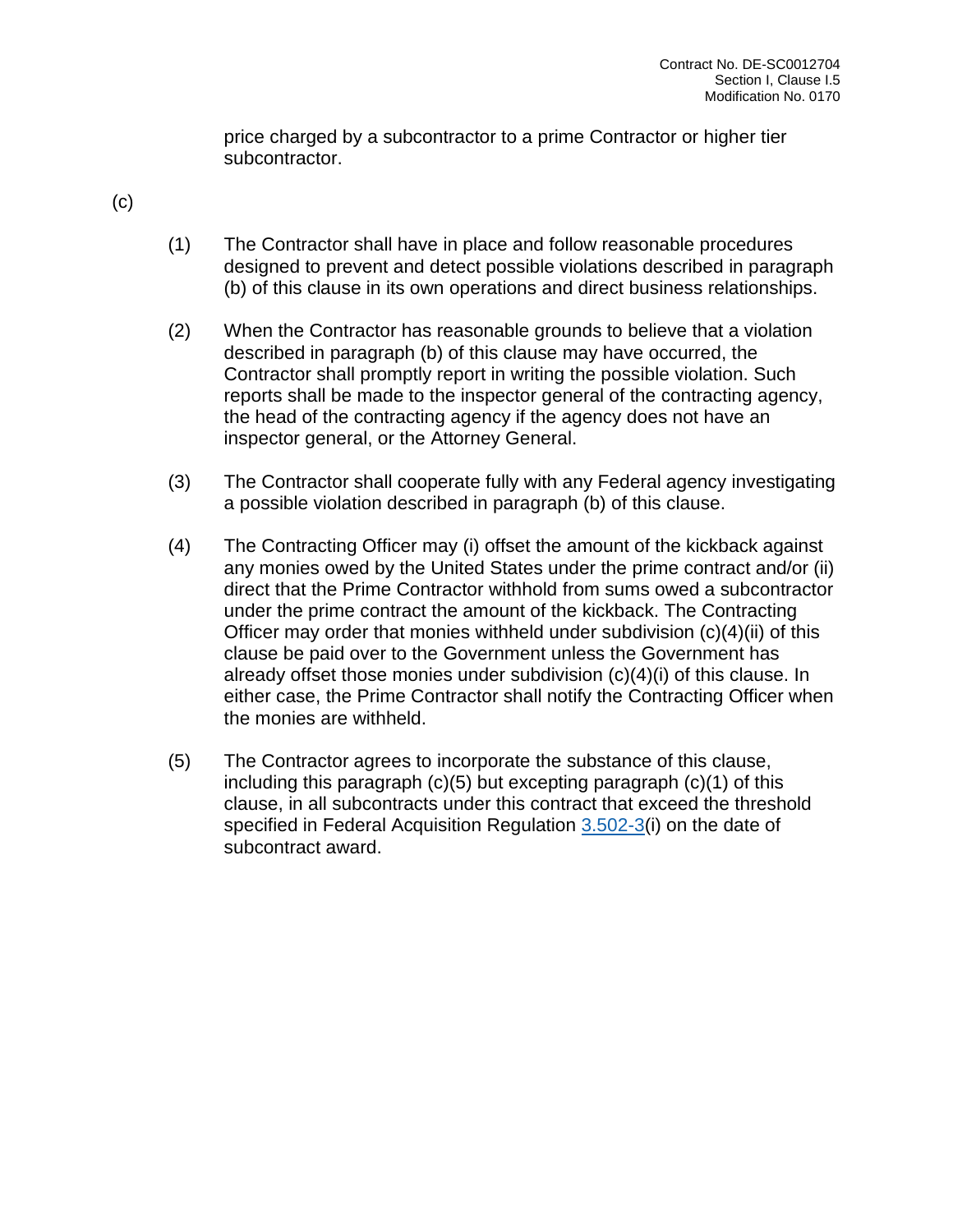## **CLAUSE I.8 – FAR 52.203-12 – LIMITATION ON PAYMENTS TO INFLUENCE CERTAIN FEDERAL TRANSACTIONS (JUN 2020)**

(a) *Definitions*. As used in this clause-

*Agency* means "*executive agency*" as defined in Federal Acquisition Regulation (FAR) [2.101.](https://www.acquisition.gov/content/2101-definitions#i1125359)

*Covered Federal action* means any of the following actions:

- (1) Awarding any Federal contract.
- (2) Making any Federal grant.
- (3) Making any Federal loan.
- (4) Entering into any cooperative agreement.
- (5) Extending, continuing, renewing, amending, or modifying any Federal contract, grant, loan, or cooperative agreement.

*Indian tribe* and "tribal organization" have the meaning provided in section 4 of the Indian Self-Determination and Education Assistance Act (25 [U.S.C.](http://uscode.house.gov/browse.xhtml;jsessionid=114A3287C7B3359E597506A31FC855B3) 450b) and include Alaskan Natives.

*Influencing or attempting to influence* means making, with the intent to influence, any communication to or appearance before an officer or employee of any agency, a Member of Congress, an officer or employee of Congress, or an employee of a Member of Congress in connection with any covered Federal action.

*Local government* means a unit of government in a State and, if chartered, established, or otherwise recognized by a State for the performance of a governmental duty, including a local public authority, a special district, an intrastate district, a council of governments, a sponsor group representative organization, and any other instrumentality of a local government.

*Officer or employee of an agency* includes the following individuals who are employed by an agency:

- (1) An individual who is appointed to a position in the Government under Title 5, United States Code, including a position under a temporary appointment.
- (2) A member of the uniformed services, as defined in subsection 101(3), Title 37, United States Code.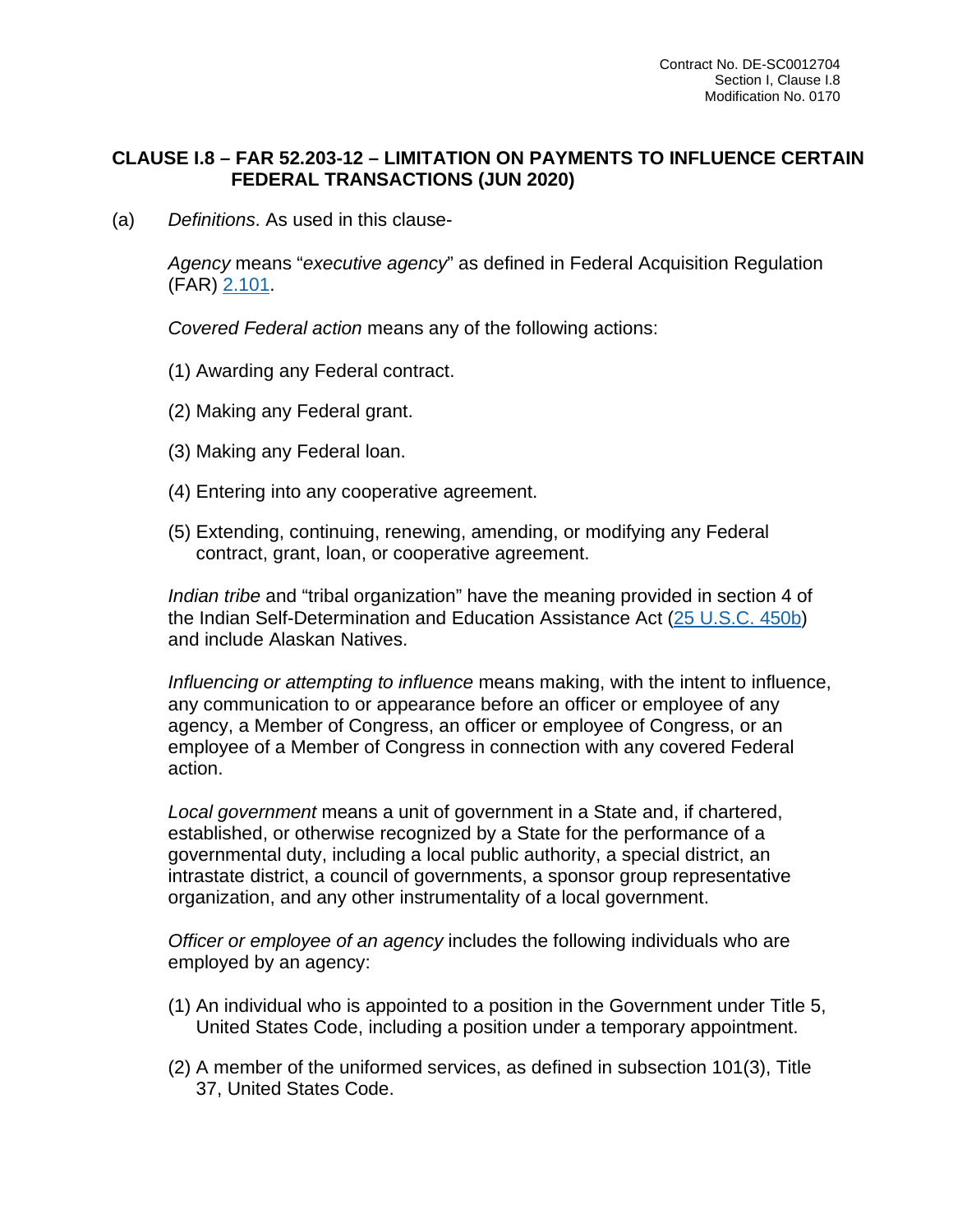- (3) A special Government employee, as defined in section 202, Title 18, United States Code.
- (4) An individual who is a member of a Federal advisory committee, as defined by the Federal Advisory Committee Act, Title 5, United States Code, appendix 2.

*Person* means an individual, corporation, company, association, authority, firm, partnership, society, State, and local government, regardless of whether such entity is operated for profit, or not for profit. This term excludes an Indian tribe, tribal organization, or any other Indian organization eligible to receive Federal contracts, grants, cooperative agreements, or loans from an agency, but only with respect to expenditures by such tribe or organization that are made for purposes specified in paragraph (b) of this clause and are permitted by other Federal law.

*Reasonable compensation* means, with respect to a regularly employed officer or employee of any person, compensation that is consistent with the normal compensation for such officer or employee for work that is not furnished to, not funded by, or not furnished in cooperation with the Federal Government.

*Reasonable payment* means, with respect to professional and other technical services, a payment in an amount that is consistent with the amount normally paid for such services in the private sector.

*Recipient* includes the Contractor and all subcontractors. This term excludes an Indian tribe, tribal organization, or any other Indian organization eligible to receive Federal contracts, grants, cooperative agreements, or loans from an agency, but only with respect to expenditures by such tribe or organization that are made for purposes specified in paragraph (b) of this clause and *are* permitted by other Federal law.

*Regularly employed* means, with respect to an officer or employee of a person requesting or receiving a Federal contract, an officer or employee who is employed by such person for at least 130 working days within 1 year immediately preceding the date of the submission that initiates agency consideration of such person for receipt of such contract. An officer or employee who is employed by such person for less than 130 working days within 1 year immediately preceding the date of the submission that initiates agency consideration of such person shall be considered to be regularly employed as soon as he or she is employed by such person for 130 working days.

*State* means a State of the United States, the District of Columbia, or an outlying area of the United States, an agency or instrumentality of a State, and multi-State, regional, or interstate entity having governmental duties and powers.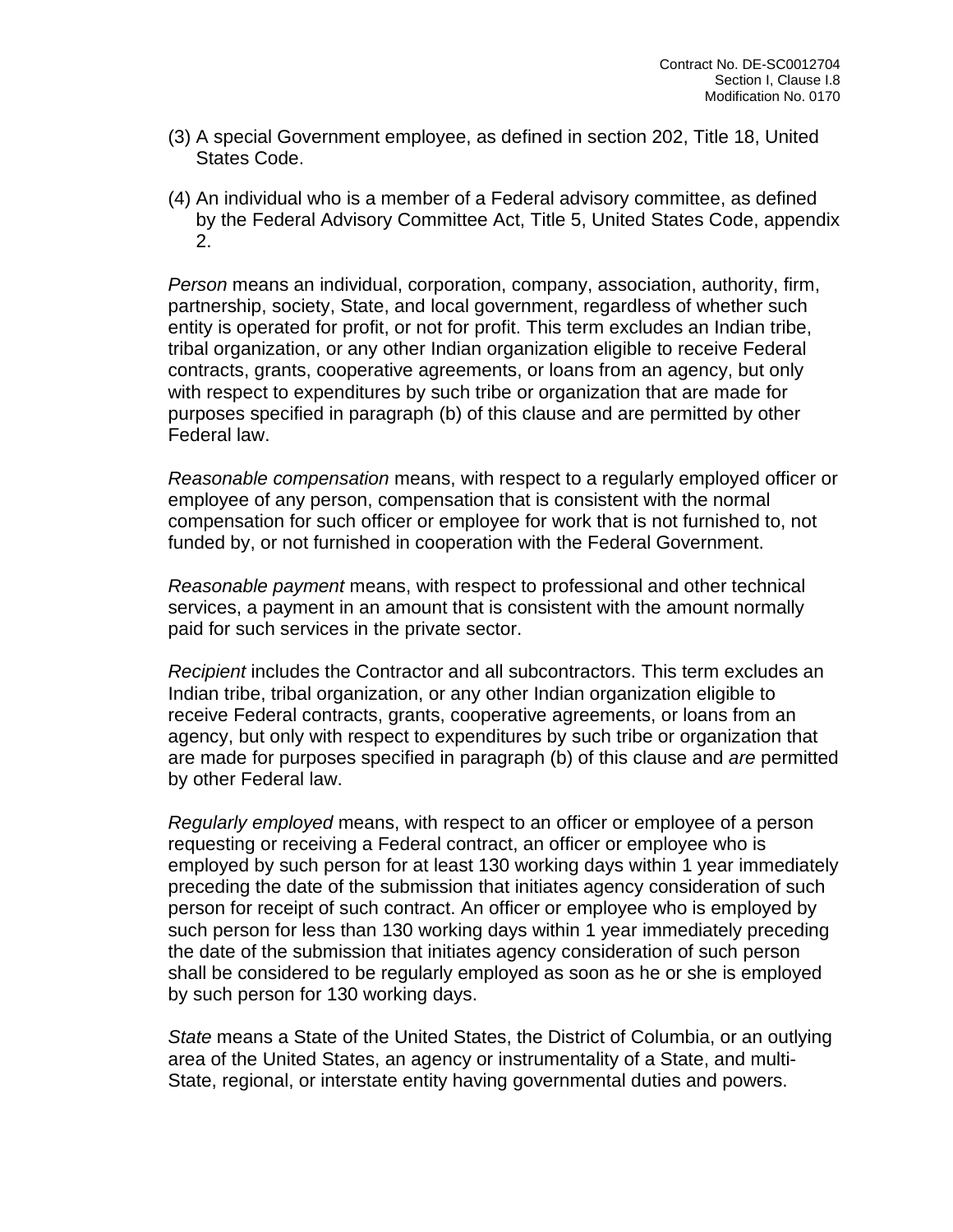- (b) *Prohibition*. 31 [U.S.C.](http://uscode.house.gov/browse.xhtml;jsessionid=114A3287C7B3359E597506A31FC855B3) 1352 prohibits a recipient of a Federal contract, grant, loan, or cooperative agreement from using appropriated funds to pay any person for influencing or attempting to influence an officer or employee of any agency, a Member of Congress, an officer or employee of Congress, or an employee of a Member of Congress in connection with any covered Federal actions. In accordance with 31 [U.S.C.](http://uscode.house.gov/browse.xhtml;jsessionid=114A3287C7B3359E597506A31FC855B3) 1352 the Contractor shall not use appropriated funds to pay any person for influencing or attempting to influence an officer or employee of any agency, a Member of Congress, an officer or employee of Congress, or an employee of a Member of Congress in connection with the award of this contractor the extension, continuation, renewal, amendment, or modification of this contract.
	- (1) The term *appropriated funds* does not include profit or fee from a covered Federal action.
	- (2) To the extent the Contractor can demonstrate that the Contractor has sufficient monies, other than Federal appropriated funds, the Government will assume that these other monies were spent for any influencing activities that would be unallowable if paid for with Federal appropriated funds.
- (c) *Exceptions*. The prohibition in paragraph (b) of this clause does not apply under the following conditions:
	- (1) *Agency and legislative liaison by Contractor employees*.
		- (i) Payment of reasonable compensation made to an officer or employee of the Contractor if the payment is for agency and legislative liaison activities not directly related to this contract. For purposes of this paragraph, providing any information specifically requested by an agency or Congress is permitted at any time.
		- (ii) Participating with an agency in discussions that are not related to a specific solicitation for any covered Federal action, but that concern-
			- (A) The qualities and characteristics (including individual demonstrations) of the person's products or services, conditions or terms of sale, and service capabilities; or
			- (B) The application or adaptation of the person's products or services for an agency's use.
		- (iii) Providing prior to formal solicitation of any covered Federal action any information not specifically requested but necessary for an agency to make an informed decision about initiation of a covered Federal action;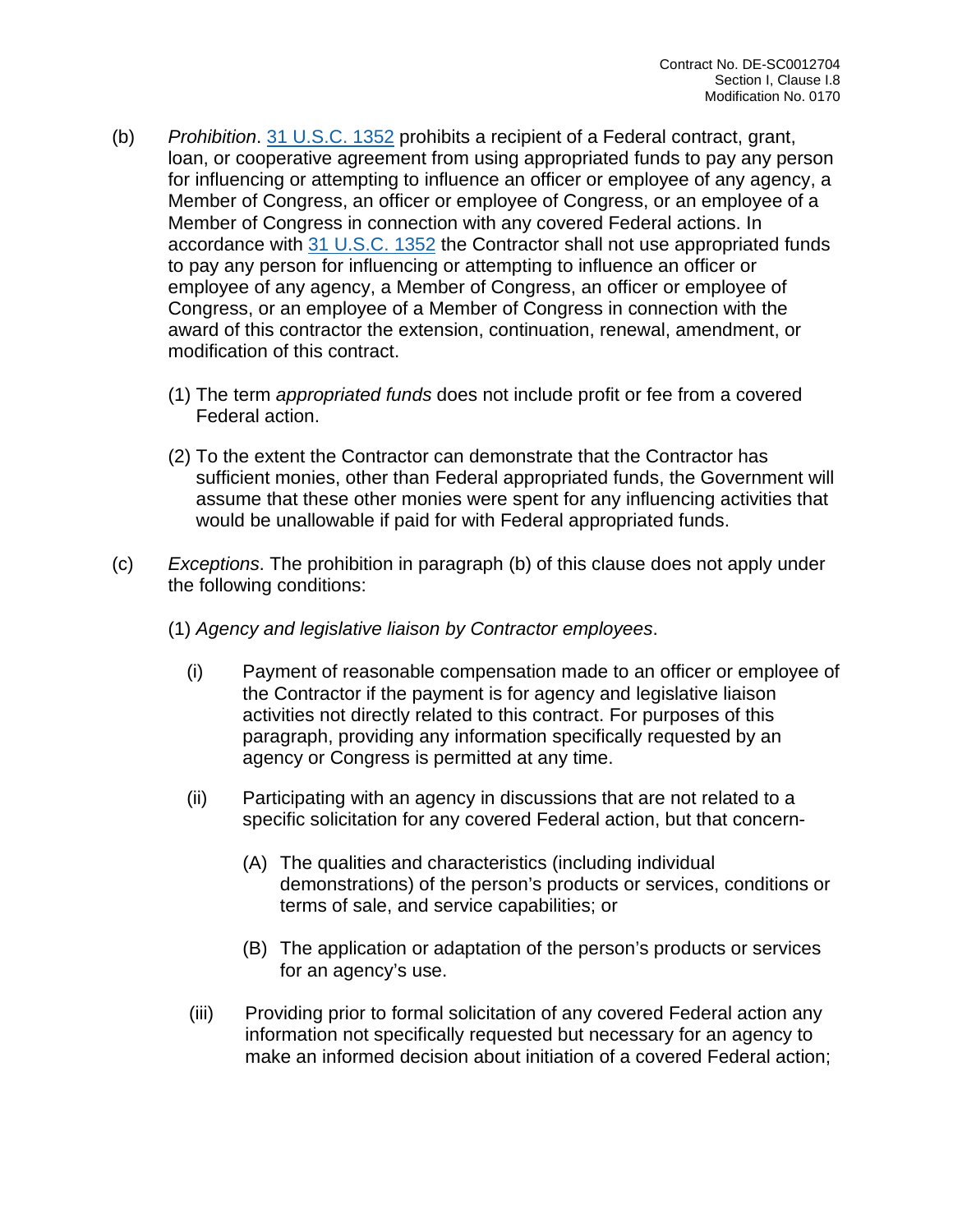- (iii) Participating in technical discussions regarding the preparation of an unsolicited proposal prior to its official submission; and
- (iv) Making capability presentations prior to formal solicitation of any covered Federal action by persons seeking awards from an agency pursuant to the provisions of the Small Business Act, as amended by Pub. L. 95-507, and subsequent amendments.
- (2) *Professional and technical services*.
	- (i) A payment of reasonable compensation made to an officer or employee of a person requesting or receiving a covered Federal action or an extension, continuation, renewal, amendment, or modification of a covered Federal action, if payment is for professional or technical services rendered directly in the preparation, submission, or negotiation of any bid, proposal, or application for that Federal action or for meeting requirements imposed by or pursuant to law as a condition for receiving that Federal action.
	- (ii) Any reasonable payment to a person, other than an officer or employee of a person requesting or receiving a covered Federal action or an extension, continuation, renewal, amendment, or modification of a covered Federal action if the payment is for professional or technical services rendered directly in the preparation, submission, or negotiation of any bid, proposal, or application for that Federal action or for meeting requirements imposed by or pursuant to law as a condition for receiving that Federal action. Persons other than officers or employees of a person requesting or receiving a covered Federal action include consultants and trade associations.
	- (iii) As used in paragraph (c)(2) of this clause, "professional and technical services" are limited to advice and analysis directly applying any professional or technical discipline (for examples, see FAR  $3.803(a)(2)(iii)$  $3.803(a)(2)(iii)$ ).
	- (iv) Requirements imposed by or pursuant to law as a condition for receiving a covered Federal award include those required by law or regulation and any other requirements in the actual award documents.
- (3) Only those communications and services expressly authorized by paragraphs (c)(1) and (2) of this clause are permitted.
- (d) *Disclosure*.
	- (1) If the Contractor did not submit OMB Standard Form LLL, Disclosure of Lobbying Activities, with its offer, but registrants under the Lobbying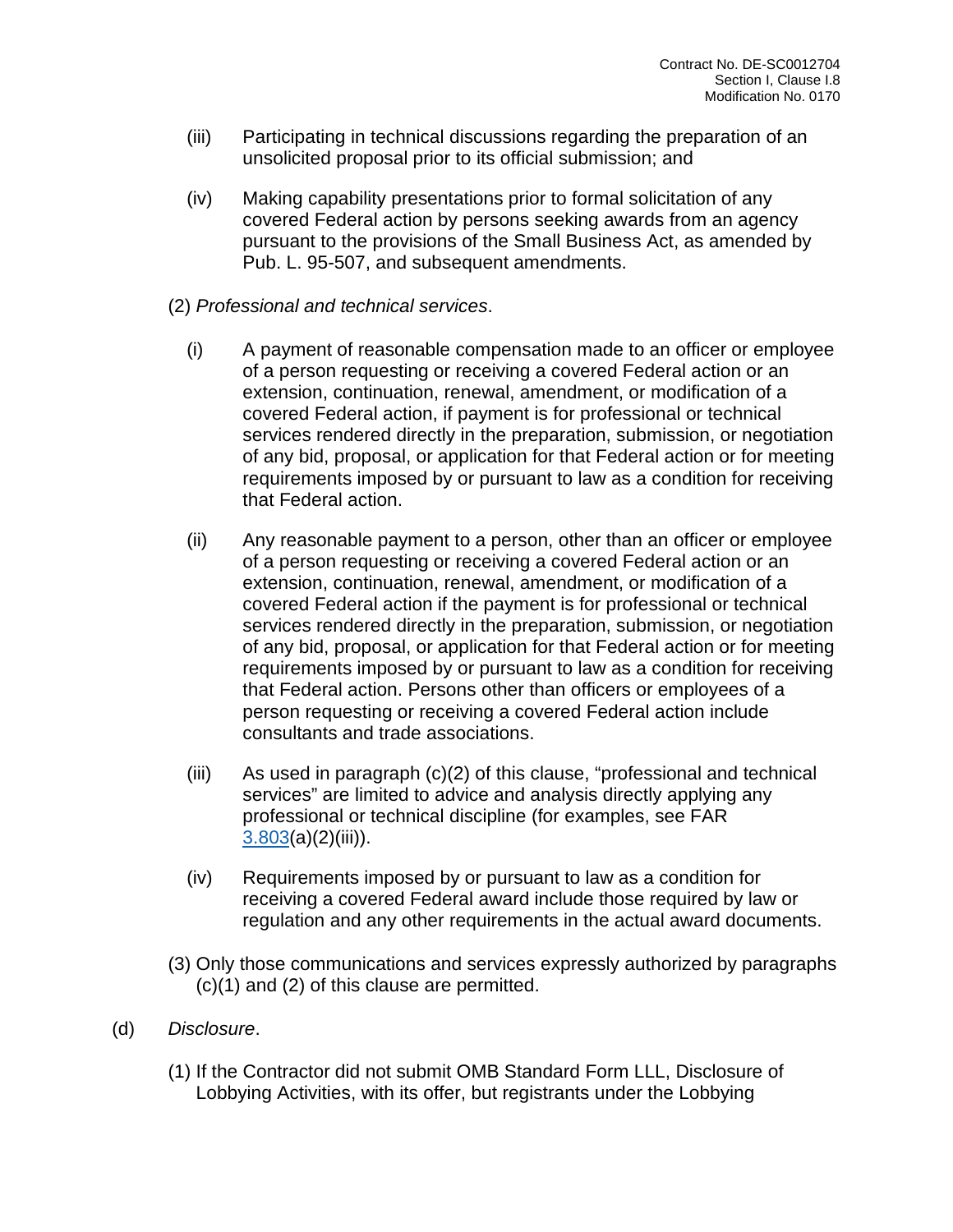Disclosure Act of 1995 have subsequently made a lobbying contact on behalf of the Contractor with respect to this contract, the Contractor shall complete and submit OMB Standard Form LLL to provide the name of the lobbying registrants, including the individuals performing the services.

(2) If the Contractor did submit OMB Standard Form LLL disclosure pursuant to paragraph (d) of the provision at FAR [52.203-11,](https://www.acquisition.gov/content/52203-11-certification-and-disclosure-regarding-payments-influence-certain-federal-transactions#i1063408) Certification and Disclosure Regarding Payments to Influence Certain Federal Transactions, and a change occurs that affects Block 10 of the OMB Standard Form LLL (name and address of lobbying registrant or individuals performing services), the Contractor shall, at the end of the calendar quarter in which the change occurs, submit to the Contracting Officer within 30 days an updated disclosure using OMB Standard Form LLL.

#### (e) *Penalties*.

- (1) Any person who makes an expenditure prohibited under paragraph (b) of this clause or who fails to file or amend the disclosure to be filed or amended by paragraph (d) of this clause shall be subject to civil penalties as provided for by 31 [U.S.C.](http://uscode.house.gov/browse.xhtml;jsessionid=114A3287C7B3359E597506A31FC855B3) 1352. An imposition of a civil penalty does not prevent the Government from seeking any other remedy that may be applicable.
- (2) Contractors may rely without liability on the representation made by their subcontractors in the certification and disclosure form.
- (f) *Cost allowability*. Nothing in this clause makes allowable or reasonable any costs which would otherwise be unallowable or unreasonable. Conversely, costs made specifically unallowable by the requirements in this clause will not be made allowable under any other provision.
- (g) *Subcontracts*.
	- (1) The Contractor shall obtain a declaration, including the certification and disclosure in paragraphs (c) and (d) of the provision at [52.203-11,](https://www.acquisition.gov/content/52203-11-certification-and-disclosure-regarding-payments-influence-certain-federal-transactions#i1063408) Certification and Disclosure Regarding Payments to Influence Certain Federal Transactions, from each person requesting or receiving a subcontract under this contract that exceeds the threshold specified in FAR [3.808](https://www.acquisition.gov/content/3808-solicitation-provision-and-contract-clause#i1124124) on the date of subcontract award. The Contractor or subcontractor that awards the subcontract shall retain the declaration.
	- (2) A copy of each subcontractor disclosure form (but not certifications) shall be forwarded from tier to tier until received by the prime Contractor. The prime Contractor shall, at the end of the calendar quarter in which the disclosure form is submitted by the subcontractor, submit to the Contracting Officer within 30 days a copy of all disclosures. Each subcontractor certification shall be retained in the subcontract file of the awarding Contractor.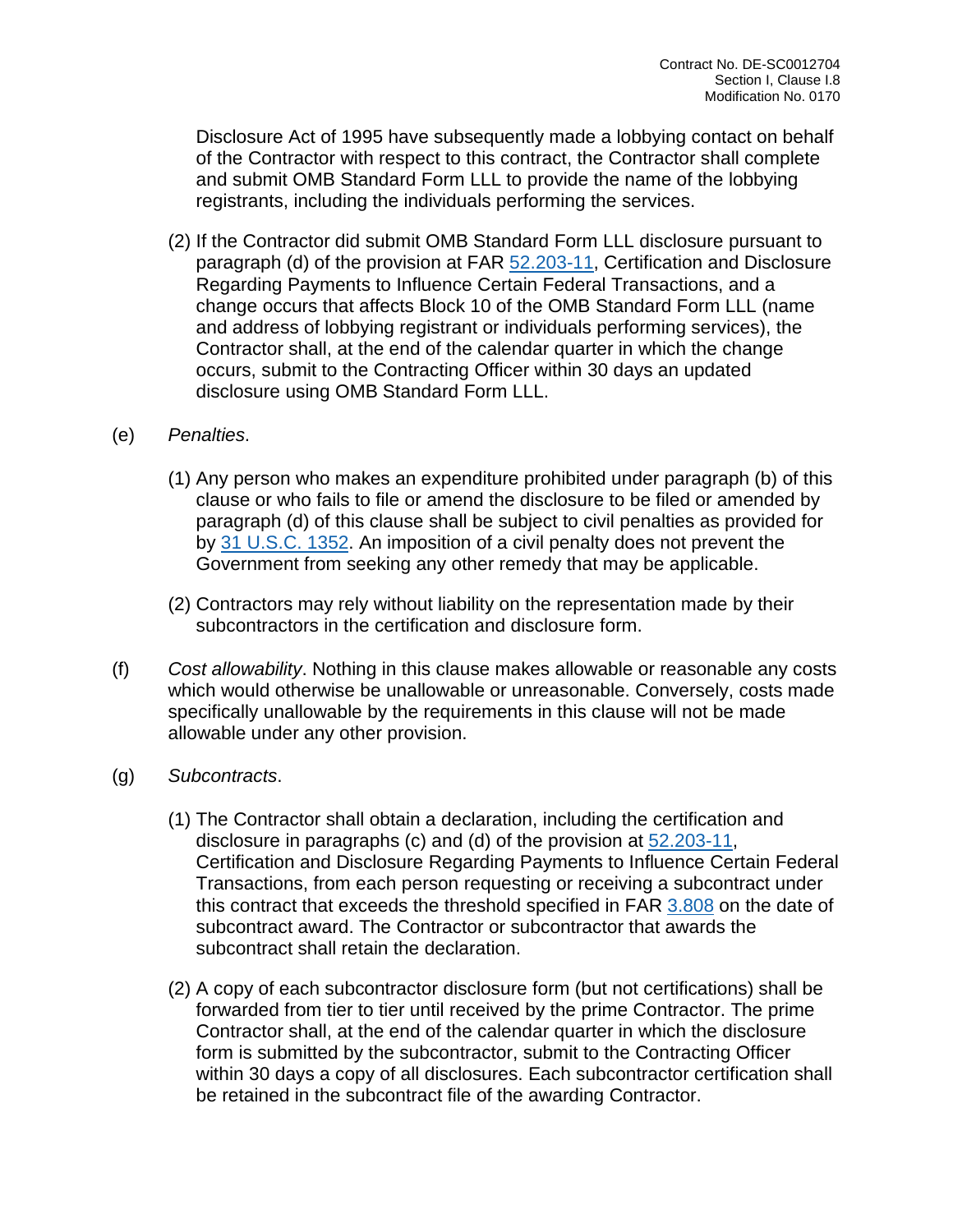(3) The Contractor shall include the substance of this clause, including this paragraph (g), in any subcontract that exceeds the threshold specified in FAR 3.808 on the date of subcontract award.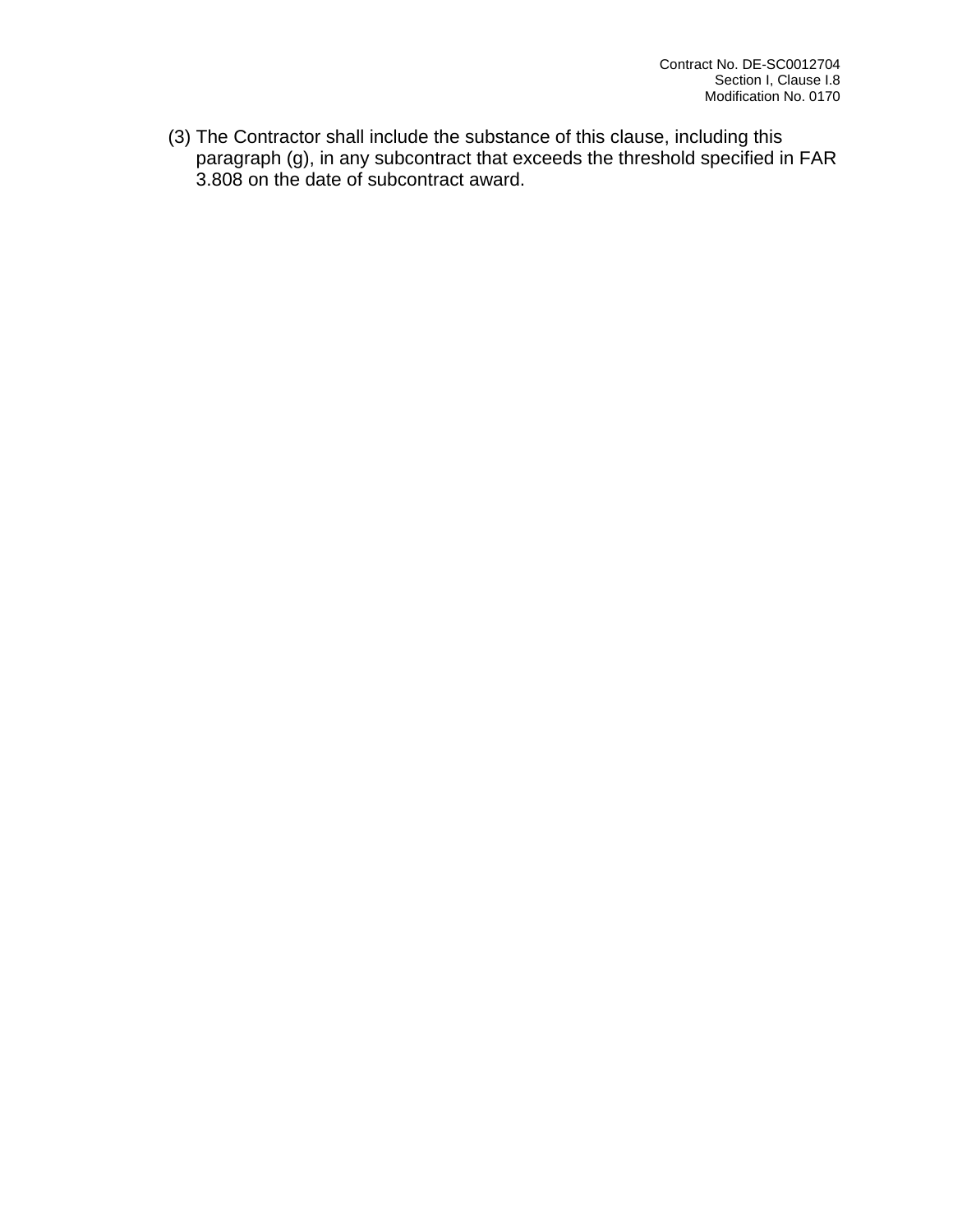## **CLAUSE I.9 – FAR 52.203-13 – CONTRACTOR CODE OF BUSINESS ETHICS AND CONDUCT (JUN 2020)**

(a) *Definitions. As used in this clause*—

*Agent* means any individual, including a director, an officer, an employee, or an independent Contractor, authorized to act on behalf of the organization.

#### *Full cooperation*-

- (1) Means disclosure to the Government of the information sufficient for law enforcement to identify the nature and extent of the offense and the individuals responsible for the conduct. It includes providing timely and complete response to Government auditors' and investigators' request for documents and access to employees with information;
- (2) Does not foreclose any Contractor rights arising in law, the FAR, or the terms of the contract. It does not require-
	- (i) A Contractor to waive its attorney-client privilege or the protections afforded by the attorney work product doctrine; or
	- (ii) Any officer, director, owner, or employee of the Contractor, including a sole proprietor, to waive his or her attorney client privilege or Fifth Amendment rights; and
- (3) Does not restrict a Contractor from-
	- (i) Conducting an internal investigation; or
	- (ii) Defending a proceeding or dispute arising under the contract or related to a potential or disclosed violation.

*Principal* means an officer, director, owner, partner, or a person having primary management or supervisory responsibilities within a business entity (*e.g.*, general manager; plant manager; head of a division or business segment; and similar positions).

*Subcontract* means any contract entered into by a subcontractor to furnish supplies or services for performance of a prime contract or a subcontract.

*Subcontractor* means any supplier, distributor, vendor, or firm that furnished supplies or services to or for a prime contractor or another subcontractor.

*United States,* means the 50 States, the District of Columbia, and outlying areas.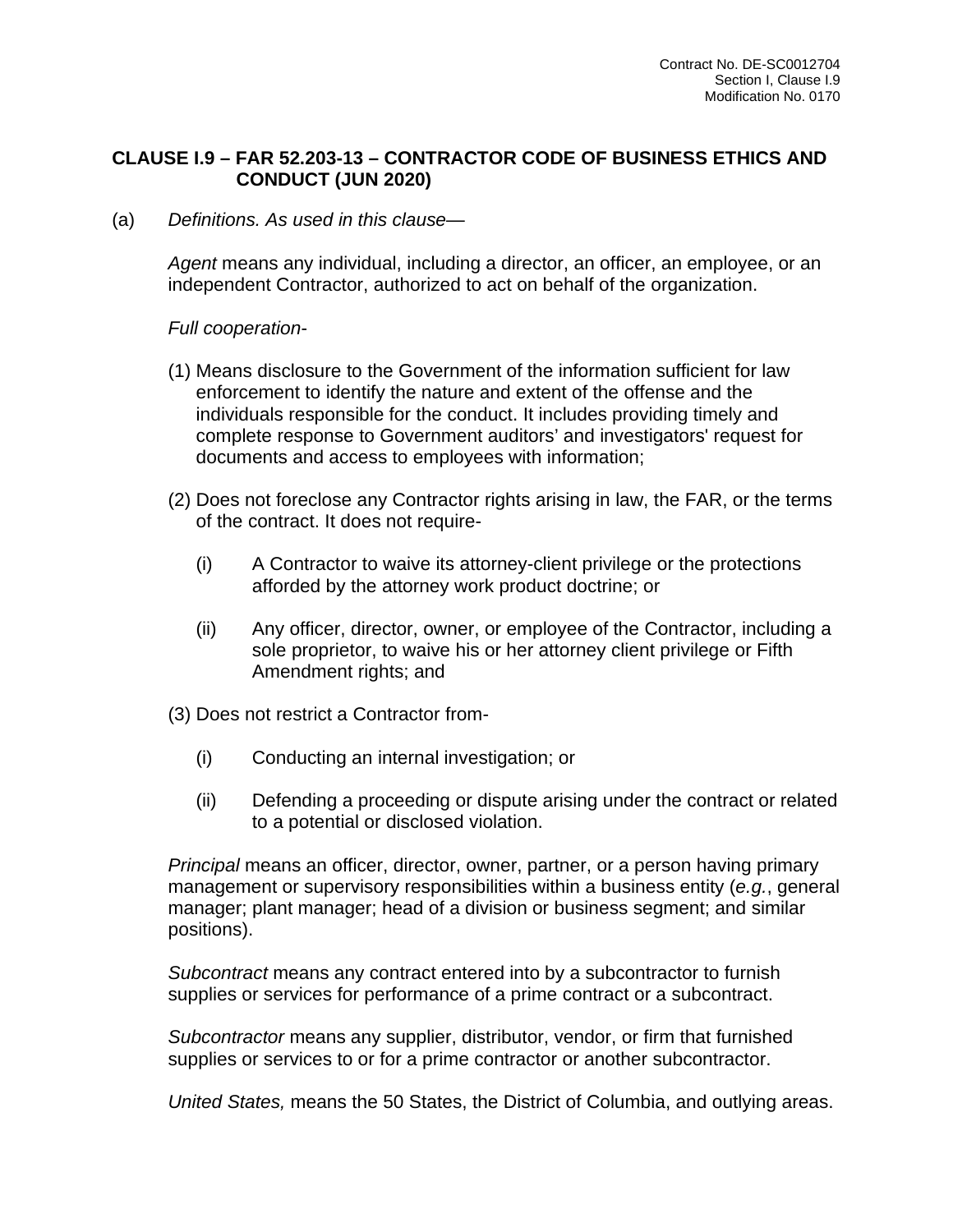- (b) *Code of business ethics and conduct.*
	- (1) Within 30 days after contract award, unless the Contracting Officer establishes a longer time period, the Contractor shall-
		- (i) Have a written code of business ethics and conduct; and
		- (ii) Make a copy of the code available to each employee engaged in performance of the contract.
	- (2) *The Contractor shall*
		- (i) Exercise due diligence to prevent and detect criminal conduct; and
		- (ii) Otherwise promote an organizational culture that encourages ethical conduct and a commitment to compliance with the law.
	- (3)
- (i) The Contractor shall timely disclose, in writing, to the agency Office of the Inspector General (OIG), with a copy to the Contracting Officer, whenever, in connection with the award, performance, or closeout of this contract or any subcontract thereunder, the Contractor has credible evidence that a principal, employee, agent, or subcontractor of the Contractor has committed-
	- (A) A violation of Federal criminal law involving fraud, conflict of interest, bribery, or gratuity violations found in Title 18 of the United States Code; or
	- (B) A violation of the civil False Claims Act (31 [U.S.C.](http://uscode.house.gov/browse.xhtml;jsessionid=114A3287C7B3359E597506A31FC855B3) 3729- [3733\)](http://uscode.house.gov/browse.xhtml;jsessionid=114A3287C7B3359E597506A31FC855B3).
- (ii) The Government, to the extent permitted by law and regulation, will safeguard and treat information obtained pursuant to the Contractor's disclosure as confidential where the information has been marked "confidential" or "proprietary" by the company. To the extent permitted by law and regulation, such information will not be released by the Government to the public pursuant to a Freedom of Information Act request, 5 U.S.C. [Section](http://uscode.house.gov/browse.xhtml;jsessionid=114A3287C7B3359E597506A31FC855B3) 552, without prior notification to the Contractor. The Government may transfer documents provided by the Contractor to any department or agency within the Executive Branch if the information relates to matters within the organization's jurisdiction.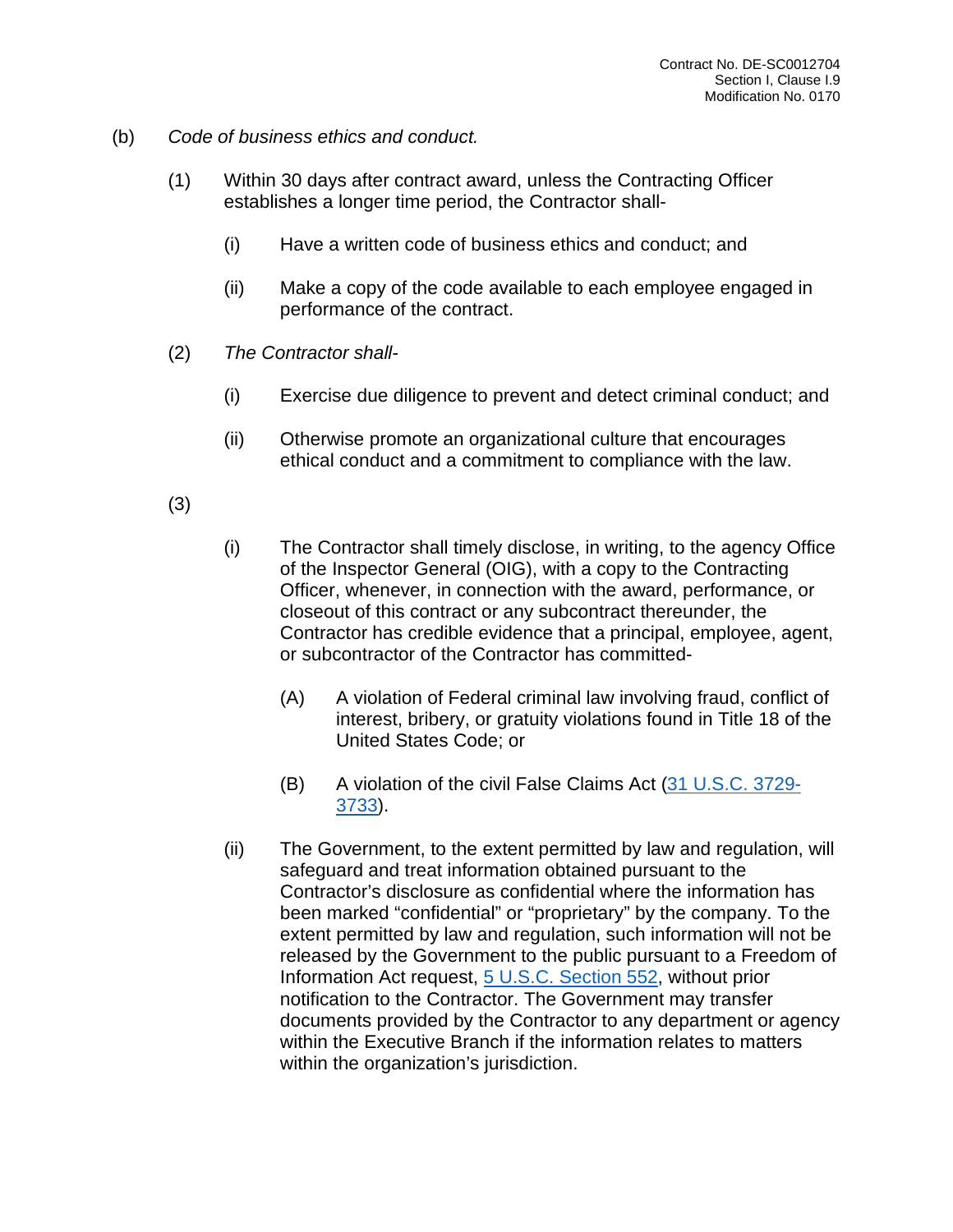- (iii) If the violation relates to an order against a Governmentwide acquisition contract, a multi-agency contract, a multiple-award schedule contract such as the Federal Supply Schedule, or any other procurement instrument intended for use by multiple agencies, the Contractor shall notify the OIG of the ordering agency and the IG of the agency responsible for the basic contract.
- (c) Business ethics awareness and compliance program and internal control system. This paragraph (c) does not apply if the Contractor has represented itself as a small business concern pursuant to the award of this contract or if this contract is for the acquisition of a commercial item as defined at FAR [2.101.](https://www.acquisition.gov/content/2101-definitions#i1125359) The Contractor shall establish the following within 90 days after contract award, unless the Contracting Officer establishes a longer time period:
	- (1) An ongoing business ethics awareness and compliance program.
		- (i) This program shall include reasonable steps to communicate periodically and in a practical manner the Contractor's standards and procedures and other aspects of the Contractor's business ethics awareness and compliance program and internal control system, by conducting effective training programs and otherwise disseminating information appropriate to an individual's respective roles and responsibilities.
		- (ii) The training conducted under this program shall be provided to the Contractor's principals and employees, and as appropriate, the Contractor's agents and subcontractors.
	- (2) An internal control system.
		- (i) The Contractor's internal control system shall—
			- (A) Establish standards and procedures to facilitate timely discovery of improper conduct in connection with Government contracts; and
			- (B) Ensure corrective measures are promptly instituted and carried out.
		- (ii) At a minimum, the Contractor's internal control system shall provide for the following:
			- (A) Assignment of responsibility at a sufficiently high level and adequate resources to ensure effectiveness of the business ethics awareness and compliance program and internal control system.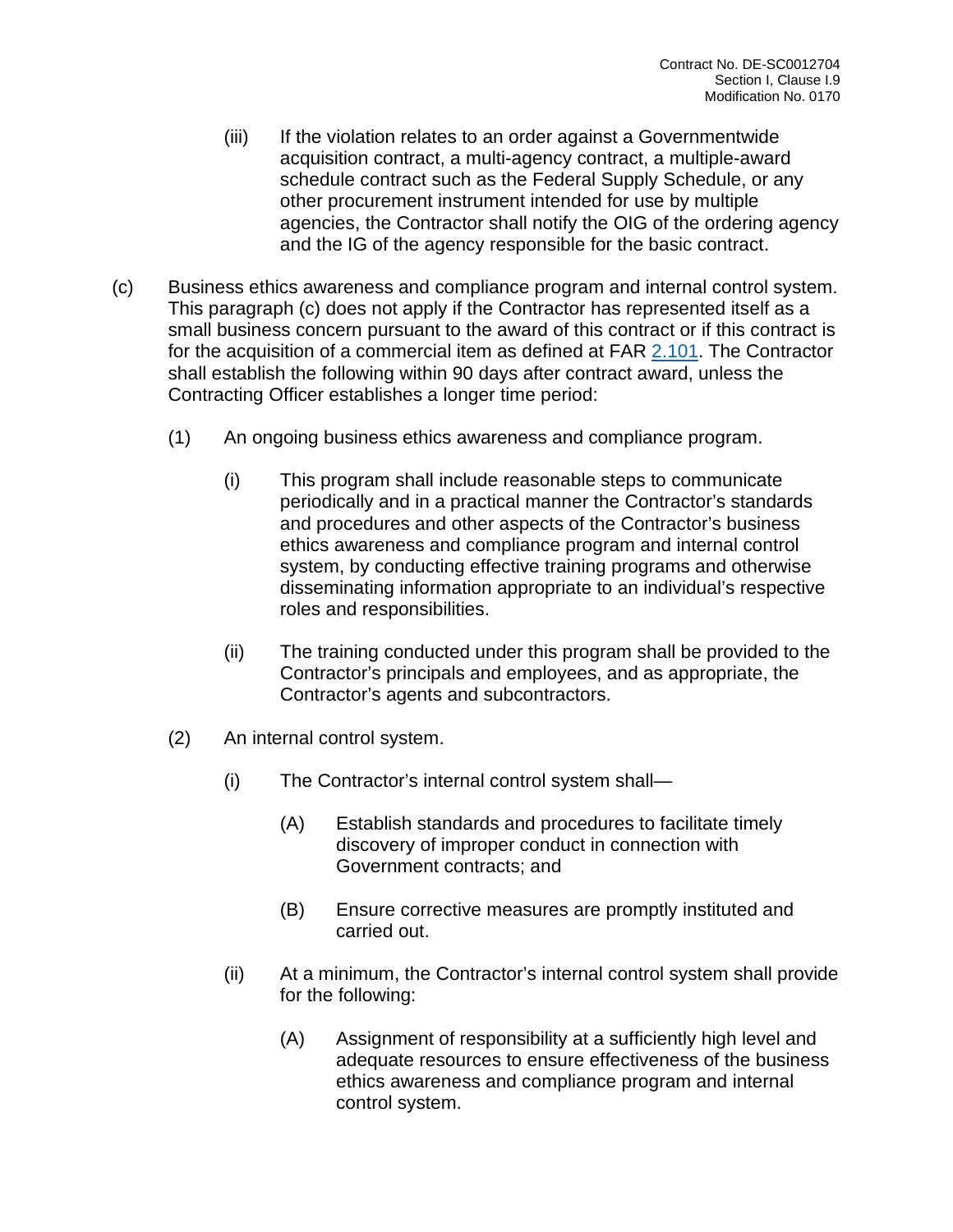- (B) Reasonable efforts not to include an individual as a principal, whom due diligence would have exposed as having engaged in conduct that is in conflict with the Contractor's code of business ethics and conduct.
- (C) Periodic reviews of company business practices, procedures, policies, and internal controls for compliance with the Contractor's code of business ethics and conduct and the special requirements of Government contracting, including-
	- (1) Monitoring and auditing to detect criminal conduct;
	- (2) Periodic evaluation of the effectiveness of the business ethics awareness and compliance program and internal control system, especially if criminal conduct has been detected; and
	- (3) Periodic assessment of the risk of criminal conduct, with appropriate steps to design, implement, or modify the business ethics awareness and compliance program and the internal control system as necessary to reduce the risk of criminal conduct identified through this process.
- (D) An internal reporting mechanism, such as a hotline, which allows for anonymity or confidentiality, by which employees may report suspected instances of improper conduct, and instructions that encourage employees to make such reports.
- (E) Disciplinary action for improper conduct or for failing to take reasonable steps to prevent or detect improper conduct.
- (F) Timely disclosure, in writing, to the agency OIG, with a copy to the Contracting Officer, whenever, in connection with the award, performance, or closeout of any Government contract performed by the Contractor or a subcontract thereunder, the Contractor has credible evidence that a principal, employee, agent, or subcontractor of the Contractor has committed a violation of Federal criminal law involving fraud, conflict of interest, bribery, or gratuity violations found in Title 18 [U.S.C.](http://uscode.house.gov/browse.xhtml;jsessionid=114A3287C7B3359E597506A31FC855B3) or a violation of the civil False Claims Act [\(31](http://uscode.house.gov/browse.xhtml;jsessionid=114A3287C7B3359E597506A31FC855B3) U.S.C. [3729-3733\)](http://uscode.house.gov/browse.xhtml;jsessionid=114A3287C7B3359E597506A31FC855B3).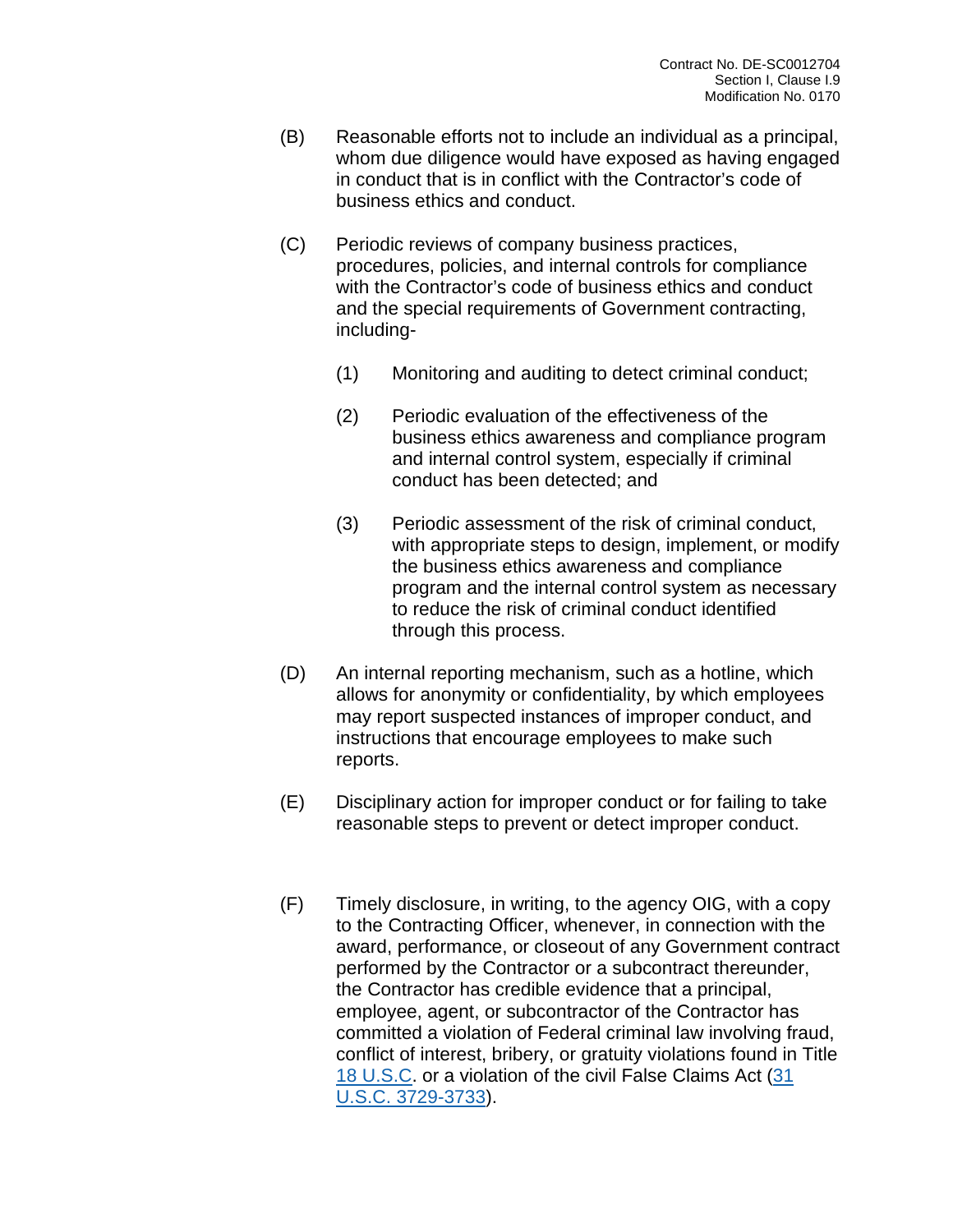- (1) If a violation relates to more than one Government contract, the Contractor may make the disclosure to the agency OIG and Contracting Officer responsible for the largest dollar value contract impacted by the violation.
- (2) If the violation relates to an order against a Governmentwide acquisition contract, a multi-agency contract, a multiple-award schedule contract such as the Federal Supply Schedule, or any other procurement instrument intended for use by multiple agencies, the contractor shall notify the OIG of the ordering agency and the IG of the agency responsible for the basic contract, and the respective agencies' contracting officers.
- (3) The disclosure requirement for an individual contract continues until at least 3 years after final payment on the contract.
- (4) The Government will safeguard such disclosures in accordance with paragraph (b)(3)(ii) of this clause.
- (G) Full cooperation with any Government agencies responsible for audits, investigations, or corrective actions.
- (d) *Subcontracts*.
	- (1) The Contractor shall include the substance of this clause, including this paragraph (d), in subcontracts that exceed the threshold specified in FAR [3.1004\(](https://www.acquisition.gov/content/31004-contract-clauses#i1123740)a) on the date of subcontract award and a performance period of more than 120 days.
	- (2) In altering this clause to identify the appropriate parties, all disclosures of violation of the civil False Claims Act or of Federal criminal law shall be directed to the agency Office of the Inspector General, with a copy to the Contracting Officer.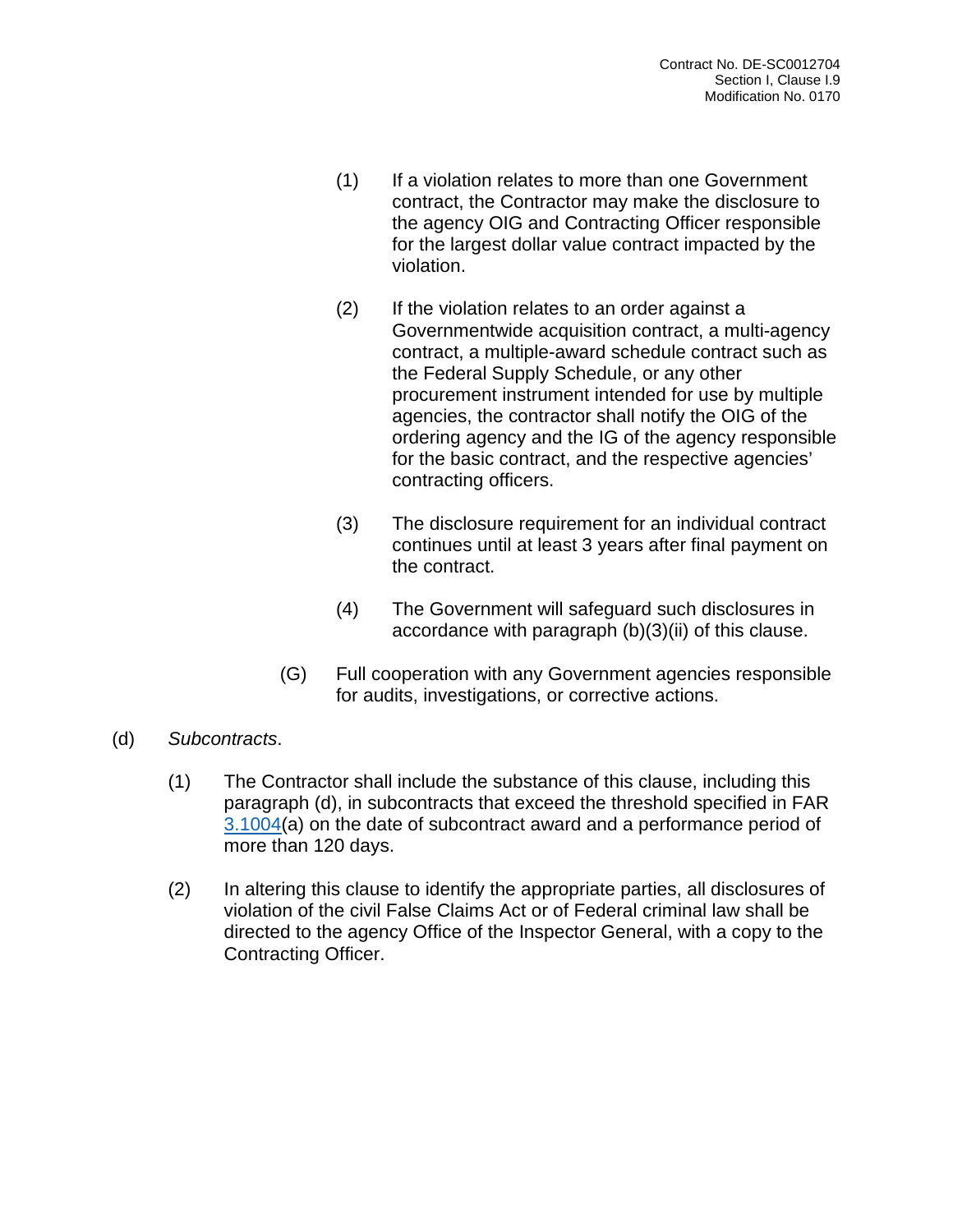## **CLAUSE I.10 – FAR 52.203-14 – DISPLAY OF HOTLINE POSTER(S) (JUN 2020)**

(a) *Definition.*

*United States,* as used in this clause, means the 50 States, the District of Columbia, and outlying areas.

- (b) *Display of fraud hotline poster(s).* Except as provided in paragraph (c)—
	- (1) During contract performance in the United States, the Contractor shall prominently display in common work areas within business segments performing work under this contract and at contract work sites-
		- (i) Any agency fraud hotline poster or Department of Homeland Security (DHS) fraud hotline poster identified in paragraph (b)(3) of this clause; and
		- (ii) Any DHS fraud hotline poster subsequently identified by the Contracting Officer.
	- (2) Additionally, if the Contractor maintains a company website as a method of providing information to employees, the Contractor shall display an electronic version of the poster(s) at the website.
	- (3) Any required posters may be obtained as follows:

| Poster(s)          | Obtain from                                                     |
|--------------------|-----------------------------------------------------------------|
| <b>DOE Hotline</b> | https://energy.gov/sites/prod/files/2016/04/f30/IG%20Flyer%204- |
| ∣Poster            | 1-16%20no%20trim%20mark%208-5x11.jpg                            |

(*Contracting Officer shall insert—*

- (i) Appropriate agency name(s) and/or title of applicable Department of Homeland Security fraud hotline poster); and
- (ii) The website(s) or other contact information for obtaining the poster(s).)
- (c) If the Contractor has implemented a business ethics and conduct awareness program, including a reporting mechanism, such as a hotline poster, then the Contractor need not display any agency fraud hotline posters as required in paragraph (b) of this clause, other than any required DHS posters.
- (d) *Subcontracts.* The Contractor shall include the substance of this clause, including this paragraph (d), in all subcontracts that exceed the threshold specified in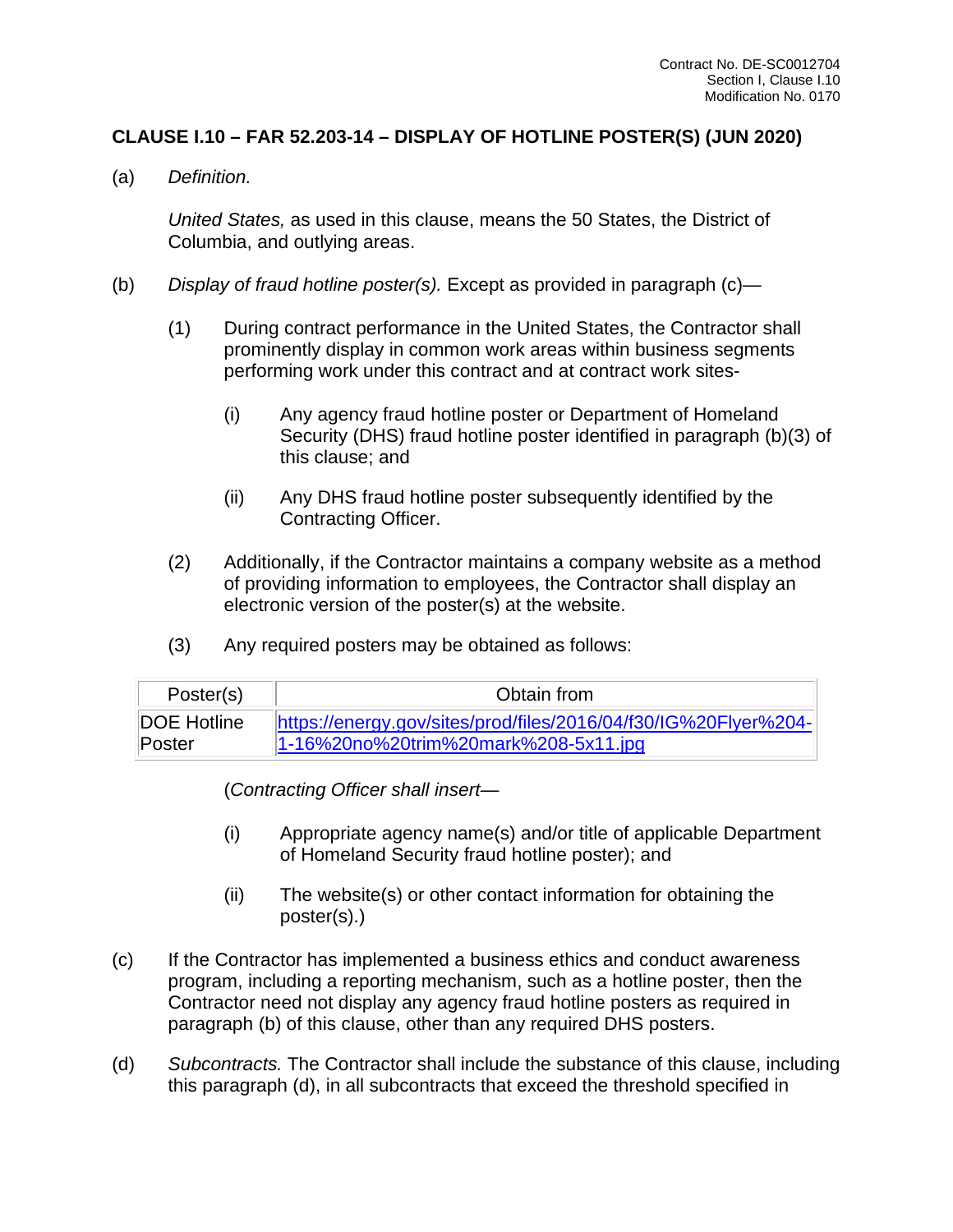Federal Acquisition Regulation [3.1004\(](https://www.acquisition.gov/content/31004-contract-clauses#i1123740)b)(1) on the date of subcontract award, except when the subcontract—

- (1) Is for the acquisition of a commercial item; or
- (2) Is performed entirely outside the United States.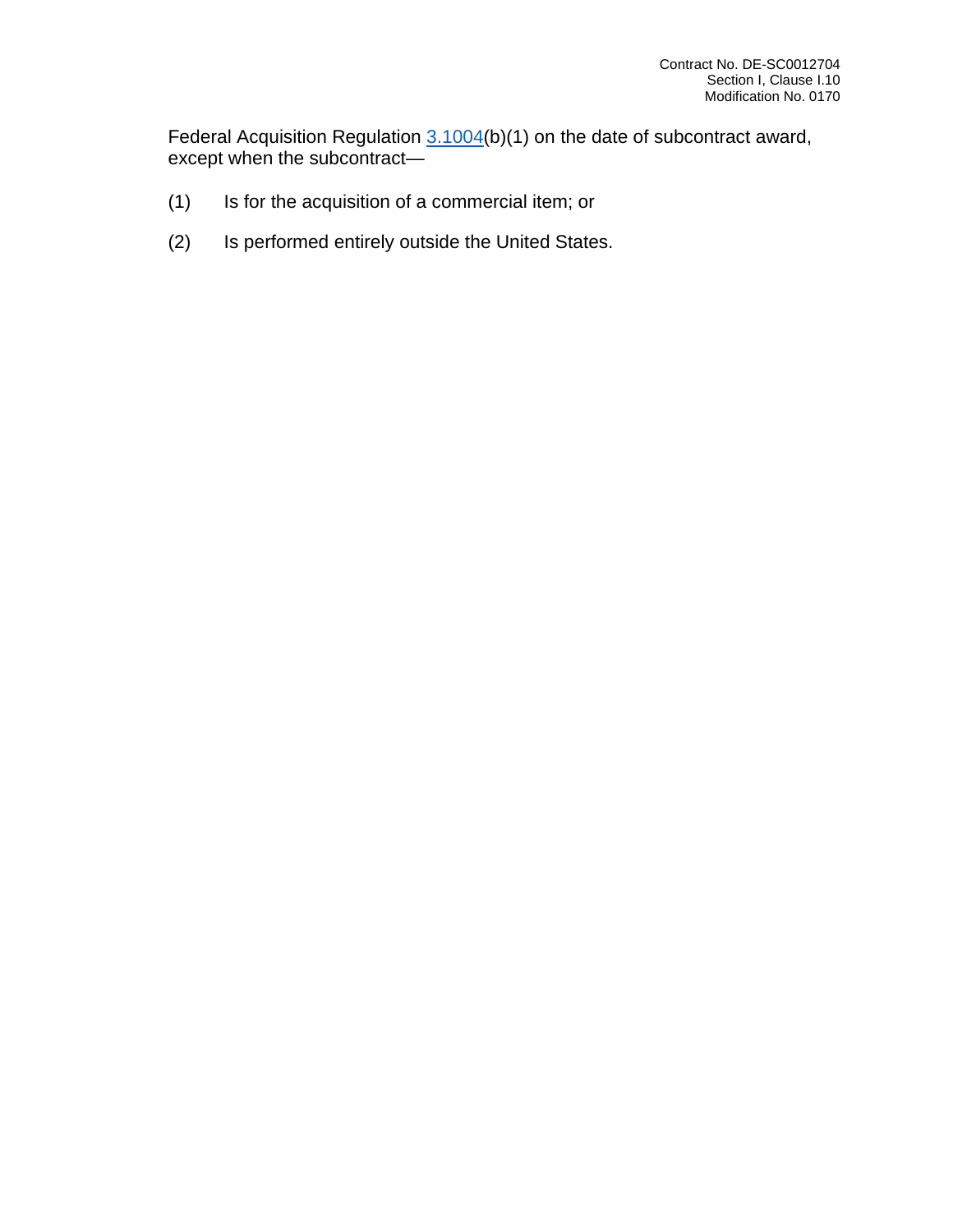## **CLAUSE I.12 – FAR 52.203-17 – CONTRACTOR EMPLOYEE WHISTLEBLOWER RIGHTS AND REQUIREMENT TO INFORM EMPLOYEES OF WHISTLEBLOWER RIGHTS (JUN 2020)**

- (a) This contract and employees working on this contract will be subject to the whistleblower rights and remedies in the pilot program on Contractor employee whistleblower protections established at 41 [U.S.C.](http://uscode.house.gov/browse.xhtml;jsessionid=114A3287C7B3359E597506A31FC855B3) 4712 by section 828 of the National Defense Authorization Act for Fiscal Year 2013 (Pub. L. 112-239) and Federal Acquisition Regulation (FAR) [3.908.](https://www.acquisition.gov/content/3908-pilot-program-enhancement-contractor-employee-whistleblower-protections#i1123923)
- (b) The Contractor shall inform its employees in writing, in the predominant language of the workforce, of employee whistleblower rights and protections under [41](http://uscode.house.gov/browse.xhtml;jsessionid=114A3287C7B3359E597506A31FC855B3) [U.S.C.](http://uscode.house.gov/browse.xhtml;jsessionid=114A3287C7B3359E597506A31FC855B3) 4712, as described in section FAR [3.908.](https://www.acquisition.gov/content/3908-pilot-program-enhancement-contractor-employee-whistleblower-protections#i1123923)
- (c) The Contractor shall insert the substance of this clause, including this paragraph (c), in all subcontracts over the simplified acquisition threshold, as defined in FAR [2.101](https://www.acquisition.gov/content/2101-definitions#i1125359) on the date of subcontract award.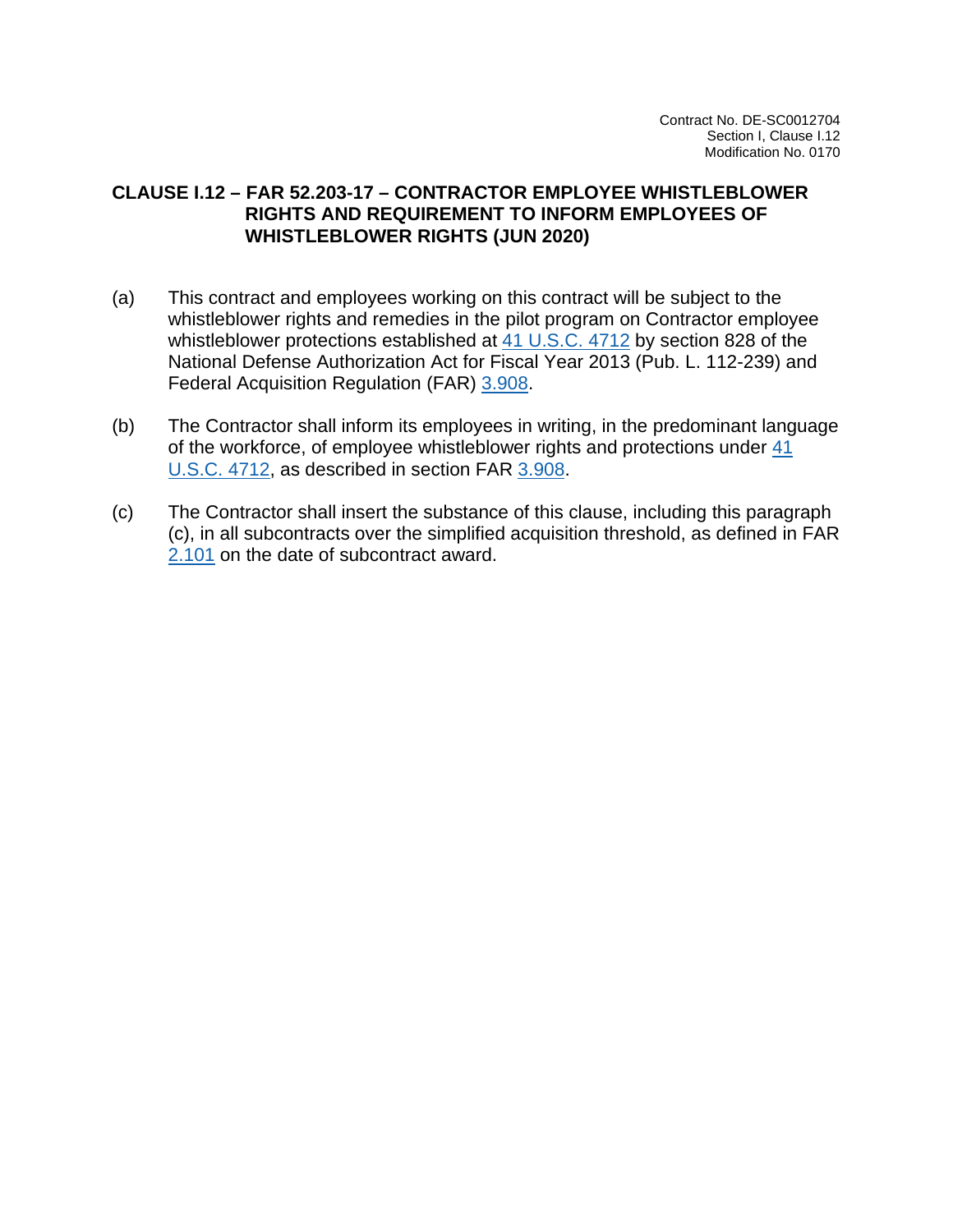## **CLAUSE I.15 – FAR 52.204-10 – REPORTING EXECUTIVE COMPENSATION AND FIRST-TIER SUBCONTRACT AWARDS (JUN 2020)**

(a) *Definitions.* As used in this clause:

"Executive" means officers, managing partners, or any other employees in management positions.

"First-tier subcontract" means a subcontract awarded directly by the Contractor for the purpose of acquiring supplies or services (including construction) for performance of a prime contract. It does not include the Contractor's supplier agreements with vendors, such as long-term arrangements for materials or supplies that benefit multiple contracts and/or the costs of which are normally applied to a Contractor's general and administrative expenses or indirect costs.

"Month of award" means the month in which a contract is signed by the Contracting Officer or the month in which a first-tier subcontract is signed by the Contractor.

"Total compensation" means the cash and noncash dollar value earned by the executive during the Contractor's preceding fiscal year and includes the following (for more information see 17 CFR  $229.402(c)(2)$ ):

- (1) Salary and bonus.
- (2) Awards of stock, stock options, and stock appreciation rights. Use the dollar amount recognized for financial statement reporting purposes with respect to the fiscal year in accordance with the Financial Accounting Standards Board's Accounting Standards Codification (FASB ASC) 718, Compensation-Stock Compensation.
- (3) Earnings for services under non-equity incentive plans. This does not include group life, health, hospitalization or medical reimbursement plans that do not discriminate in favor of executives, and are available generally to all salaried employees.
- (4) Change in pension value. This is the change in present value of defined benefit and actuarial pension plans.
- (5) Above-market earnings on deferred compensation which is not taxqualified.
- (6) Other compensation, if the aggregate value of all such other compensation (*e.g.*, severance, termination payments, value of life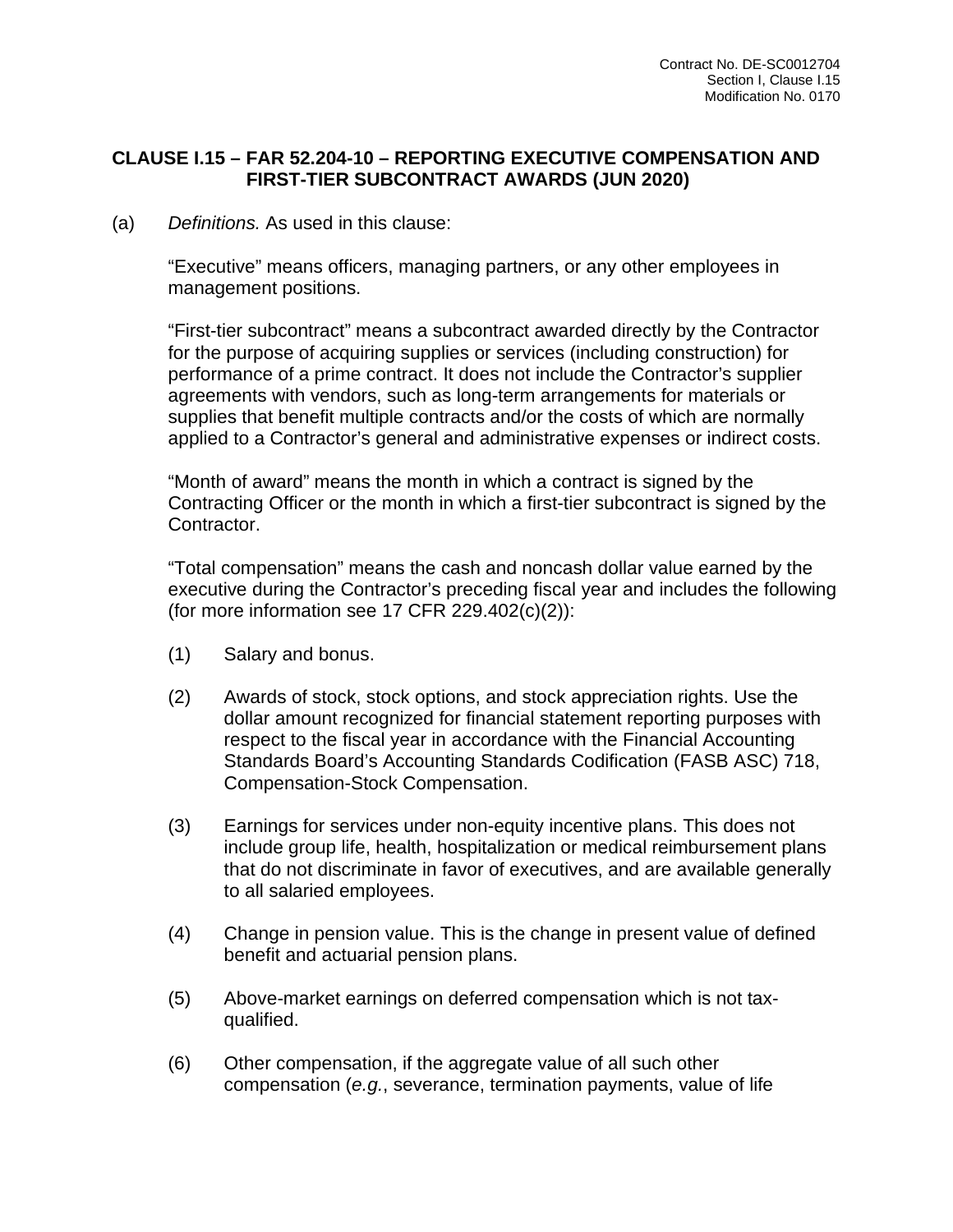insurance paid on behalf of the employee, perquisites or property) for the executive exceeds \$10,000.

- (b) Section 2(d)(2) of the Federal Funding Accountability and Transparency Act of 2006 (Pub. L. 109-282), as amended by section 6202 of the Government Funding Transparency Act of 2008 (Pub. L. 110-252), requires the Contractor to report information on subcontract awards. The law requires all reported information be made public, therefore, the Contractor is responsible for notifying its subcontractors that the required information will be made public.
- (c) Nothing in this clause requires the disclosure of classified information.
- (d)
- (1) Executive compensation of the prime contractor. As a part of its annual registration requirement in the System for Award Management (SAM) (Federal Acquisition Regulation (FAR) provision 52.204-7), the Contractor shall report the names and total compensation of each of the five most highly compensated executives for its preceding completed fiscal year, if—
	- (i) In the Contractor's preceding fiscal year, the Contractor received—
		- (A) 80 percent or more of its annual gross revenues from Federal contracts (and subcontracts), loans, grants (and subgrants), cooperative agreements, and other forms of Federal financial assistance; and
		- (B) \$25,000,000 or more in annual gross revenues from Federal contracts (and subcontracts), loans, grants (and subgrants), cooperative agreements, and other forms of Federal financial assistance; and
	- (ii) The public does not have access to information about the compensation of the executives through periodic reports filed under section 13(a) or 15(d) of the Securities Exchange Act of 1934 (15 U.S.C. 78m(a), 78o(d)) or section 6104 of the Internal Revenue Code of 1986. (To determine if the public has access to the compensation information, see the U.S. Security and Exchange Commission total compensation filings at [http://www.sec.gov/answers/execomp.htm.](http://www.sec.gov/answers/execomp.htm))
- (2) First-tier subcontract information. Unless otherwise directed by the Contracting Officer, or as provided in paragraph (g) of this clause, by the end of the month following the month of award of a first-tier subcontract valued at or above the threshold specified in FAR 4.1403(a) on the date of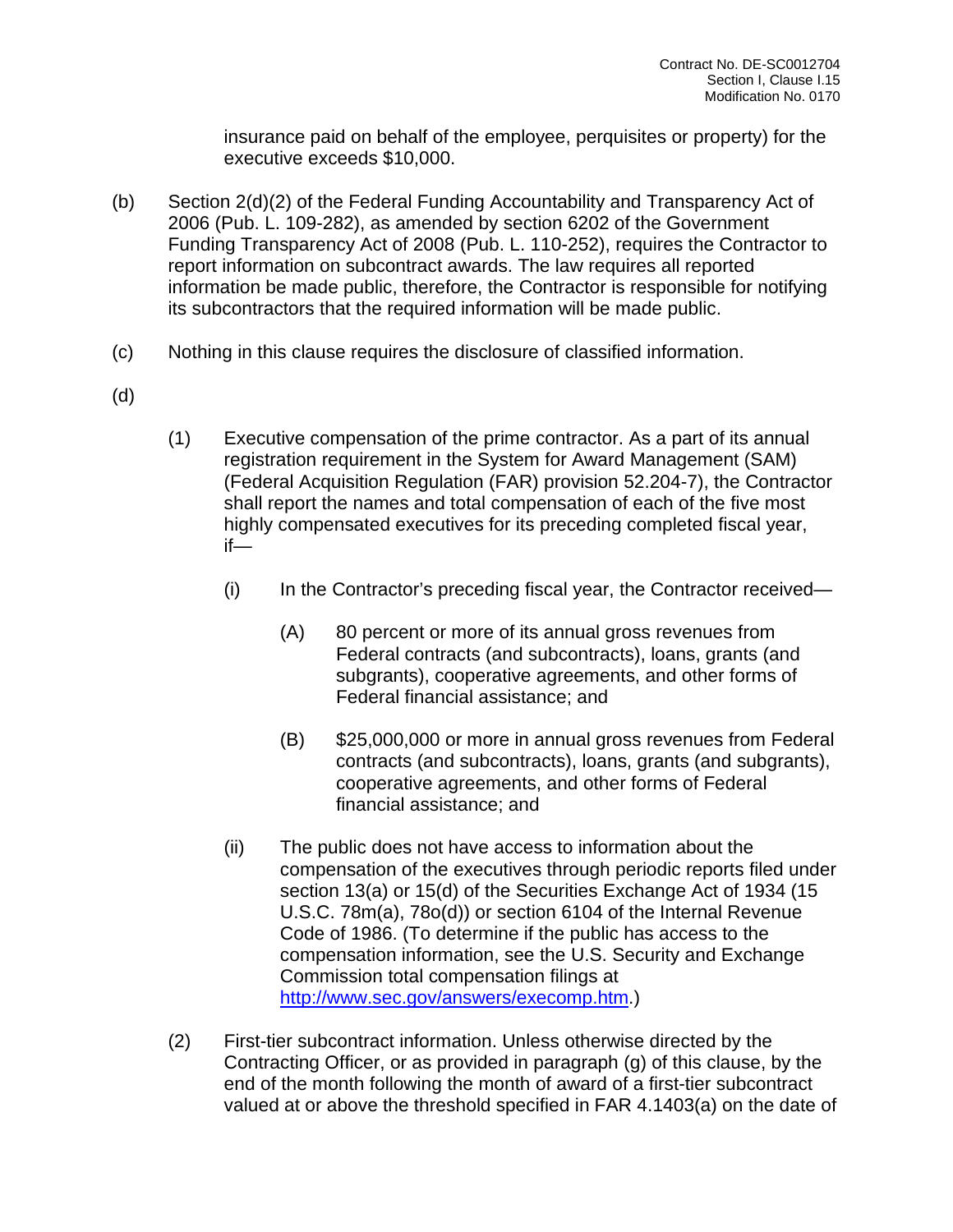subcontract award, the Contractor shall report the following information at [http://www.fsrs.gov](http://www.fsrs.gov/) for that first-tier subcontract. (The Contractor shall follow the instructions at [http://www.fsrs.gov](http://www.fsrs.gov/) to report the data.)

- (i) Unique entity identifier for the subcontractor receiving the award and for the subcontractor's parent company, if the subcontractor has a parent company.
- (ii) Name of the subcontractor.
- (iii) Amount of the subcontract award.
- (iv) Date of the subcontract award.
- (v) A description of the products or services (including construction) being provided under the subcontract, including the overall purpose and expected outcomes or results of the subcontract.
- (vi) Subcontract number (the subcontract number assigned by the Contractor).
- (vii) Subcontractor's physical address including street address, city, state, and country. Also include the nine-digit zip code and congressional district.
- (viii) Subcontractor's primary performance location including street address, city, state, and country. Also include the nine-digit zip code and congressional district.
- (ix) The prime contract number, and order number if applicable.
- (x) Awarding agency name and code.
- (xi) Funding agency name and code.
- (xii) Government contracting office code.
- (xiii) Treasury account symbol (TAS) as reported in FPDS.
- (xiv) The applicable North American Industry Classification System code (NAICS).
- (3) Executive compensation of the first-tier subcontractor. Unless otherwise directed by the Contracting Officer, by the end of the month following the month of award of a first-tier subcontract valued at or above the threshold specified in FAR 4.1403(a) on the date of subcontract award, and annually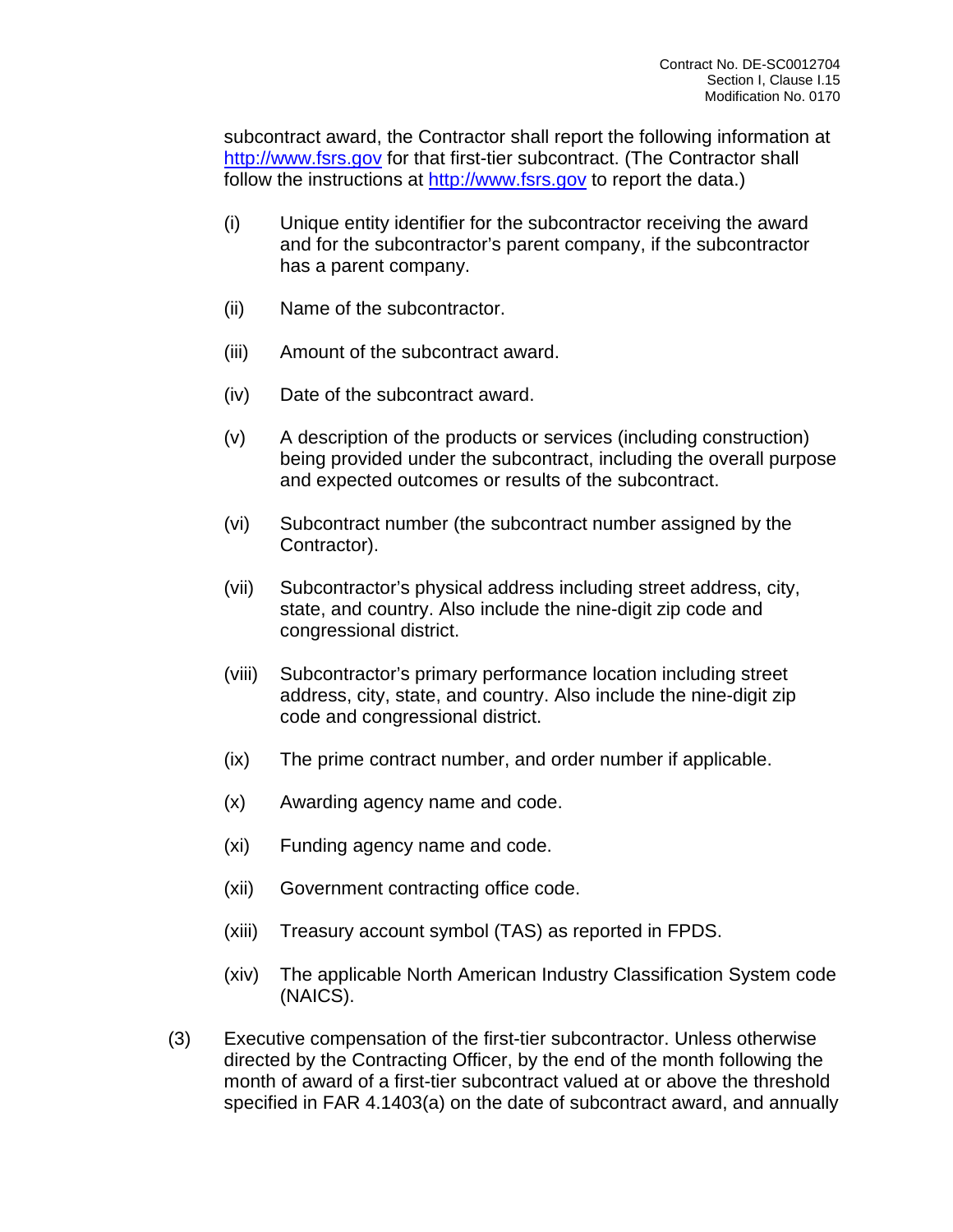thereafter (calculated from the prime contract award date), the Contractor shall report the names and total compensation of each of the five most highly compensated executives for that first-tier subcontractor for the firsttier subcontractor's preceding completed fiscal year at [https://www.fsrs.gov](https://www.fsrs.gov/) , if—

- (i) In the subcontractor's preceding fiscal year, the subcontractor received—
	- (A) 80 percent or more of its annual gross revenues from Federal contracts (and subcontracts), loans, grants (and subgrants), cooperative agreements, and other forms of Federal financial assistance; and
	- (B) \$25,000,000 or more in annual gross revenues from Federal contracts (and subcontracts), loans, grants (and subgrants), cooperative agreements and other forms of Federal financial assistance; and
- (ii) The public does not have access to information about the compensation of the executives through periodic reports filed under section 13(a) or 15(d) of the Securities Exchange Act of 1934 (15 U.S.C. 78m(a), 78o(d)) or section 6104 of the Internal Revenue Code of 1986. (To determine if the public has access to the compensation information, see the U.S. Security and Exchange Commission total compensation filings at [http://www.sec.gov/answers/execomp.htm.](http://www.sec.gov/answers/execomp.htm))
- (e) The Contractor shall not split or break down first-tier subcontract awards to a value below the threshold specified in FAR 4.1403(a), on the date of subcontract award, to avoid the reporting requirements in paragraph (d) of this clause.
- (f) The Contractor is required to report information on a first-tier subcontract covered by paragraph (d) when the subcontract is awarded. Continued reporting on the same subcontract is not required unless one of the reported data elements changes during the performance of the subcontract. The Contractor is not required to make further reports after the first-tier subcontract expires.
- (g)
- (1) If the Contractor in the previous tax year had gross income, from all sources, under \$300,000, the Contractor is exempt from the requirement to report subcontractor awards.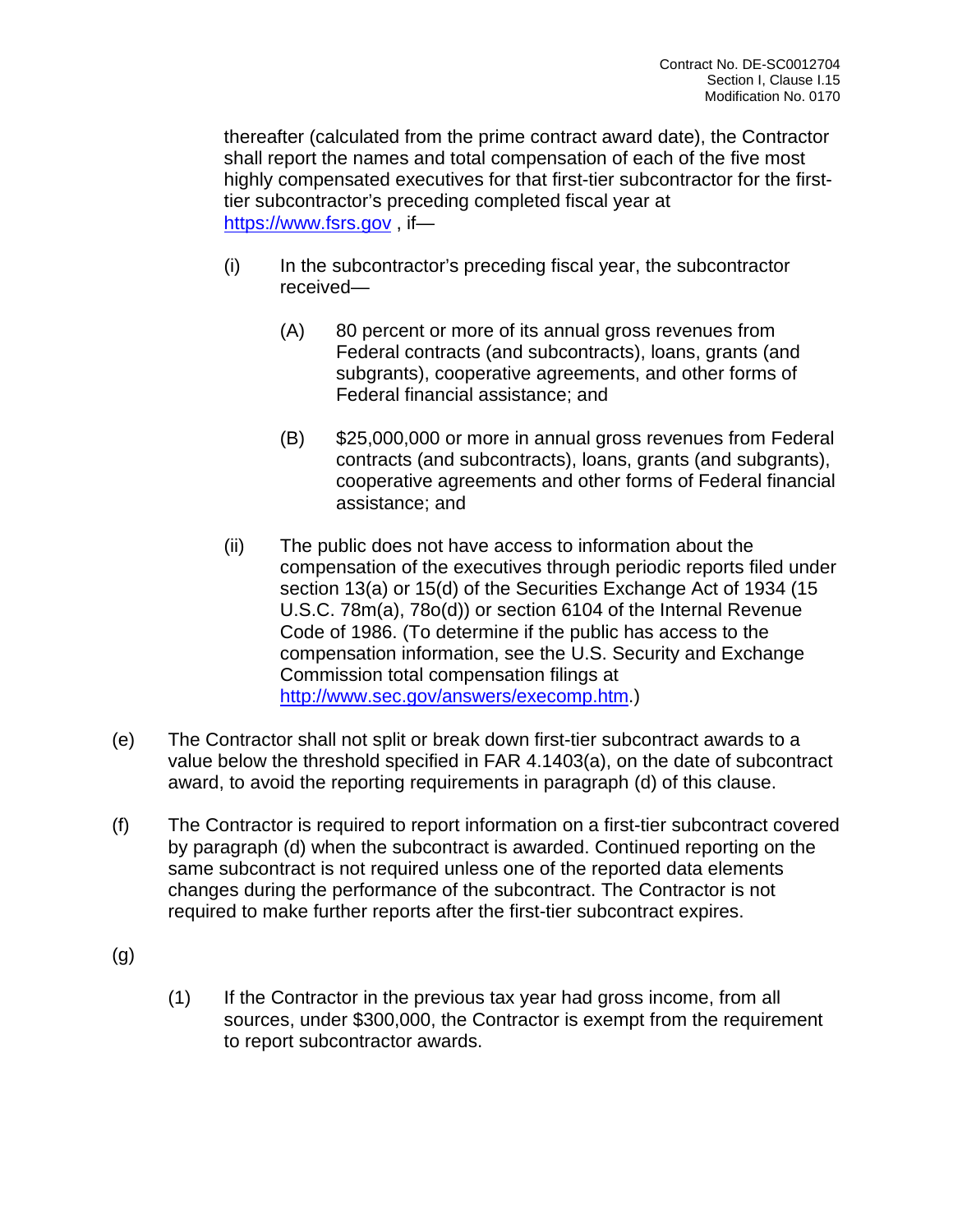- (2) If a subcontractor in the previous tax year had gross income from all sources under \$300,000, the Contractor does not need to report awards for that subcontractor
- (h) The FSRS database at *[http://www.fsrs.gov](http://www.fsrs.gov/)* will be prepopulated with some information from SAM and the FPDS database. If FPDS information is incorrect, the contractor should notify the contracting officer. If the SAM information is incorrect, the contractor is responsible for correcting this information.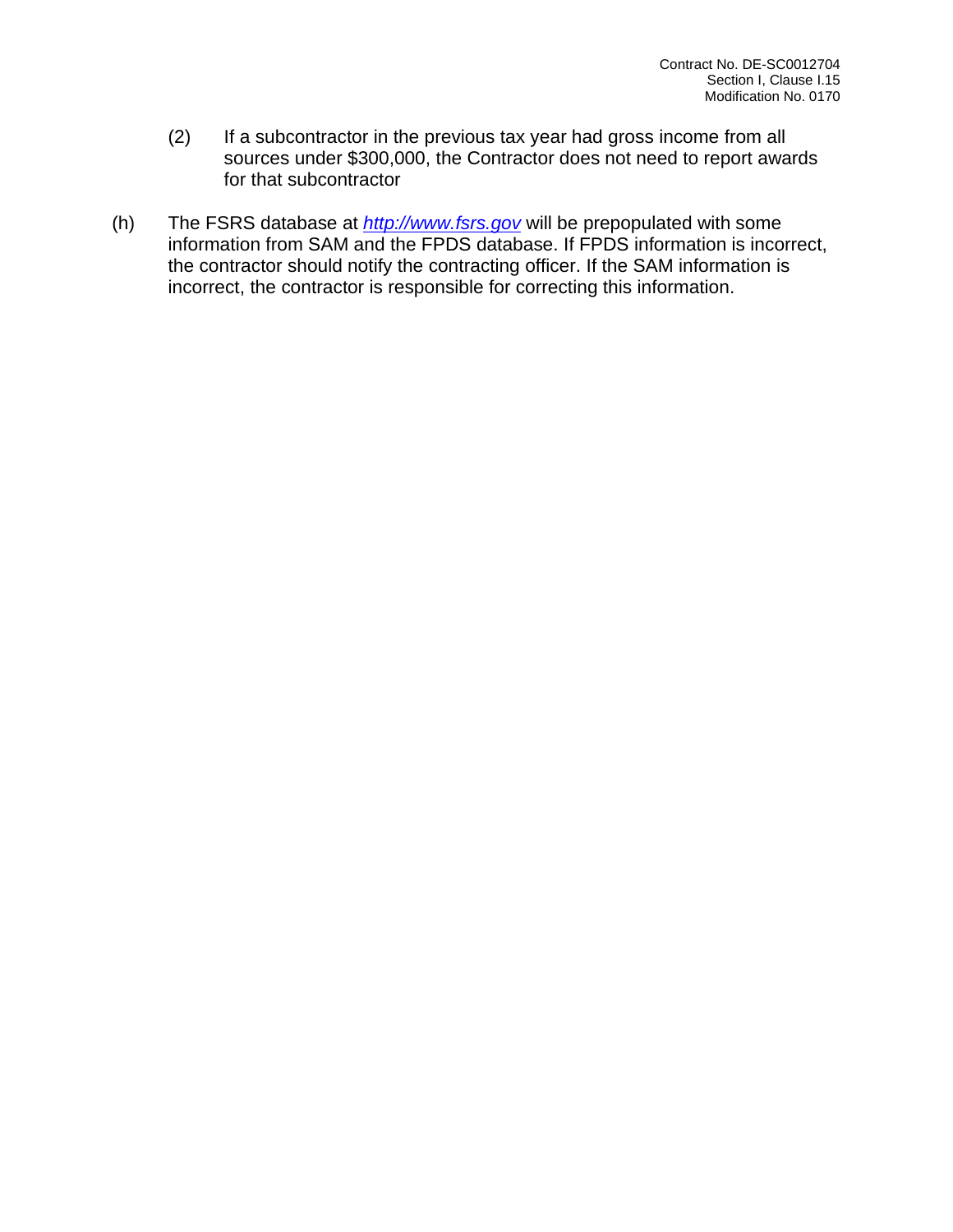#### **CLAUSE I.19 – FAR 52.209-6 – PROTECTING THE GOVERNMENT'S INTEREST WHEN SUBCONTRACTING WITH CONTRACTORS DEBARRED, SUSPENDED, OR PROPOSED FOR DEBARMENT (JUN 2020)**

#### (a) Definition.

"Commercially available off-the-shelf (COTS) item," as used in this clause--

- (1) Means any item of supply (including construction material) that is—
	- (i) A commercial item (as defined in paragraph (1) of the definition in Federal Acquisition Regulation (FAR) 2.101);
	- (ii) Sold in substantial quantities in the commercial marketplace; and
	- (iii) Offered to the Government, under a contract or subcontract at any tier, without modification, in the same form in which it is sold in the commercial marketplace; and
- (2) Does not include bulk cargo, as defined in 46 U.S.C. 40102(4), such as agricultural products and petroleum products.
- (b) The Government suspends or debars Contractors to protect the Government's interests. Other than a subcontract for a commercially available off-the-shelf item, the Contractor shall not enter into any subcontract, in excess of the threshold specified in FAR 9.405-2(b) on the date of subcontract award, with a Contractor that is debarred, suspended, or proposed for debarment by any executive agency unless there is a compelling reason to do so.
- (c) The Contractor shall require each proposed subcontractor whose subcontract will exceed the threshold specified in FAR 9.405-2(b) on the date of subcontract award, other than a subcontractor providing a commercially available off-theshelf item, to disclose to the Contractor, in writing, whether as of the time of award of the subcontract, the subcontractor, or its principals, is or is not debarred, suspended, or proposed for debarment by the Federal Government.
- (d) A corporate officer or a designee of the Contractor shall notify the Contracting Officer, in writing, before entering into a subcontract with a party (other than a subcontractor providing a commercially available off-the-shelf item) that is debarred, suspended, or proposed for debarment (see FAR 9.404 for information on the System for Award Management (SAM) Exclusions). The notice must include the following:
	- (1) The name of the subcontractor.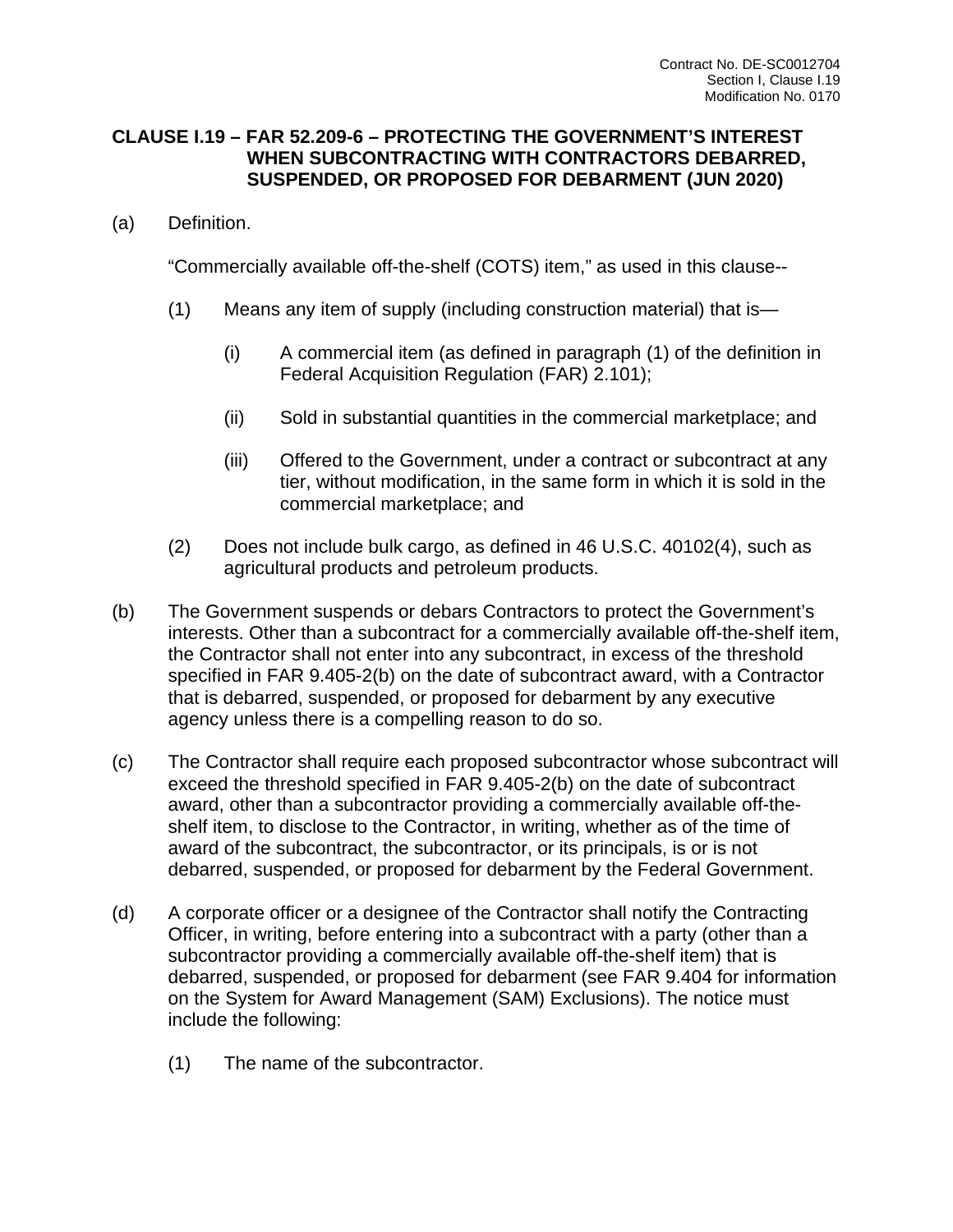- (2) The Contractor's knowledge of the reasons for the subcontractor being listed with an exclusion in SAM.
- (3) The compelling reason(s) for doing business with the subcontractor notwithstanding its being listed with an exclusion in SAM.
- (4) The systems and procedures the Contractor has established to ensure that it is fully protecting the Government's interests when dealing with such subcontractor in view of the specific basis for the party's debarment, suspension, or proposed debarment.
- (e) Subcontracts. Unless this is a contract for the acquisition of commercial items, the Contractor shall include the requirements of this clause, including this paragraph (e) (appropriately modified for the identification of the parties), in each subcontract that—

(1) Exceeds the threshold specified in FAR 9.405-2(b) on the date of subcontract award; and

(2) Is not a subcontract for commercially available off-the-shelf items.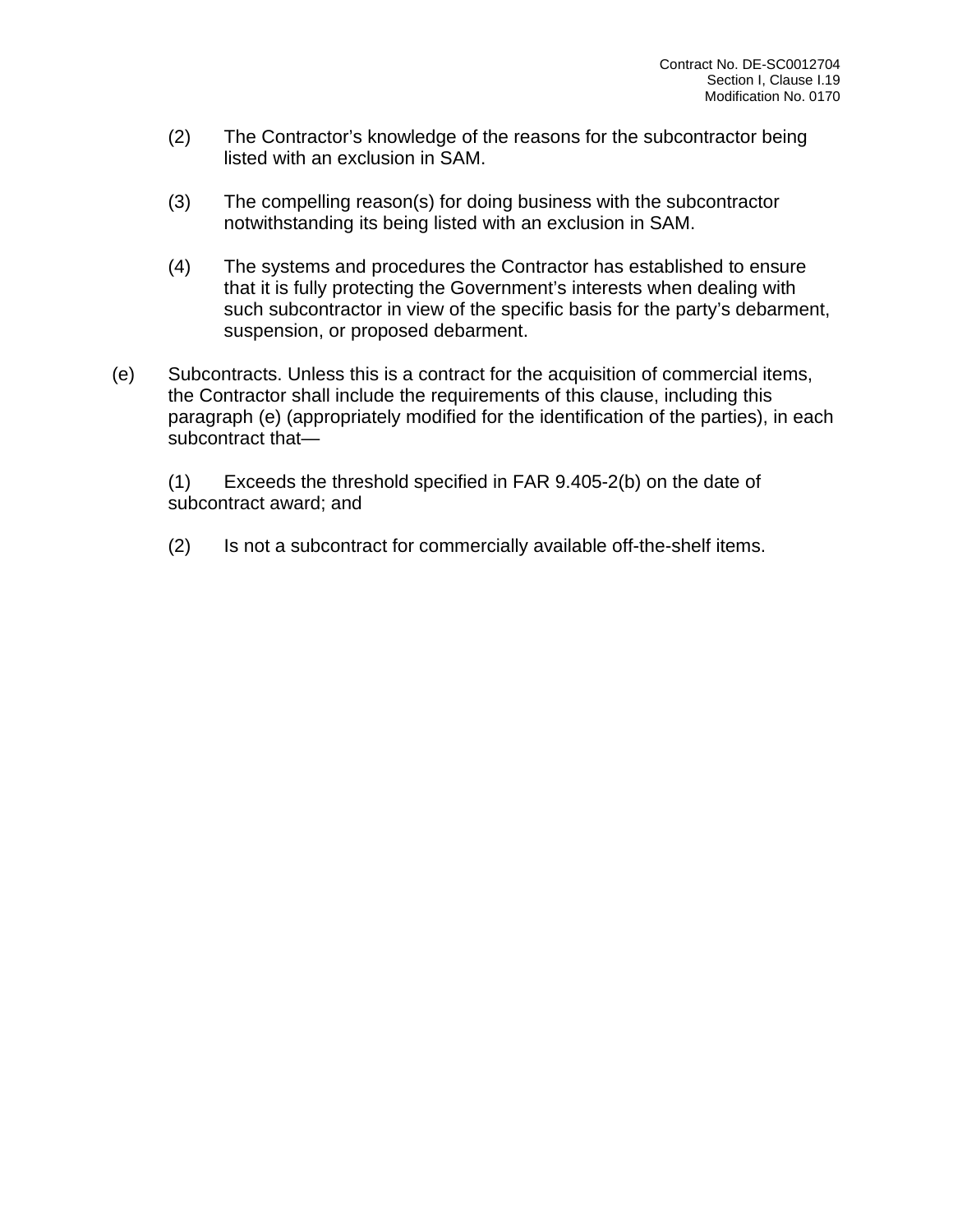#### **CLAUSE I.22 – FAR 52.210-1 – MARKET RESEARCH (JUN 2020)**

(a) *Definition*. As used in this clause—

*Commercial item* and "nondevelopmental item" have the meaning contained in Federal Acquisition Regulation (FAR) [2.101.](https://www.acquisition.gov/content/2101-definitions#i1125359)

- (b) Before awarding subcontracts over the simplified acquisition threshold, as defined in FAR [2.101](https://www.acquisition.gov/content/2101-definitions#i1125359) on the date of subcontract award, for items other than commercial items, the Contractor shall conduct market research to—
	- (1) Determine if commercial items or, to the extent commercial items suitable to meet the agency's needs are not available, nondevelopmental items are available that–
		- (i) Meet the agency's requirements;
		- (ii) Could be modified to meet the agency's requirements; or
		- (iii) Could meet the agency's requirements if those requirements were modified to a reasonable extent; and
	- (2) Determine the extent to which commercial items or nondevelopmental items could be incorporated at the component level.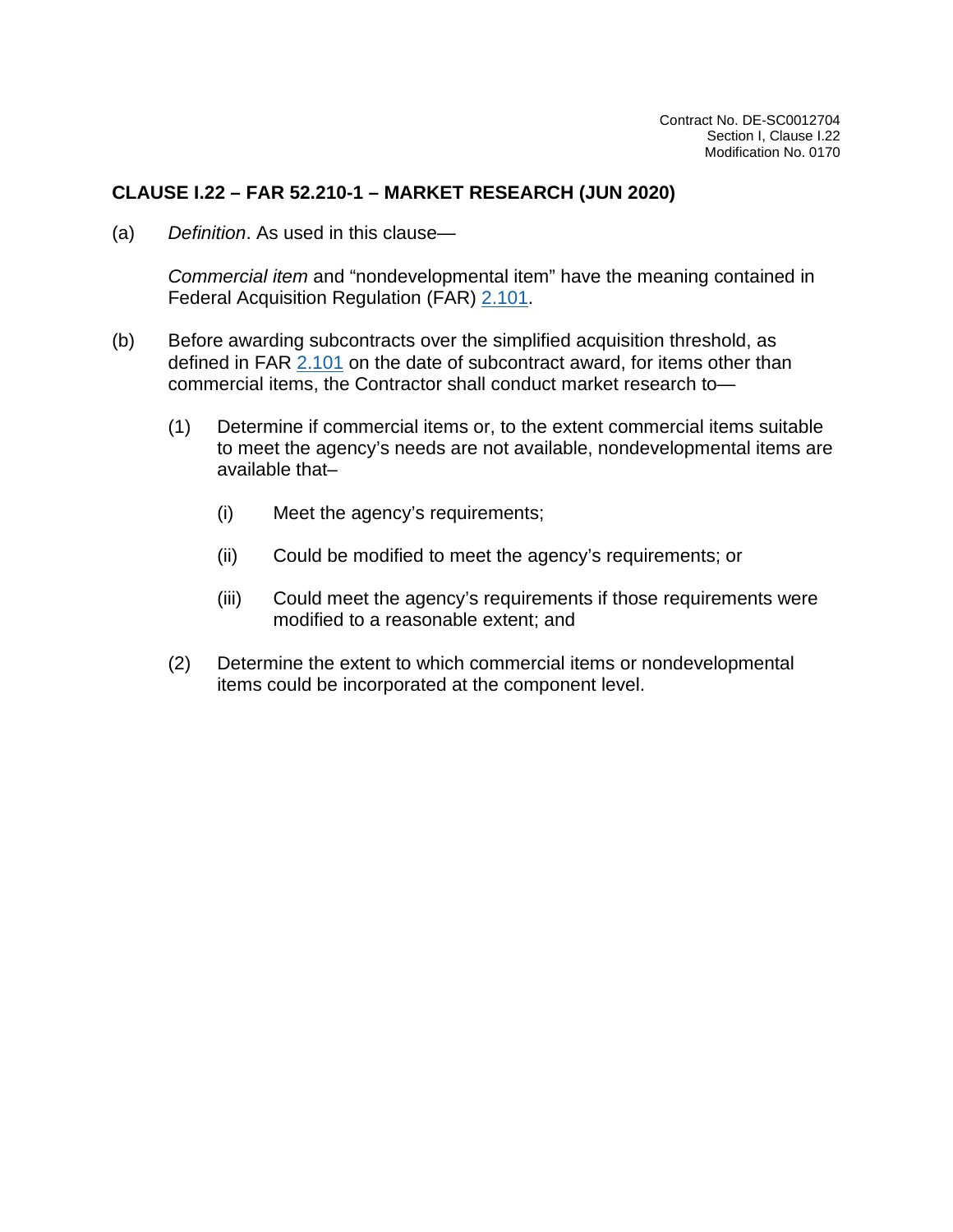## **CLAUSE I.25 – FAR 52.215-12 – SUBCONTRACTOR CERTIFIED COST OR PRICING DATA (JUN 2020)**

- (a) Before awarding any subcontract expected to exceed the threshold for submission of certified cost or pricing data in Federal Acquisition Regulation (FAR) [15.403-4\(](https://www.acquisition.gov/content/15403-4-requiring-certified-cost-or-pricing-data-10-usc-2306a-and-41-usc-chapter-35#i1106066)a)(1), on the date of agreement on price or the date of award, whichever is later; or before pricing any subcontract modification involving a pricing adjustment expected to exceed the threshold for submission of certified cost or pricing data in FAR [15.403-4\(](https://www.acquisition.gov/content/15403-4-requiring-certified-cost-or-pricing-data-10-usc-2306a-and-41-usc-chapter-35#i1106066)a)(1), the Contractor shall require the subcontractor to submit certified cost or pricing data (actually or by specific identification in writing), in accordance with FAR [15.408,](https://www.acquisition.gov/content/15408-solicitation-provisions-and-contract-clauses#i1106593) [Table](https://www.acquisition.gov/content/15408-solicitation-provisions-and-contract-clauses#i1106593__i1106753) 15-2(to include any information reasonably required to explain the subcontractor's estimating process such as the judgmental factors applied and the mathematical or other methods used in the estimate, including those used in projecting from known data, and the nature and amount of any contingencies included in the price), unless an exception under [15.403-1\(](https://www.acquisition.gov/content/15403-1-prohibition-obtaining-certified-cost-or-pricing-data-10-usc-2306-and-41-usc-chapter-35#i1105936)b) applies. If the threshold for submission of certified cost or pricing data specified in FAR [15.403-4\(](https://www.acquisition.gov/content/15403-4-requiring-certified-cost-or-pricing-data-10-usc-2306a-and-41-usc-chapter-35#i1106066)a)(1) is adjusted for inflation as set forth in FAR  $1.109(a)$  $1.109(a)$ , then pursuant to FAR  $1.109(d)$  the changed threshold applies throughout the remaining term of the contract, unless there is a subsequent threshold adjustment.
- (b) The Contractor shall require the subcontractor to certify in substantially the form prescribed in FAR [15.406-2](https://www.acquisition.gov/content/15406-2-certificate-current-cost-or-pricing-data#i1106384) that, to the best of its knowledge and belief, the data submitted under paragraph (a) of this clause were accurate, complete, and current as of the date of agreement on the negotiated price of the subcontract or subcontract modification.
- (c) In each subcontract that, when entered into, exceeds the threshold for submission of certified cost or pricing data in FAR [15.403-4\(](https://www.acquisition.gov/content/15403-4-requiring-certified-cost-or-pricing-data-10-usc-2306a-and-41-usc-chapter-35#i1106066)a)(1), the Contractor shall insert either—
	- (1) The substance of this clause, including this paragraph (c), if paragraph (a) of this clause requires submission of certified cost or pricing data for the subcontract; or
	- (2) The substance of the clause at FAR [52.215-13,](https://www.acquisition.gov/content/52215-13-subcontractor-certified-cost-or-pricing-data-modifications#i1059437) Subcontractor Certified Cost or Pricing Data-Modifications.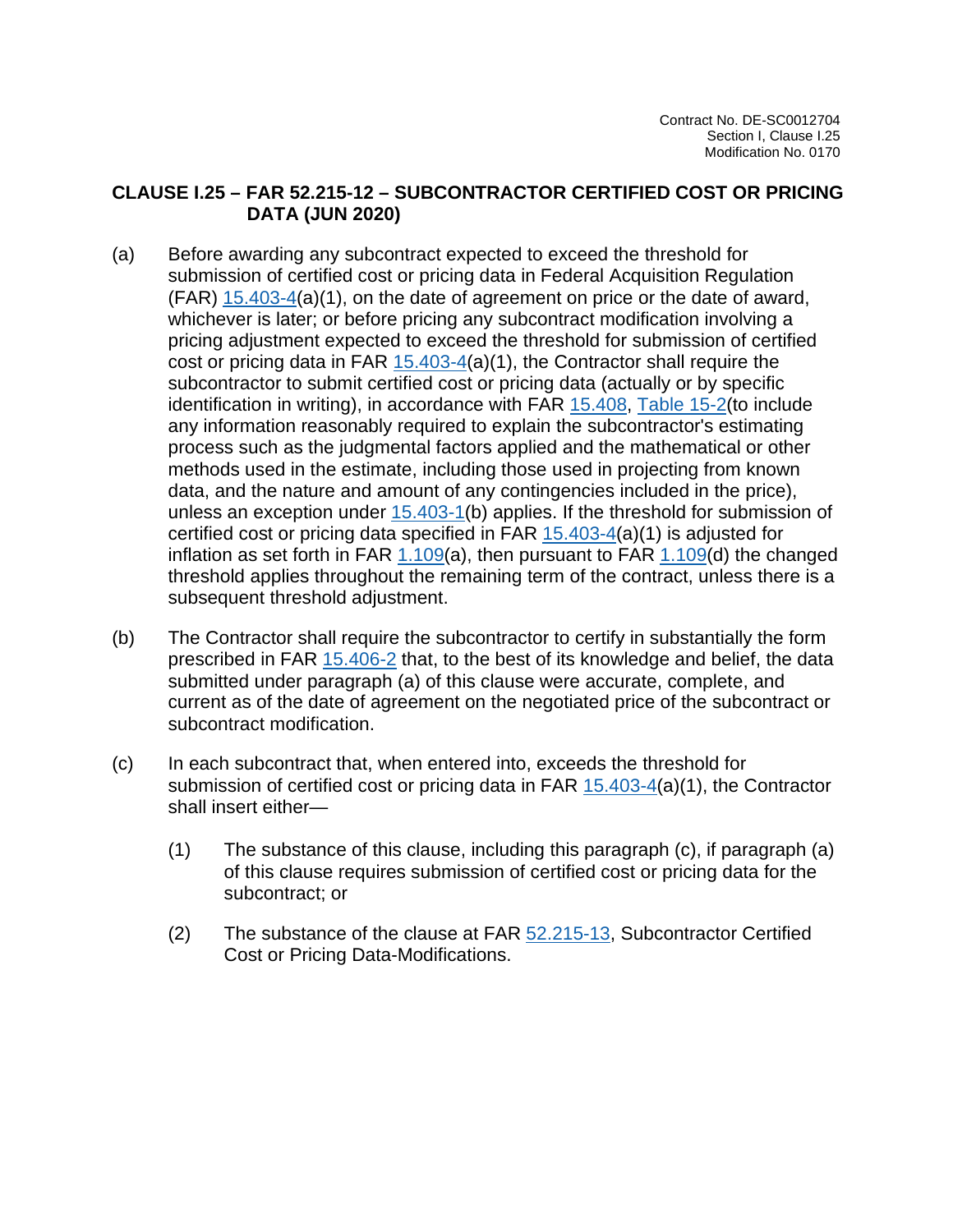## **CLAUSE I.26 – FAR 52.215-13 – SUBCONTRACTOR CERTIFIED COST OR PRICING DATA—MODIFICATIONS (JUNE 2020)**

- (a) The requirements of paragraphs (b) and (c) of this clause shall—
	- (1) Become operative only for any modification to this contract involving a pricing adjustment expected to exceed the threshold for submission of certified cost or pricing data in Federal Acquisition Regulation (FAR) [15.403-4\(](https://www.acquisition.gov/content/15403-4-requiring-certified-cost-or-pricing-data-10-usc-2306a-and-41-usc-chapter-35#i1106066)a)(1) on the date of execution of the modification; and
	- (2) Be limited to such modifications.
- (b) Before awarding any subcontract expected to exceed the threshold for submission of certified cost or pricing data in FAR [15.403-4\(](https://www.acquisition.gov/content/15403-4-requiring-certified-cost-or-pricing-data-10-usc-2306a-and-41-usc-chapter-35#i1106066)a)(1), on the date of agreement on price or the date of award, whichever is later; or before pricing any subcontract modification involving a pricing adjustment expected to exceed the threshold for submission of certified cost or pricing data in FAR [15.403-4\(](https://www.acquisition.gov/content/15403-4-requiring-certified-cost-or-pricing-data-10-usc-2306a-and-41-usc-chapter-35#i1106066)a)(1), the Contractor shall require the subcontractor to submit certified cost or pricing data (actually or by specific identification in writing), in accordance with FAR [15.408,](https://www.acquisition.gov/content/15408-solicitation-provisions-and-contract-clauses#i1106593) [Table](https://www.acquisition.gov/content/15408-solicitation-provisions-and-contract-clauses#i1106593__i1106753) 15-2 (to include any information reasonably required to explain the subcontractor's estimating process such as the judgmental factors applied and the mathematical or other methods used in the estimate, including those used in projecting from known data, and the nature and amount of any contingencies included in the price), unless an exception under FAR [15.403-1\(](https://www.acquisition.gov/content/15403-1-prohibition-obtaining-certified-cost-or-pricing-data-10-usc-2306-and-41-usc-chapter-35#i1105936)b) applies. If the threshold for submission of certified cost or pricing data specified in FAR [15.403-](https://www.acquisition.gov/content/15403-4-requiring-certified-cost-or-pricing-data-10-usc-2306a-and-41-usc-chapter-35#i1106066)  $4(a)(1)$  $4(a)(1)$  is adjusted for inflation as set forth in FAR [1.109\(](https://www.acquisition.gov/content/1109-statutory-acquisition%E2%80%93related-dollar-thresholds-adjustment-inflation#id1617MD00FX5)a), then pursuant to FAR [1.109\(](https://www.acquisition.gov/content/1109-statutory-acquisition%E2%80%93related-dollar-thresholds-adjustment-inflation#id1617MD00FX5)d) the changed threshold applies throughout the remaining term of the contract, unless there is a subsequent threshold adjustment.
- (c) The Contractor shall require the subcontractor to certify in substantially the form prescribed in FAR [15.406-2](https://www.acquisition.gov/content/15406-2-certificate-current-cost-or-pricing-data#i1106384) that, to the best of its knowledge and belief, the data submitted under paragraph (b) of this clause were accurate, complete, and current as of the date of agreement on the negotiated price of the subcontract or subcontract modification.
- (d) The Contractor shall insert the substance of this clause, including this paragraph (d), in each subcontract that exceeds the threshold for submission of certified cost or pricing data in FAR  $15.403 - 4(a)(1)$  on the date of agreement on price or the date of award, whichever is later.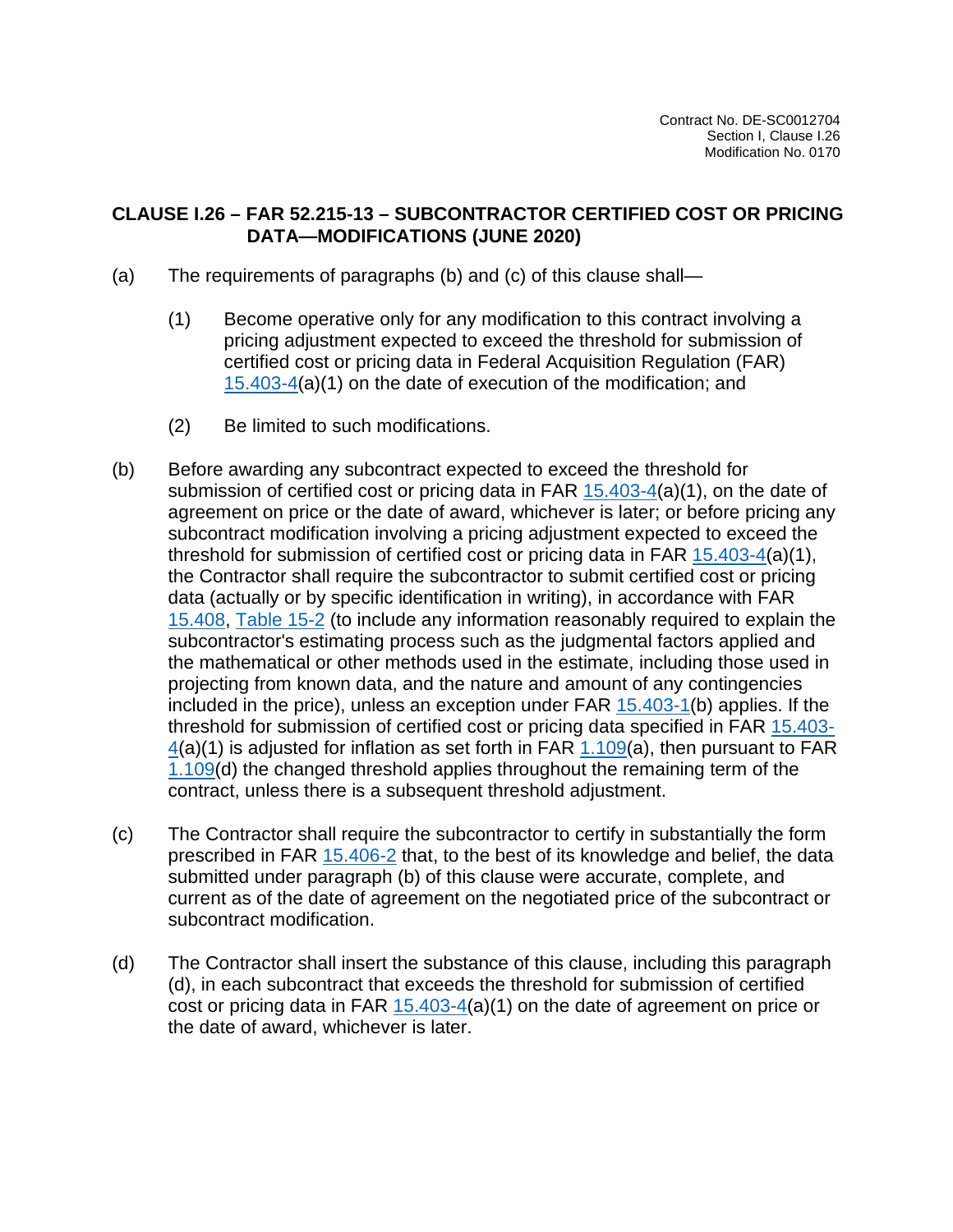## **CLAUSE I.27 – FAR 52.215-14 – INTEGRITY OF UNIT PRICES (JUN 2020)**

- (a) Any proposal submitted for the negotiation of prices for items of supplies shall distribute costs within contracts on a basis that ensures that unit prices are in proportion to the items' base cost (*e.g.,* manufacturing or acquisition costs). Any method of distributing costs to line items that distorts unit prices shall not be used. For example, distributing costs equally among line items is not acceptable except when there is little or no variation in base cost. Nothing in this paragraph requires submission of certified cost or pricing data not otherwise required by law or regulation.
- (b) When requested by the Contracting Officer, the Offeror/Contractor shall also identify those supplies that it will not manufacture or to which it will not contribute significant value.
- (c) The Contractor shall insert the substance of this clause, less paragraph (b) of this clause, in all subcontracts for other than: acquisitions at or below the simplified acquisition threshold, as defined in Federal Acquisition Regulation (FAR) [2.101](https://www.acquisition.gov/content/2101-definitions#i1125359) on the date of subcontract award; construction or architect-engineer services under FAR [part](https://www.acquisition.gov/content/part-41-acquisition-utility-services#i1076909) 36; utility services under FAR part 41; services where supplies are not required; commercial items; and petroleum products.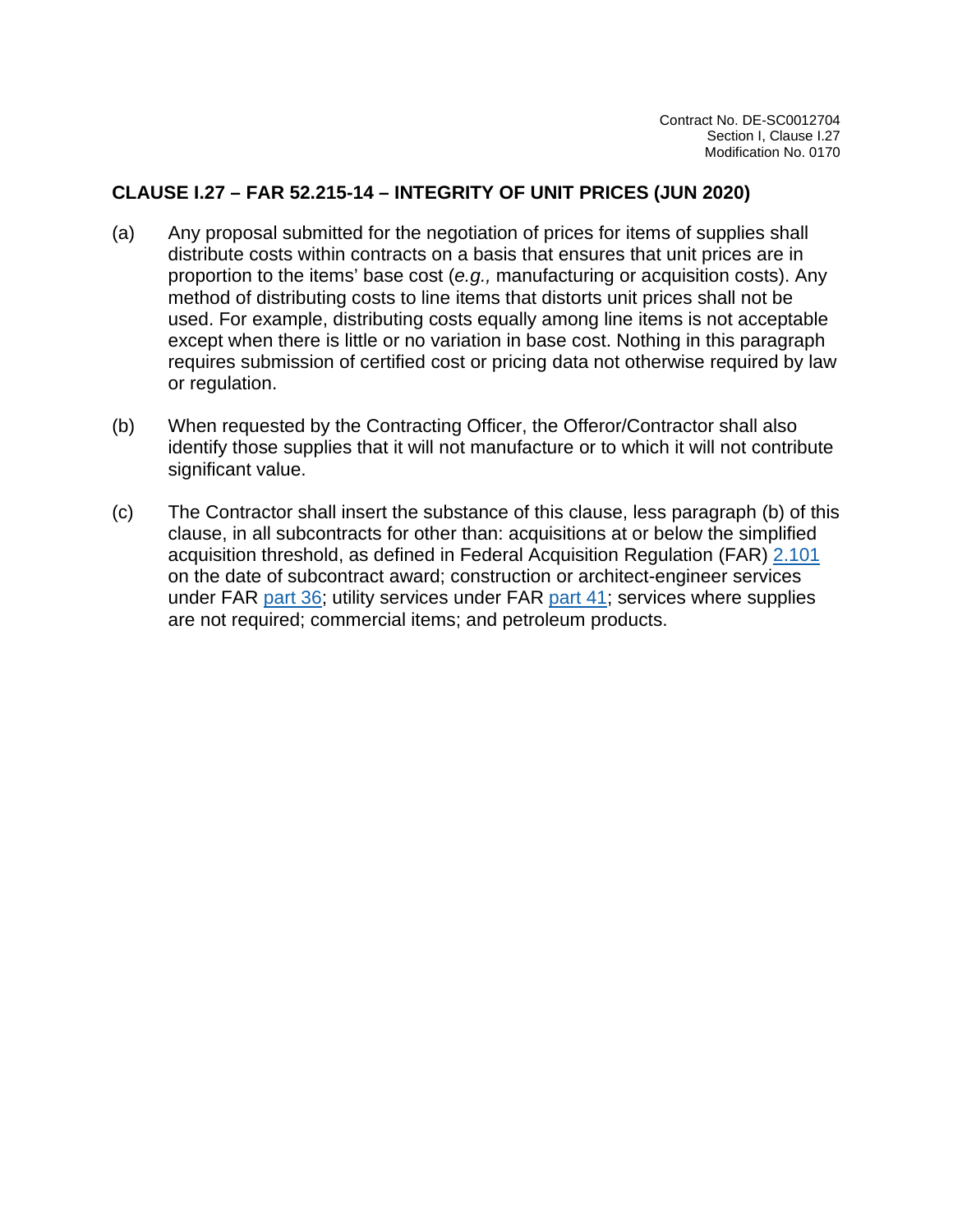#### **CLAUSE I.30 – FAR 52.215-23 – LIMITATIONS ON PASS-THROUGH CHARGES (JUN 2020)**

(a) *Definitions*. As used in this clause-

*Added value* means that the Contractor performs subcontract management functions that the Contracting Officer determines are a benefit to the Government (*e.g.*, processing orders of parts or services, maintaining inventory, reducing delivery lead times, managing multiple sources for contract requirements, coordinating deliveries, performing quality assurance functions).

*Excessive pass-through charge*, with respect to a Contractor or subcontractor that adds no or negligible value to a contract or subcontract, means a charge to the Government by the Contractor or subcontractor that is for indirect costs or profit/fee on work performed by a subcontractor (other than charges for the costs of managing subcontracts and any applicable indirect costs and associated profit/fee based on such costs).

*No or negligible value* means the Contractor or subcontractor cannot demonstrate to the Contracting Officer that its effort added value to the contract or subcontract in accomplishing the work performed under the contract (including task or delivery orders).

*Subcontract* means any contract, as defined in Federal Acquisition Regulation (FAR) [2.101,](https://www.acquisition.gov/content/2101-definitions#i1125359) entered into by a subcontractor to furnish supplies or services for performance of the contract or a subcontract. It includes but is not limited to purchase orders, and changes and modifications to purchase orders.

*Subcontractor*, as defined in FAR [44.101,](https://www.acquisition.gov/content/44101-definitions#i1073689) means any supplier, distributor, vendor, or firm that furnishes supplies or services to or for a prime Contractor or another subcontractor.

- (b) *General*. The Government will not pay excessive pass-through charges. The Contracting Officer shall determine if excessive pass-through charges exist.
- (c) *Reporting*. Required reporting of performance of work by the Contractor or a subcontractor. The Contractor shall notify the Contracting Officer in writing if-
	- (1) The Contractor changes the amount of subcontract effort after award such that it exceeds 70 percent of the total cost of work to be performed under the contract, task order, or delivery order. The notification shall identify the revised cost of the subcontract effort and shall include verification that the Contractor will provide added value; or
	- (2) Any subcontractor changes the amount of lower-tier subcontractor effort after award such that it exceeds 70 percent of the total cost of the work to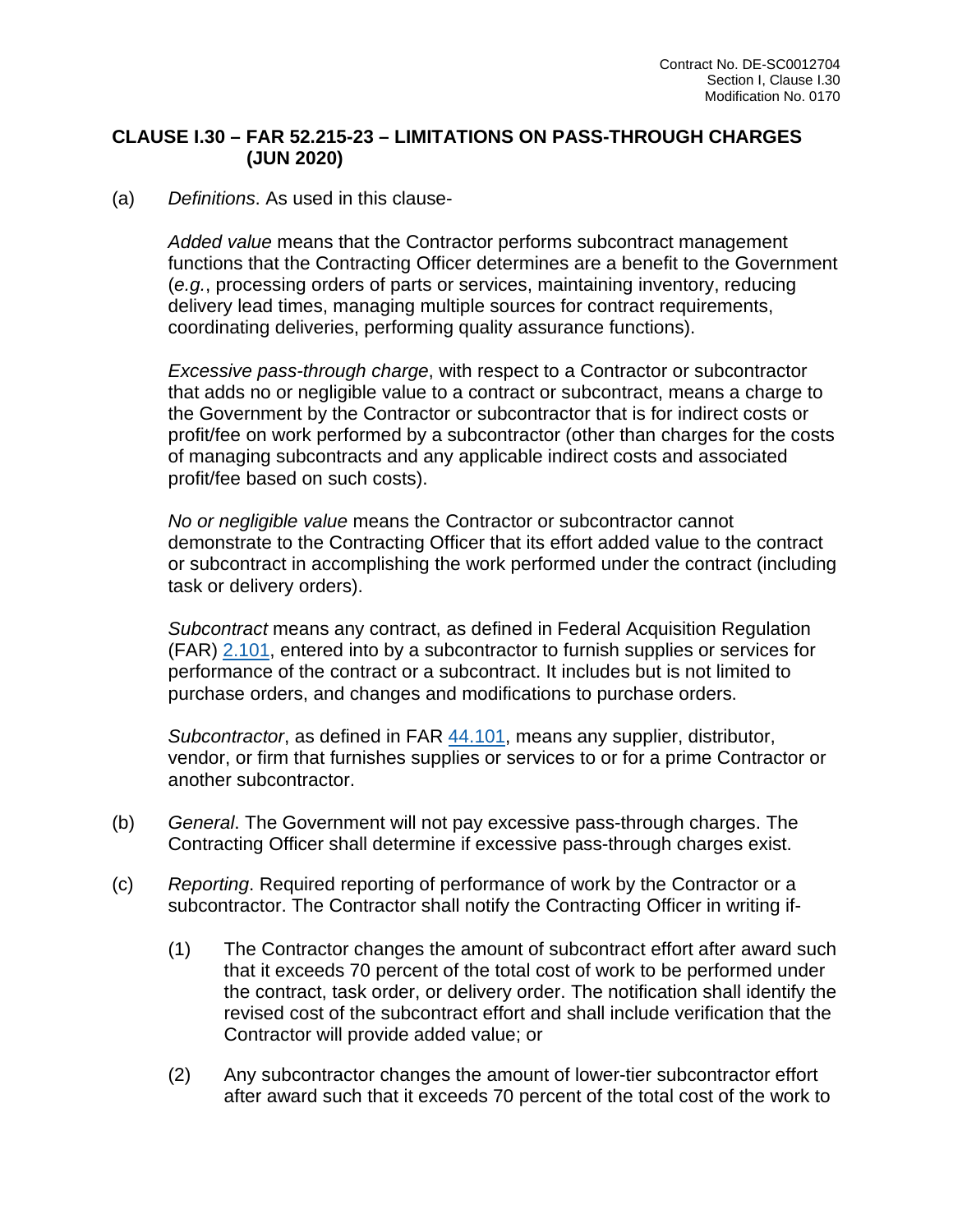be performed under its subcontract. The notification shall identify the revised cost of the subcontract effort and shall include verification that the subcontractor will provide added value as related to the work to be performed by the lower-tier subcontractor(s).

- (d) *Recovery of excessive pass-through charges*. If the Contracting Officer determines that excessive pass-through charges exist;
	- (1) For other than fixed-price contracts, the excessive pass-through charges are unallowable in accordance with the provisions in FAR subpart [31.2;](https://www.acquisition.gov/content/subpart-312-contracts-commercial-organizations#i1084539) and
	- (2) For applicable DoD fixed-price contracts, as identified in [15.408\(](https://www.acquisition.gov/content/15408-solicitation-provisions-and-contract-clauses#i1106593)n)(2)(i)(B), the Government shall be entitled to a price reduction for the amount of excessive pass-through charges included in the contract price.
- (e) *Access to records*.
	- (1) The Contracting Officer, or authorized representative, shall have the right to examine and audit all the Contractor's records (as defined at FAR [52.215-2\(](https://www.acquisition.gov/content/52215-2-audit-and-records-negotiation#i1059150)a)) necessary to determine whether the Contractor proposed, billed, or claimed excessive pass-through charges.
	- (2) For those subcontracts to which paragraph (f) of this clause applies, the Contracting Officer, or authorized representative, shall have the right to examine and audit all the subcontractor's records (as defined at FAR [52.215-2\(](https://www.acquisition.gov/content/52215-2-audit-and-records-negotiation#i1059150)a)) necessary to determine whether the subcontractor proposed, billed, or claimed excessive pass-through charges.
- (f) *Subcontracts.* The Contractor shall insert the substance of this clause, including this paragraph (f), in all cost-reimbursement subcontracts under this contract that exceed the simplified acquisition threshold, as defined in FAR [2.101](https://www.acquisition.gov/content/2101-definitions#i1125359) on the date of subcontract award, except if the contract is with DoD, then insert in all costreimbursement subcontracts and fixed-price subcontracts, except those identified in FAR [15.408\(](https://www.acquisition.gov/content/15408-solicitation-provisions-and-contract-clauses#i1106593)n)(2)(i)(B)(*2*), that exceed the threshold for obtaining cost or pricing data in FAR [15.403-4](https://www.acquisition.gov/content/15403-4-requiring-certified-cost-or-pricing-data-10-usc-2306a-and-41-usc-chapter-35#i1106066) on the date of subcontract award.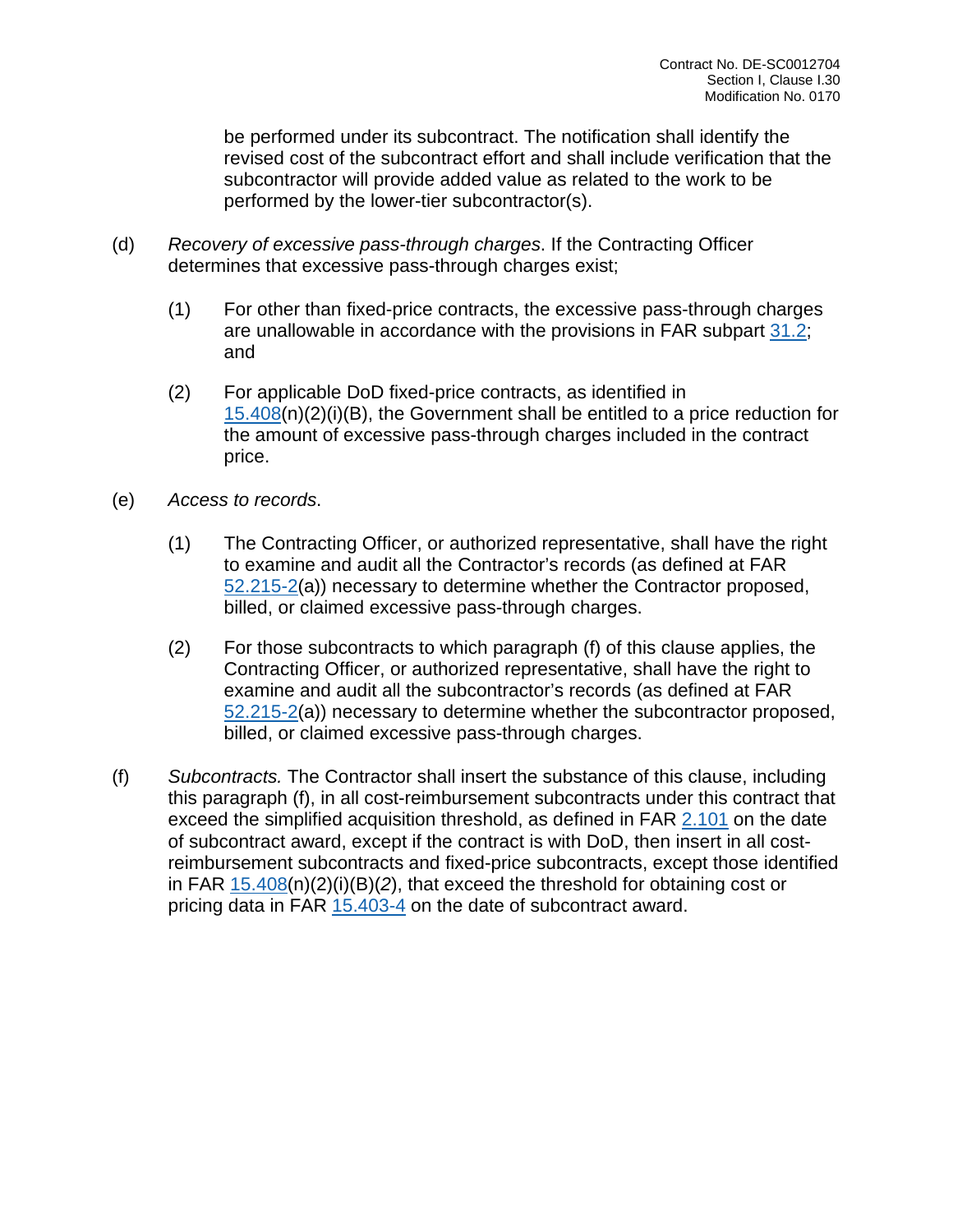#### **CLAUSE I.33 – FAR 52.219-9 – SMALL BUSINESS SUBCONTRACTING PLAN (JUN 2020) (ALTERNATE IV)**

- (a) This clause does not apply to small business concerns.
- (b) *Definitions.* As used in this clause—

*Alaska Native Corporation (ANC)* means any Regional Corporation, Village Corporation, Urban Corporation, or Group Corporation organized under the laws of the State of Alaska in accordance with the Alaska Native Claims Settlement Act, as amended (43 U.S.C. 1601, *et seq.*) and which is considered a minority and economically disadvantaged concern under the criteria at 43 U.S.C. 1626(e)(1). This definition also includes ANC direct and indirect subsidiary corporations, joint ventures, and partnerships that meet the requirements of 43 U.S.C. 1626(e)(2).

*Commercial item* means a product or service that satisfies the definition of commercial item in Federal Acquisition Regulation (FAR) [2.101.](https://www.acquisition.gov/content/2101-definitions#i1125359)

*Commercial plan* means a subcontracting plan (including goals) that covers the offeror's fiscal year and that applies to the entire production of commercial items sold by either the entire company or a portion thereof (*e.g.,* division, plant, or product line).

*Electronic Subcontracting Reporting System (eSRS)* means the Governmentwide, electronic, web-based system for small business subcontracting program reporting. The eSRS is located at *[http://www.esrs.gov.](http://www.esrs.gov/)*

*Indian tribe* means any Indian tribe, band, group, pueblo, or community, including native villages and native groups (including corporations organized by Kenai, Juneau, Sitka, and Kodiak) as defined in the Alaska Native Claims Settlement Act (43 U.S.C.A. 1601 *et seq.*), that is recognized by the Federal Government as eligible for services from the Bureau of Indian Affairs in accordance with 25 U.S.C. 1452(c). This definition also includes Indian-owned economic enterprises that meet the requirements of 25 U.S.C. 1452(e).

*Individual subcontracting plan* means a subcontracting plan that covers the entire contract period (including option periods), applies to a specific contract, and has goals that are based on the offeror's planned subcontracting in support of the specific contract, except that indirect costs incurred for common or joint purposes may be allocated on a prorated basis to the contract.

*Master subcontracting plan* means a subcontracting plan that contains all the required elements of an individual subcontracting plan, except goals, and may be incorporated into individual subcontracting plans, provided the master subcontracting plan has been approved.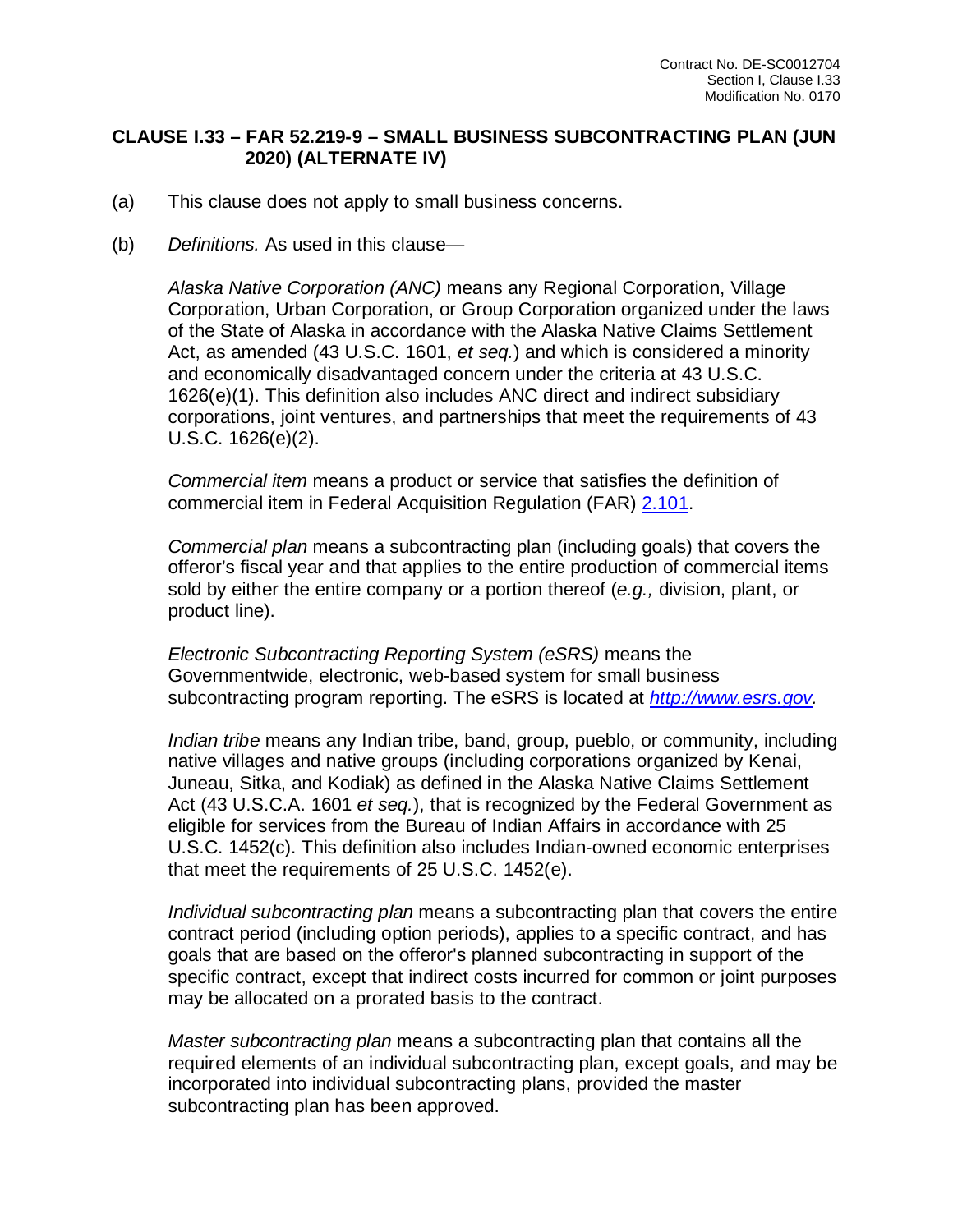*Reduced payment* means a payment that is for less than the amount agreed upon in a subcontract in accordance with its terms and conditions, for supplies and services for which the Government has paid the prime contractor.

*Subcontract* means any agreement (other than one involving an employeremployee relationship) entered into by a Federal Government prime Contractor or subcontractor calling for supplies or services required for performance of the contract or subcontract.

*Total contract dollars* means the final anticipated dollar value, including the dollar value of all options.

*Untimely payment* means a payment to a subcontractor that is more than 90 days past due under the terms and conditions of a subcontract for supplies and services for which the Government has paid the prime contractor.

(c)

(1) The Contractor, upon request by the Contracting Officer, shall submit and negotiate a subcontracting plan, where applicable, that separately addresses subcontracting with small business, veteran-owned small business, service-disabled veteran-owned small business, HUBZone small business, small disadvantaged business, and women-owned small business concerns. If the Contractor is submitting an individual subcontracting plan, the plan shall separately address subcontracting with small business, veteran-owned small business, service-disabled veteranowned small business, HUBZone small business, small disadvantaged business, and women-owned small business concerns, with a separate part for the basic contract and separate parts for each option (if any). The subcontracting plan shall be incorporated into the contract. The subcontracting plan shall be negotiated within the time specified by the Contracting Officer. The subcontracting plan does not apply retroactively.

(2)

- (i) The prime Contractor may accept a subcontractor's written representations of its size and socioeconomic status as a small business, small disadvantaged business, veteran-owned small business, service-disabled veteran-owned small business, or a women-owned small business if the subcontractor represents that the size and socioeconomic status representations with its offer are current, accurate, and complete as of the date of the offer for the subcontract.
- (ii) The Contractor may accept a subcontractor's representations of its size and socioeconomic status as a small business, small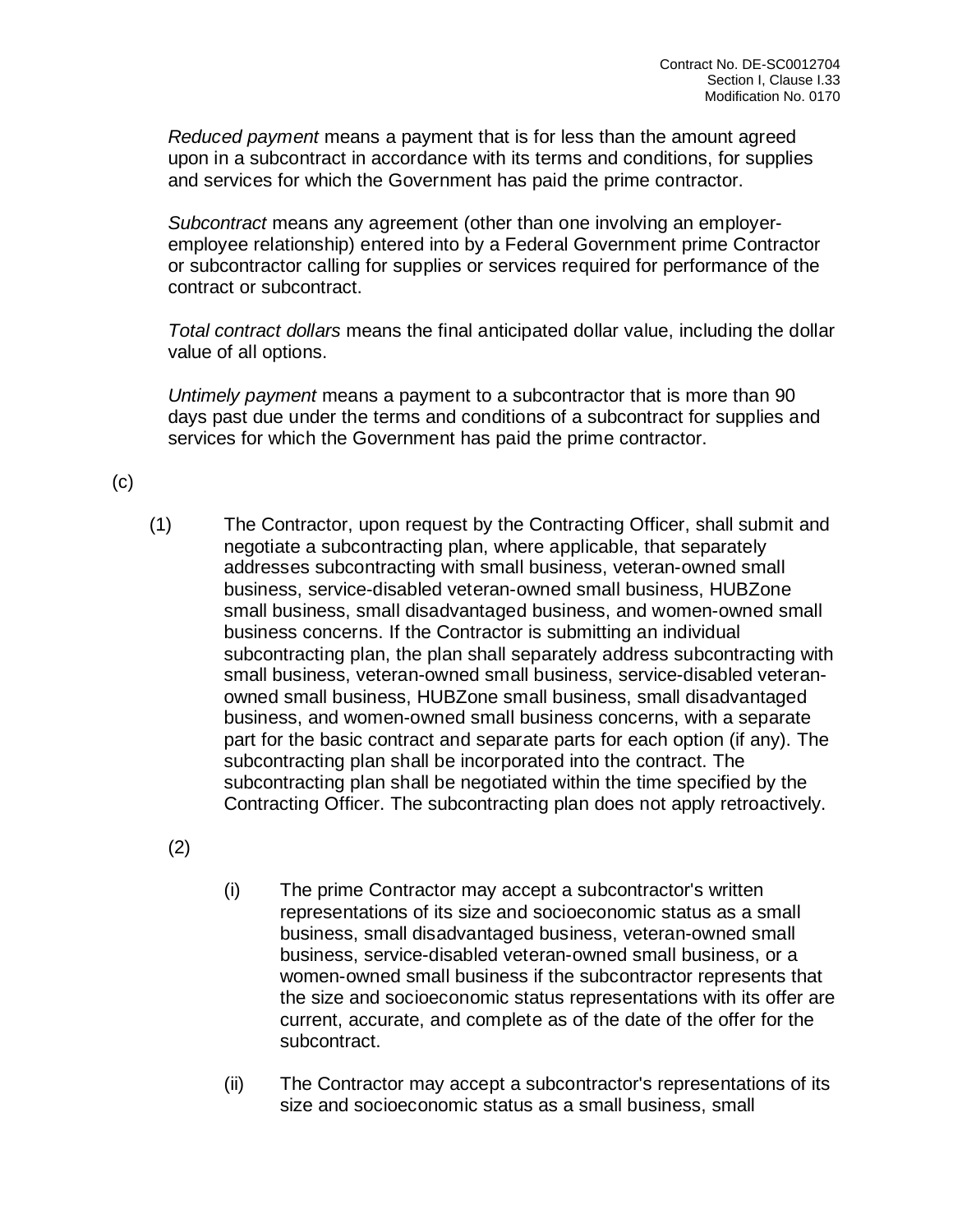disadvantaged business, veteran-owned small business, servicedisabled veteran-owned small business, or a women-owned small business in the System for Award Management (SAM) if—

- (A) The subcontractor is registered in SAM; and
- (B) The subcontractor represents that the size and socioeconomic status representations made in SAM are current, accurate and complete as of the date of the offer for the subcontract.
- (iii) The Contractor may not require the use of SAM for the purposes of representing size or socioeconomic status in connection with a subcontract.
- (iv) In accordance with 13 CFR 121.411, 124.1015, 125.29, 126.900, and 127.700, a contractor acting in good faith is not liable for misrepresentations made by its subcontractors regarding the subcontractor's size or socioeconomic status.
- (d) The Contractor's subcontracting plan shall include the following:
	- (1) Separate goals, expressed in terms of total dollars subcontracted and as a percentage of total planned subcontracting dollars, for the use of small business, veteran-owned small business, service-disabled veteran-owned small business, HUBZone small business, small disadvantaged business, and women-owned small business concerns as subcontractors. For individual subcontracting plans, and if required by the Contracting Officer, goals shall also be expressed in terms of percentage of total contract dollars, in addition to the goals expressed as a percentage of total subcontract dollars. The Contractor shall include all subcontracts that contribute to contract performance, and may include a proportionate share of products and services that are normally allocated as indirect costs. In accordance with 43 U.S.C. 1626—
		- (i) Subcontracts awarded to an ANC or Indian tribe shall be counted towards the subcontracting goals for small business and small disadvantaged business concerns, regardless of the size or Small Business Administration certification status of the ANC or Indian tribe; and
		- (ii) Where one or more subcontractors are in the subcontract tier between the prime Contractor and the ANC or Indian tribe, the ANC or Indian tribe shall designate the appropriate Contractor(s) to count the subcontract towards its small business and small disadvantaged business subcontracting goals.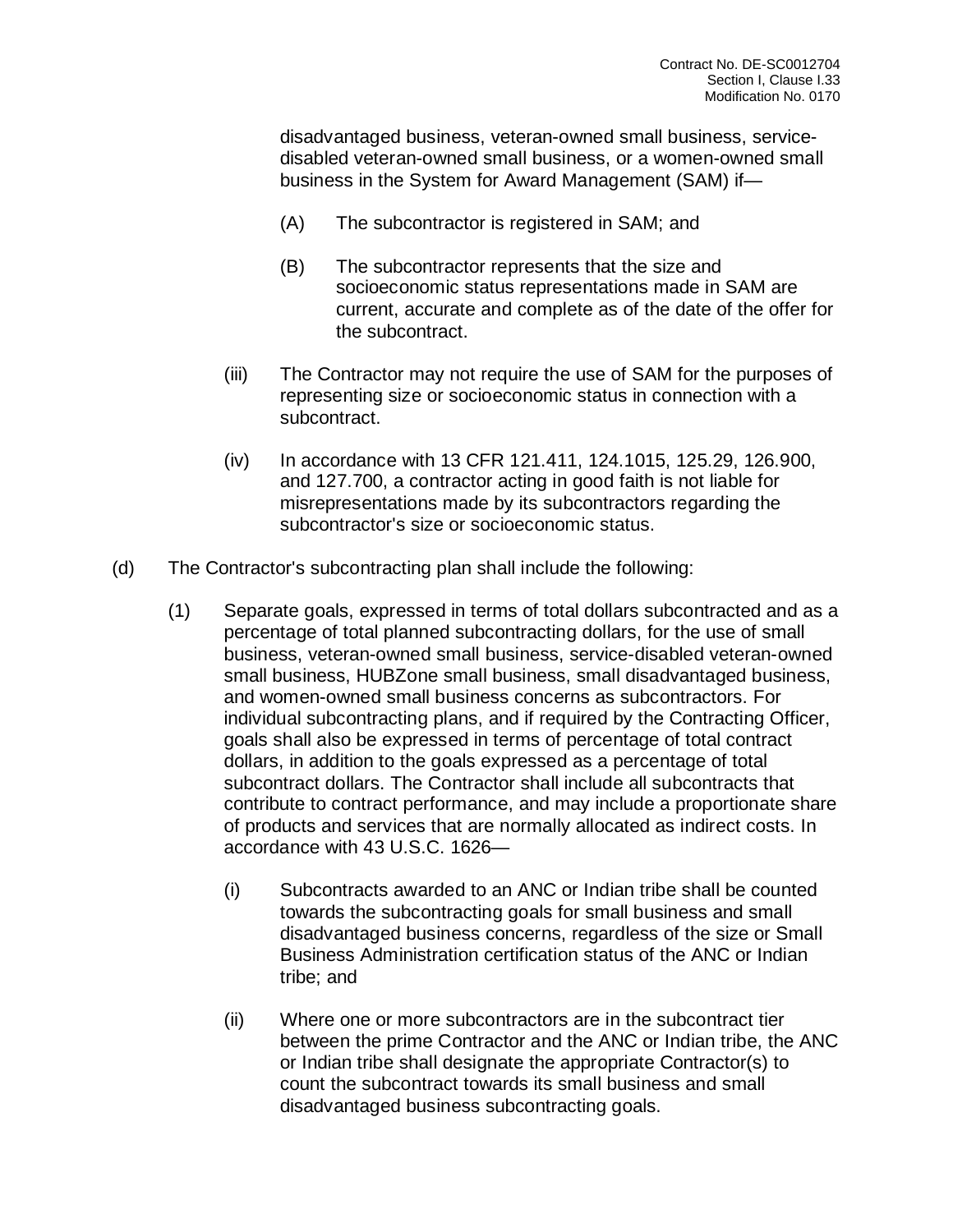- (A) In most cases, the appropriate Contractor is the Contractor that awarded the subcontract to the ANC or Indian tribe.
- (B) If the ANC or Indian tribe designates more than one Contractor to count the subcontract toward its goals, the ANC or Indian tribe shall designate only a portion of the total subcontract award to each Contractor. The sum of the amounts designated to various Contractors cannot exceed the total value of the subcontract.
- (C) The ANC or Indian tribe shall give a copy of the written designation to the Contracting Officer, the Contractor, and the subcontractors in between the prime Contractor and the ANC or Indian tribe within 30 days of the date of the subcontract award.
- (D) If the Contracting Officer does not receive a copy of the ANC's or the Indian tribe's written designation within 30 days of the subcontract award, the Contractor that awarded the subcontract to the ANC or Indian tribe will be considered the designated Contractor.
- (2) A statement of—
	- (i) Total dollars planned to be subcontracted for an individual subcontracting plan; or the Contractor's total projected sales, expressed in dollars, and the total value of projected subcontracts to support the sales for a commercial plan;
	- (ii) Total dollars planned to be subcontracted to small business concerns (including ANC and Indian tribes);
	- (iii) Total dollars planned to be subcontracted to veteran-owned small business concerns;
	- (iv) Total dollars planned to be subcontracted to service-disabled veteran-owned small business;
	- (v) Total dollars planned to be subcontracted to HUBZone small business concerns;
	- (vi) Total dollars planned to be subcontracted to small disadvantaged business concerns (including ANCs and Indian tribes); and
	- (vii) Total dollars planned to be subcontracted to women-owned small business concerns.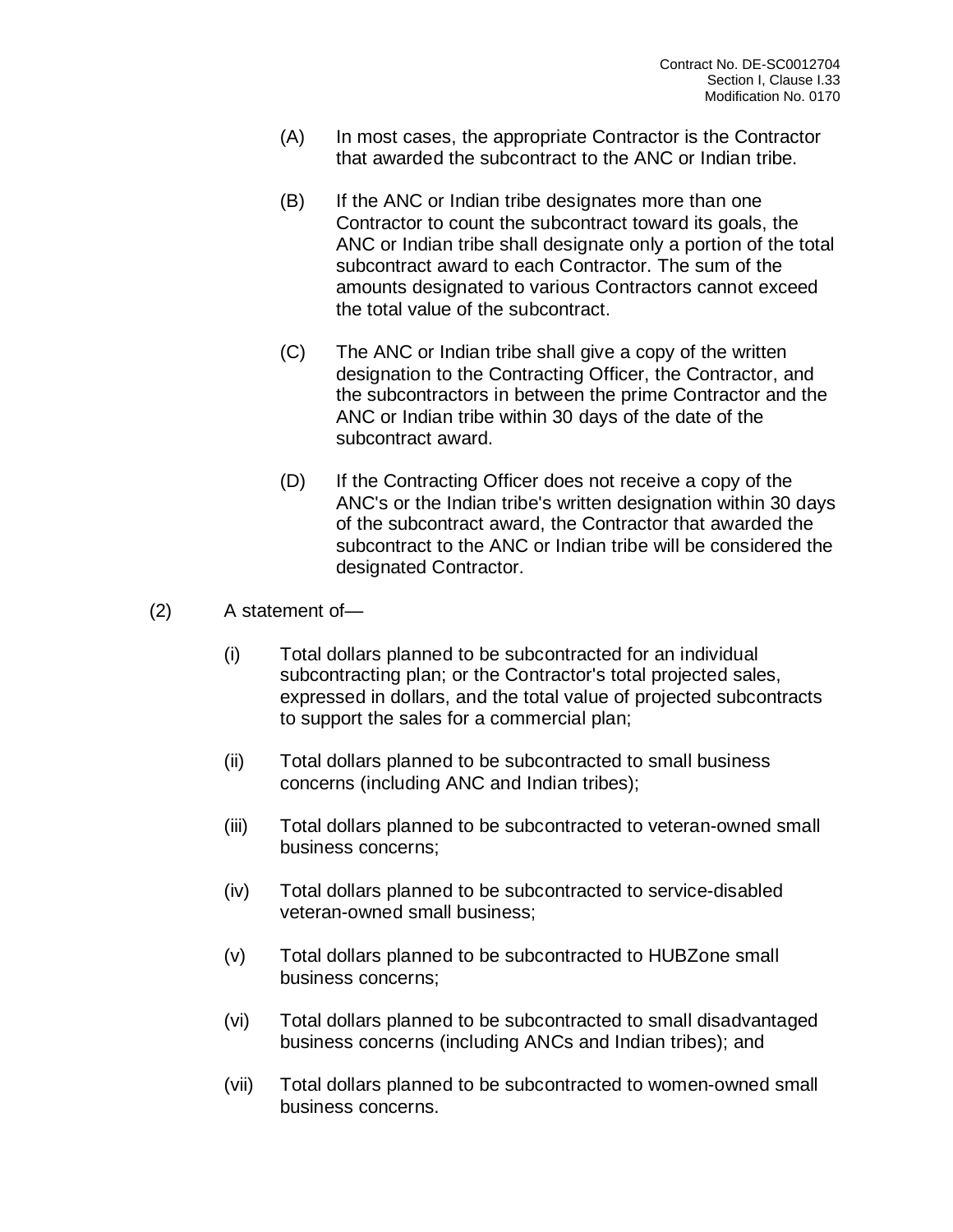- (3) A description of the principal types of supplies and services to be subcontracted, and an identification of the types planned for subcontracting to—
	- (i) Small business concerns;
	- (ii) Veteran-owned small business concerns;
	- (iii) Service-disabled veteran-owned small business concerns;
	- (iv) HUBZone small business concerns;
	- (v) Small disadvantaged business concerns; and
	- (vi) Women-owned small business concerns.
- (4) A description of the method used to develop the subcontracting goals in paragraph (d)(1) of this clause.
- (5) A description of the method used to identify potential sources for solicitation purposes (e.g., existing company source lists, SAM, veterans service organizations, the National Minority Purchasing Council Vendor Information Service, the Research and Information Division of the Minority Business Development Agency in the Department of Commerce, or small, HUBZone, small disadvantaged, and women-owned small business trade associations). The Contractor may rely on the information contained in SAM as an accurate representation of a concern's size and ownership characteristics for the purposes of maintaining a small, veteran-owned small, service-disabled veteran-owned small, HUBZone small, small disadvantaged, and women-owned small business source list. Use of SAM as its source list does not relieve a firm of its responsibilities (e.g., outreach, assistance, counseling, or publicizing subcontracting opportunities) in this clause.
- (6) A statement as to whether or not the Contractor included indirect costs in establishing subcontracting goals, and a description of the method used to determine the proportionate share of indirect costs to be incurred with—
	- (i) Small business concerns (including ANC and Indian tribes);
	- (ii) Veteran-owned small business concerns;
	- (iii) Service-disabled veteran-owned small business concerns;
	- (iv) HUBZone small business concerns;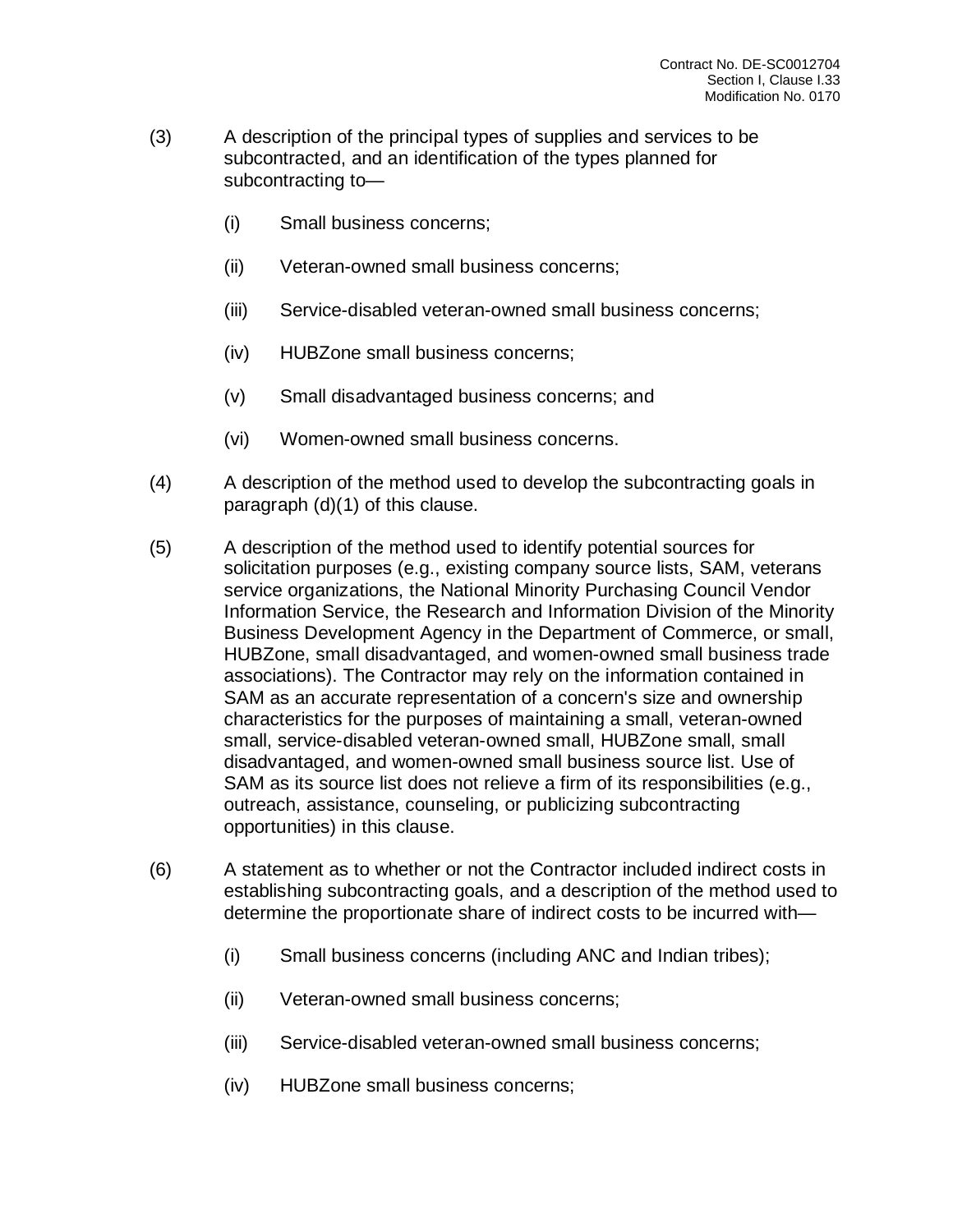- (v) Small disadvantaged business concerns (including ANC and Indian tribes); and
- (vi) Women-owned small business concerns.
- (7) The name of the individual employed by the Contractor who will administer the Contractor's subcontracting program, and a description of the duties of the individual.
- (8) A description of the efforts the Contractor will make to assure that small business, veteran-owned small business, service-disabled veteran-owned small business, HUBZone small business, small disadvantaged business, and women-owned small business concerns have an equitable opportunity to compete for subcontracts.
- (9) Assurances that the Contractor will include the clause of this contract entitled "Utilization of Small Business Concerns" in all subcontracts that offer further subcontracting opportunities, and that the Contractor will require all subcontractors (except small business concerns) that receive subcontracts in excess of the applicable threshold specified in FAR 19.702(a) on the date of subcontract award, with further subcontracting possibilities to adopt a subcontracting plan that complies with the requirements of this clause.
- (10) Assurances that the Contractor will—
	- (i) Cooperate in any studies or surveys as may be required;
	- (ii) Submit periodic reports so that the Government can determine the extent of compliance by the Contractor with the subcontracting plan;
	- (iii) After November 30, 2017, include subcontracting data for each order when reporting subcontracting achievements for an indefinitedelivery, indefinite-quantity contracts with individual subcontracting plans where the contract is intended for use by multiple agencies;
	- (iv) Submit the Individual Subcontract Report (ISR) and/or the Summary Subcontract Report (SSR), in accordance with paragraph (l) of this clause using the Electronic Subcontracting Reporting System (eSRS) at *[http://www.esrs.gov.](http://www.esrs.gov/)* The reports shall provide information on subcontract awards to small business concerns (including ANCs and Indian tribes that are not small businesses), veteran-owned small business concerns, service-disabled veteranowned small business concerns, HUBZone small business concerns, small disadvantaged business concerns (including ANCs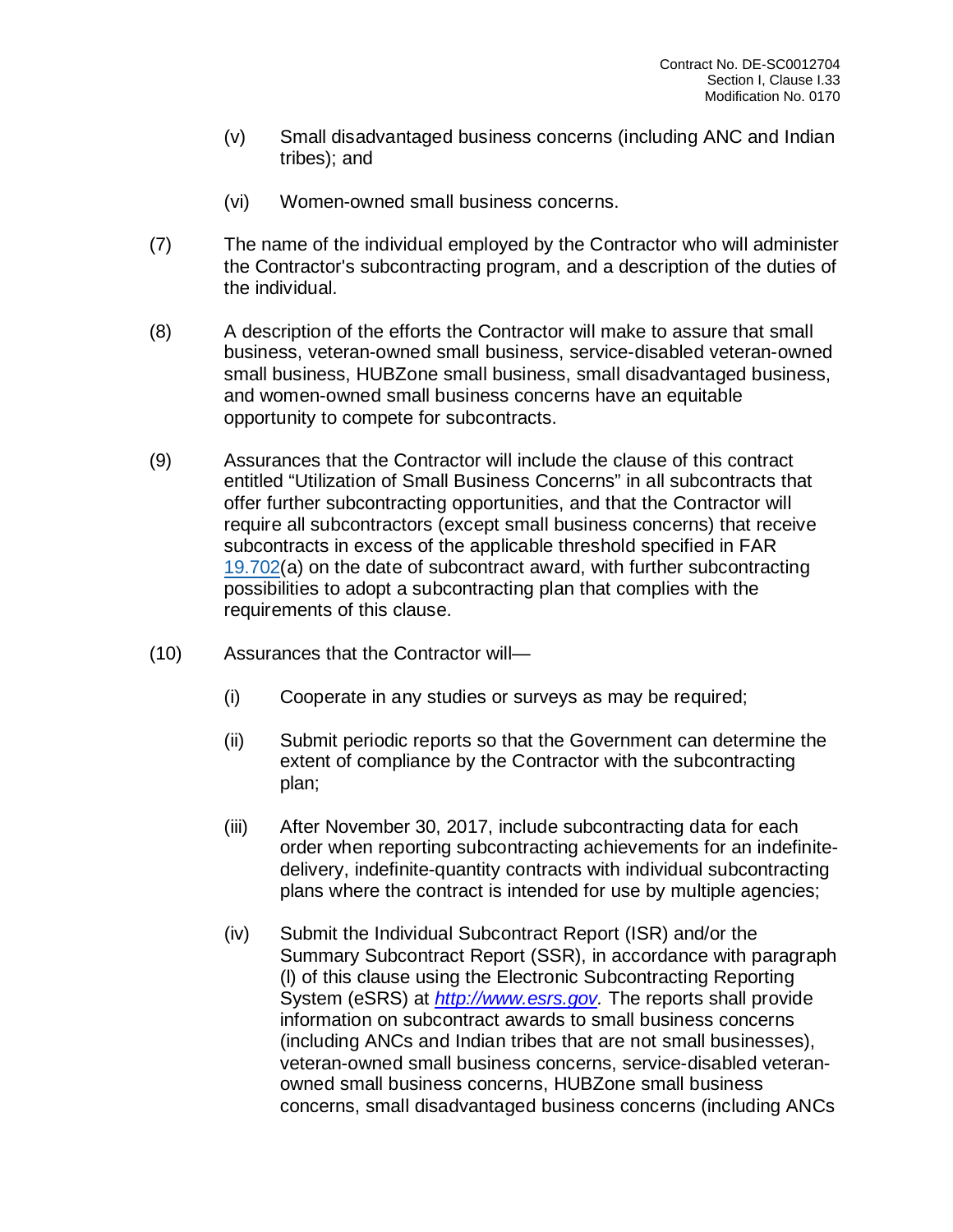and Indian tribes that have not been certified by SBA as small disadvantaged businesses), women-owned small business concerns, and for NASA only, Historically Black Colleges and Universities and Minority Institutions. Reporting shall be in accordance with this clause, or as provided in agency regulations;

- (v) Ensure that its subcontractors with subcontracting plans agree to submit the ISR and/or the SSR using eSRS;
- (vi) Provide its prime contract number, its unique entity identifier, and the e-mail address of the Contractor's official responsible for acknowledging receipt of or rejecting the ISRs, to all first-tier subcontractors with subcontracting plans so they can enter this information into the eSRS when submitting their ISRs; and
- (vii) Require that each subcontractor with a subcontracting plan provide the prime contract number, its own unique entity identifier, and the e-mail address of the subcontractor's official responsible for acknowledging receipt of or rejecting the ISRs, to its subcontractors with subcontracting plans.
- (11) A description of the types of records that will be maintained concerning procedures that have been adopted to comply with the requirements and goals in the plan, including establishing source lists; and a description of the Contractor's efforts to locate small business, veteran-owned small business, service-disabled veteran-owned small business, HUBZone small business, small disadvantaged business, and women-owned small business concerns and award subcontracts to them. The records shall include at least the following (on a plant-wide or company-wide basis, unless otherwise indicated):
	- (i) Source lists (e.g., SAM), guides, and other data that identify small business, veteran-owned small business, service-disabled veteranowned small business, HUBZone small business, small disadvantaged business, and women-owned small business concerns.
	- (ii) Organizations contacted in an attempt to locate sources that are small business, veteran-owned small business, service-disabled veteran-owned small business, HUBZone small business, small disadvantaged business, or women-owned small business concerns.
	- (iii) Records on each subcontract solicitation resulting in an award of more than the simplified acquisition threshold, as defined in FAR 2.101 on the date of subcontract award, indicating–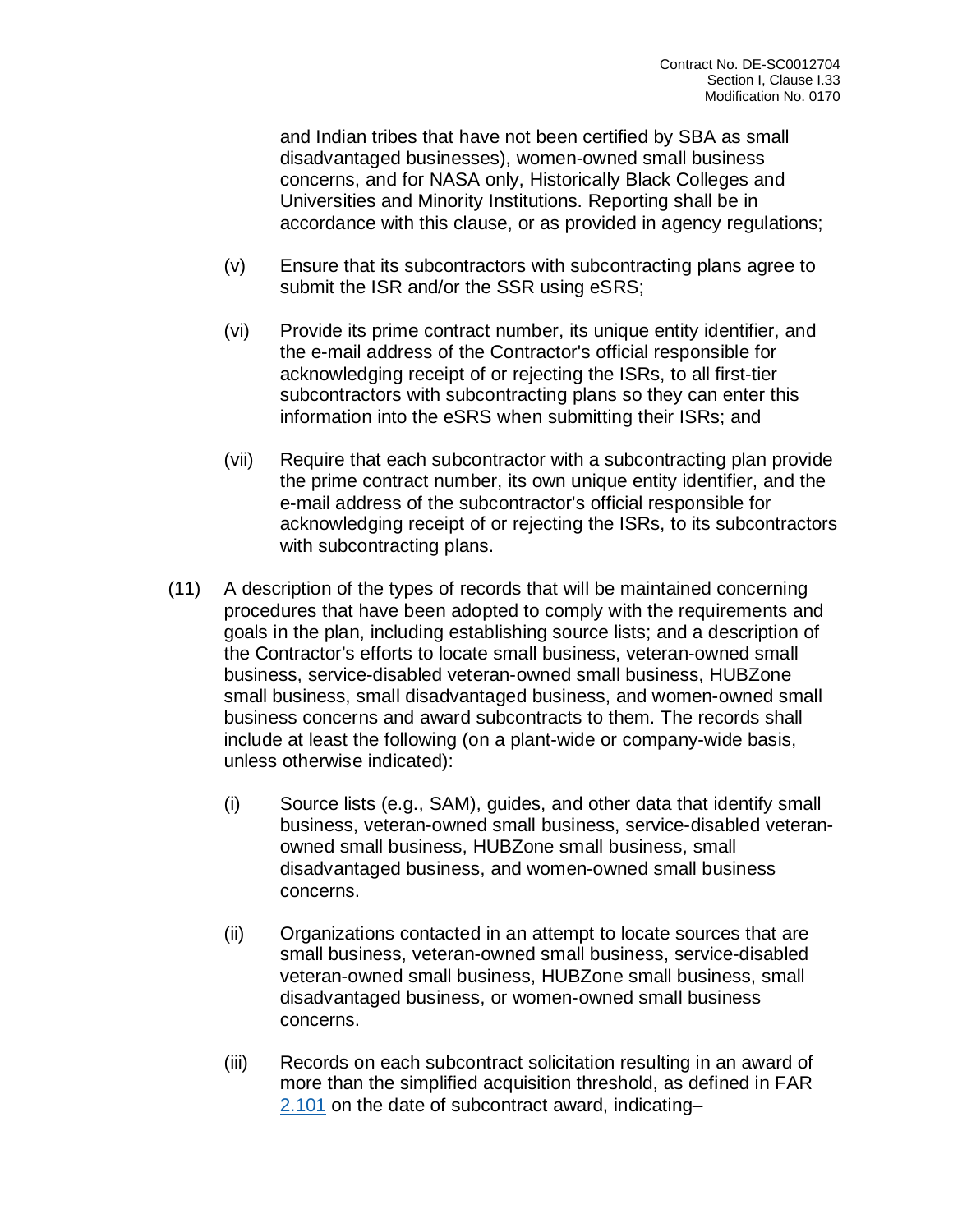- (A) Whether small business concerns were solicited and, if not, why not;
- (B) Whether veteran-owned small business concerns were solicited and, if not, why not;
- (C) Whether service-disabled veteran-owned small business concerns were solicited and, if not, why not;
- (D) Whether HUBZone small business concerns were solicited and, if not, why not;
- (E) Whether small disadvantaged business concerns were solicited and, if not, why not;
- (F) Whether women-owned small business concerns were solicited and, if not, why not; and
- (G) If applicable, the reason award was not made to a small business concern.
- (iv) Records of any outreach efforts to contact—
	- (A) Trade associations;
	- (B) Business development organizations;
	- (C) Conferences and trade fairs to locate small, HUBZone small, small disadvantaged, service-disabled veteran-owned, and women-owned small business sources; and
	- (D) Veterans service organizations.
- (v) Records of internal guidance and encouragement provided to buyers through—
	- (A) Workshops, seminars, training, *etc.;* and
	- (B) Monitoring performance to evaluate compliance with the program's requirements.
- (vi) On a contract-by-contract basis, records to support award data submitted by the Contractor to the Government, including the name, address, and business size of each subcontractor. Contractors having commercial plans need not comply with this requirement.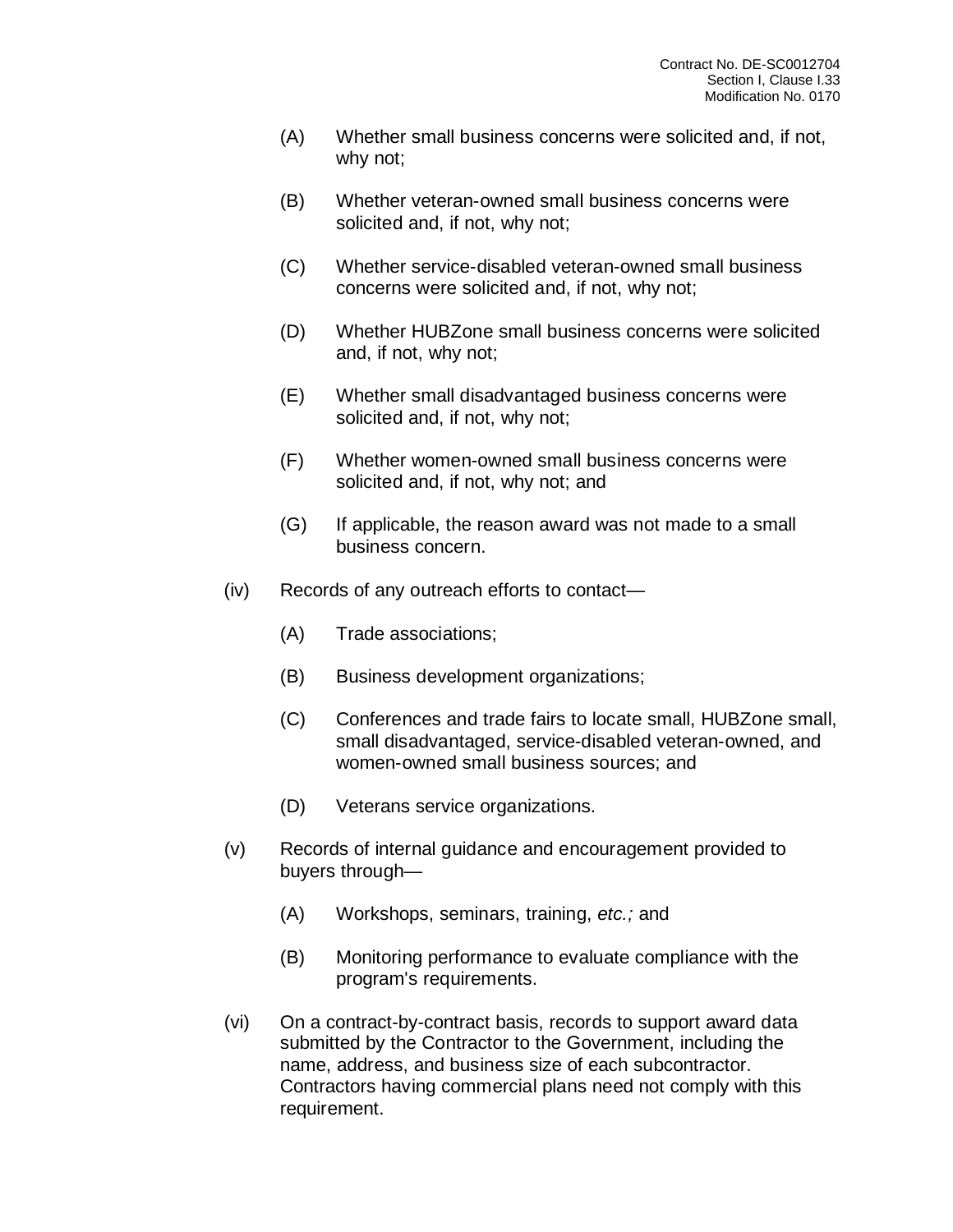- (12) Assurances that the Contractor will make a good faith effort to acquire articles, equipment, supplies, services, or materials, or obtain the performance of construction work from the small business concerns that it used in preparing the proposal for the modification, in the same or greater scope, amount, and quality used in preparing and submitting the modification proposal. Responding to a request for a quote does not constitute use in preparing a proposal. The Contractor used a small business concern in preparing the proposal for a modification if—
	- (i) The Contractor identifies the small business concern as a subcontractor in the proposal or associated small business subcontracting plan, to furnish certain supplies or perform a portion of the subcontract; or
	- (ii) The Contractor used the small business concern's pricing or cost information or technical expertise in preparing the proposal, where there is written evidence of an intent or understanding that the small business concern will be awarded a subcontract for the related work when the modification is executed.
- (13) Assurances that the Contractor will provide the Contracting Officer with a written explanation if the Contractor fails to acquire articles, equipment, supplies, services or materials or obtain the performance of construction work as described in (d)(12) of this clause. This written explanation must be submitted to the Contracting Officer within 30 days of contract completion.
- (14) Assurances that the Contractor will not prohibit a subcontractor from discussing with the contracting officer any material matter pertaining to the payment to or utilization of a subcontractor.
- (15) Assurances that the offeror will pay its small business subcontractors on time and in accordance with the terms and conditions of the underlying subcontract, and notify the contracting officer when the prime contractor makes either a reduced or an untimely payment to a small business subcontractor (see 52.242-5).
- (e) In order to effectively implement this plan to the extent consistent with efficient contract performance, the Contractor shall perform the following functions:
	- (1) Assist small business, veteran-owned small business, service-disabled veteran-owned small business, HUBZone small business, small disadvantaged business, and women-owned small business concerns by arranging solicitations, time for the preparation of bids, quantities, specifications, and delivery schedules so as to facilitate the participation by such concerns. Where the Contractor's lists of potential small business,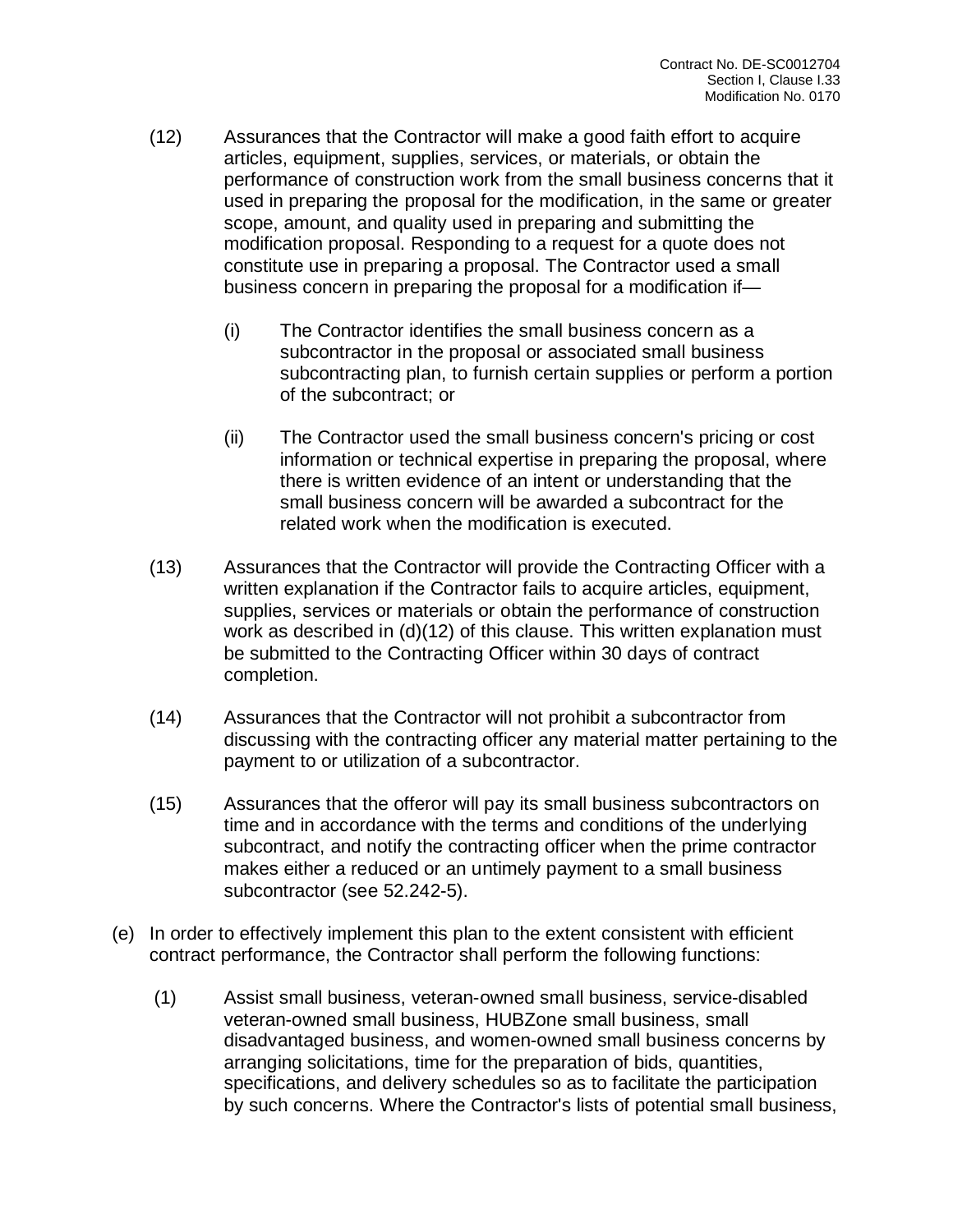veteran-owned small business, service-disabled veteran-owned small business, HUBZone small business, small disadvantaged business, and women-owned small business subcontractors are excessively long, reasonable effort shall be made to give all such small business concerns an opportunity to compete over a period of time.

- (2) Provide adequate and timely consideration of the potentialities of small business, veteran-owned small business, service-disabled veteran-owned small business, HUBZone small business, small disadvantaged business, and women-owned small business concerns in all "make-or-buy" decisions.
- (3) Counsel and discuss subcontracting opportunities with representatives of small business, veteran-owned small business, service-disabled veteranowned small business, HUBZone small business, small disadvantaged business, and women-owned small business firms.
- (4) Confirm that a subcontractor representing itself as a HUBZone small business concern is certified by SBA as a HUBZone small business concern in accordance with 52.219-8(d)(2).
- (5) Provide notice to subcontractors concerning penalties and remedies for misrepresentations of business status as small, veteran-owned small business, HUBZone small, small disadvantaged, or women-owned small business for the purpose of obtaining a subcontract that is to be included as part or all of a goal contained in the Contractor's subcontracting plan.
- (6) For all competitive subcontracts over the simplified acquisition threshold, as defined in FAR [2.101](https://www.acquisition.gov/content/2101-definitions#i1125359) on the date of subcontract award, in which a small business concern received a small business preference, upon determination of the successful subcontract offeror, prior to award of the subcontract the Contractor must inform each unsuccessful small business subcontract offeror in writing of the name and location of the apparent successful offeror and if the successful subcontract offeror is a small business, veteran-owned small business, service-disabled veteran-owned small business, HUBZone small business, small disadvantaged business, or women-owned small business concern.
- (7) Assign each subcontract the NAICS code and corresponding size standard that best describes the principal purpose of the subcontract.
- (f) A master subcontracting plan on a plant or division-wide basis that contains all the elements required by paragraph (d) of this clause, except goals, may be incorporated by reference as a part of the subcontracting plan required of the Offeror by this clause; provided—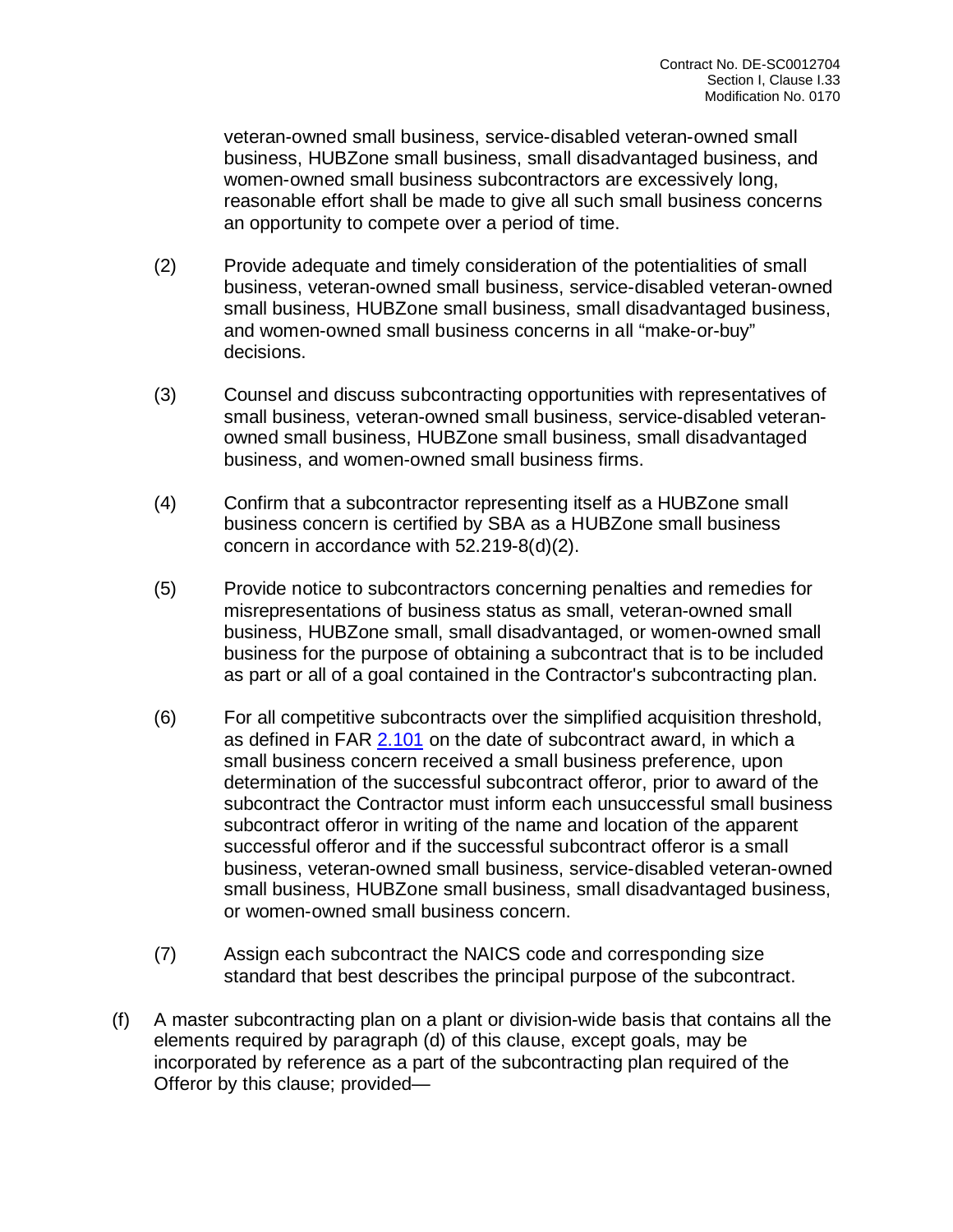- (1) The master subcontracting plan has been approved;
- (2) The Offeror ensures that the master subcontracting plan is updated as necessary and provides copies of the approved master subcontracting plan, including evidence of its approval, to the Contracting Officer; and
- (3) Goals and any deviations from the master subcontracting plan deemed necessary by the Contracting Officer to satisfy the requirements of this contract are set forth in the individual subcontracting plan.
- (g) A commercial plan is the preferred type of subcontracting plan for contractors furnishing commercial items. The commercial plan shall relate to the offeror's planned subcontracting generally, for both commercial and Government business, rather than solely to the Government contract. Once the Contractor's commercial plan has been approved, the Government will not require another subcontracting plan from the same Contractor while the plan remains in effect, as long as the product or service being provided by the Contractor continues to meet the definition of a commercial item. A Contractor with a commercial plan shall comply with the reporting requirements stated in paragraph (d)(10) of this clause by submitting one SSR in eSRS for all contracts covered by its commercial plan. This report shall be acknowledged or rejected in eSRS by the Contracting Officer who approved the plan. This report shall be submitted within 30 days after the end of the Government's fiscal year.
- (h) Prior compliance of the offeror with other such subcontracting plans under previous contracts will be considered by the Contracting Officer in determining the responsibility of the offeror for award of the contract.
- (i) A contract may have no more than one subcontracting plan. When a contract modification exceeds the subcontracting plan threshold in FAR 19.702(a), or an option is exercised, the goals of the existing subcontracting plan shall be amended to reflect any new subcontracting opportunities. When the goals in a subcontracting plan are amended, these goal changes do not apply retroactively.
- (j) Subcontracting plans are not required from subcontractors when the prime contract contains the clause at 52.212-5, Contract Terms and Conditions Required to Implement Statutes or Executive Orders—Commercial Items, or when the subcontractor provides a commercial item subject to the clause at 52.244-6, Subcontracts for Commercial Items, under a prime contract.
- (k) The failure of the Contractor or subcontractor to comply in good faith with (1) the clause of this contract entitled "Utilization Of Small Business Concerns," or (2) an approved plan required by this clause, shall be a material breach of the contract and may be considered in any past performance evaluation of the Contractor.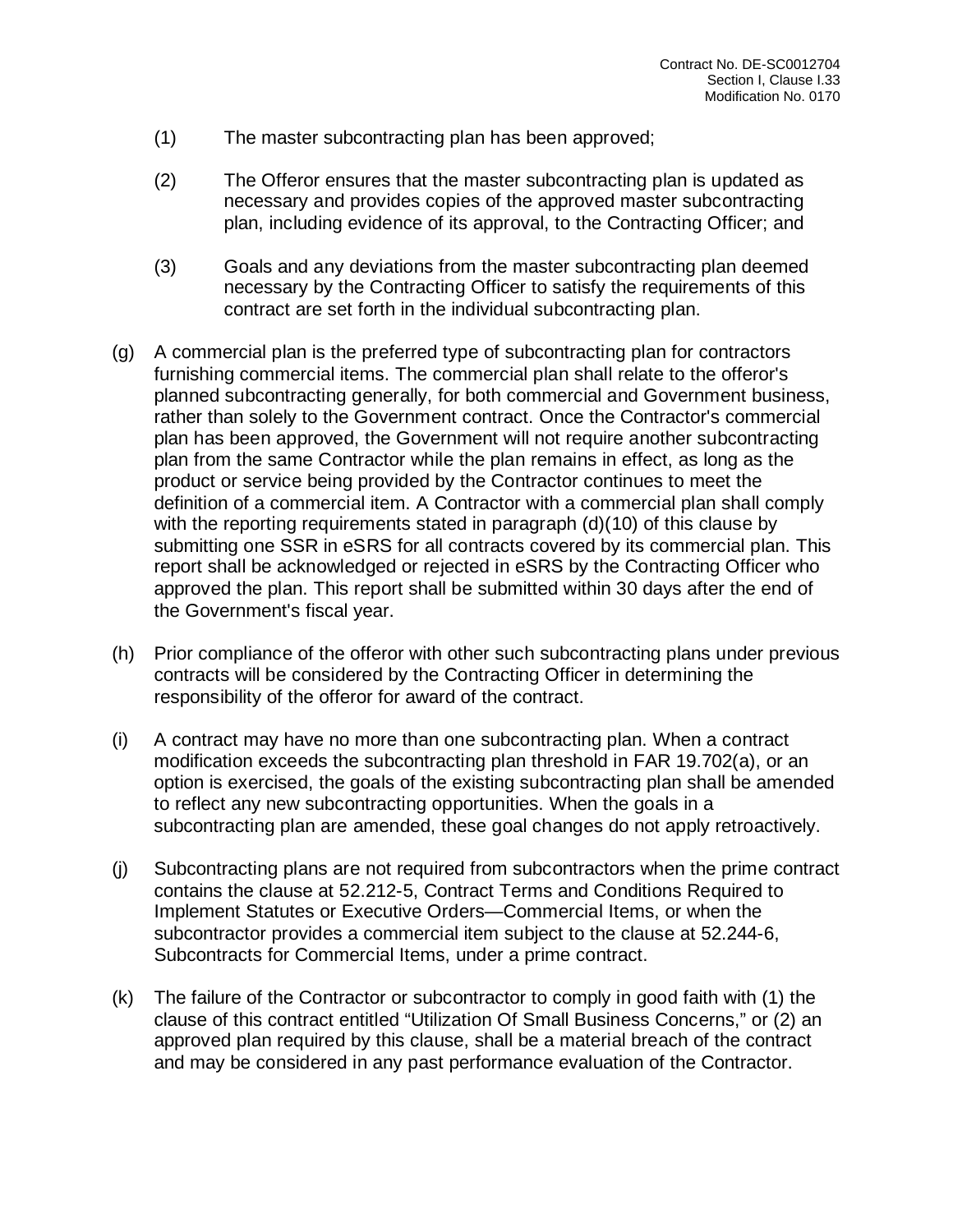- (l) The Contractor shall submit ISRs and SSRs using the web-based eSRS at *[http://www.esrs.gov.](http://www.esrs.gov/)* Purchases from a corporation, company, or subdivision that is an affiliate of the Contractor or subcontractor are not included in these reports. Subcontract awards by affiliates shall be treated as subcontract awards by the Contractor. Subcontract award data reported by the Contractor and subcontractors shall be limited to awards made to their immediate next-tier subcontractors. Credit cannot be taken for awards made to lower tier subcontractors, unless the Contractor or subcontractor has been designated to receive a small business or small disadvantaged business credit from an ANC or Indian tribe. Only subcontracts involving performance in the United States or its outlying areas should be included in these reports with the exception of subcontracts under a contract awarded by the State Department or any other agency that has statutory or regulatory authority to require subcontracting plans for subcontracts performed outside the United States and its outlying areas.
	- (1) *ISR.* This report is not required for commercial plans. The report is required for each contract containing an individual subcontracting plan.
		- (i) The report shall be submitted semi-annually during contract performance for the periods ending March 31 and September 30. A report is also required for each contract within 30 days of contract completion. Reports are due 30 days after the close of each reporting period, unless otherwise directed by the Contracting Officer. Reports are required when due, regardless of whether there has been any subcontracting activity since the inception of the contract or the previous reporting period. When the Contracting Officer rejects an ISR, the Contractor shall submit a corrected report within 30 days of receiving the notice of ISR rejection.
		- (ii)
- (A) When a subcontracting plan contains separate goals for the basic contract and each option, as prescribed by FAR 19.704(c), the dollar goal inserted on this report shall be the sum of the base period through the current option; for example, for a report submitted after the second option is exercised, the dollar goal would be the sum of the goals for the basic contract, the first option, and the second option.
- (B) If a subcontracting plan has been added to the contract pursuant to 19.702(a)(1)(iii) or 19.301-2(e), the Contractor's achievements must be reported in the ISR on a cumulative basis from the date of incorporation of the subcontracting plan into the contract.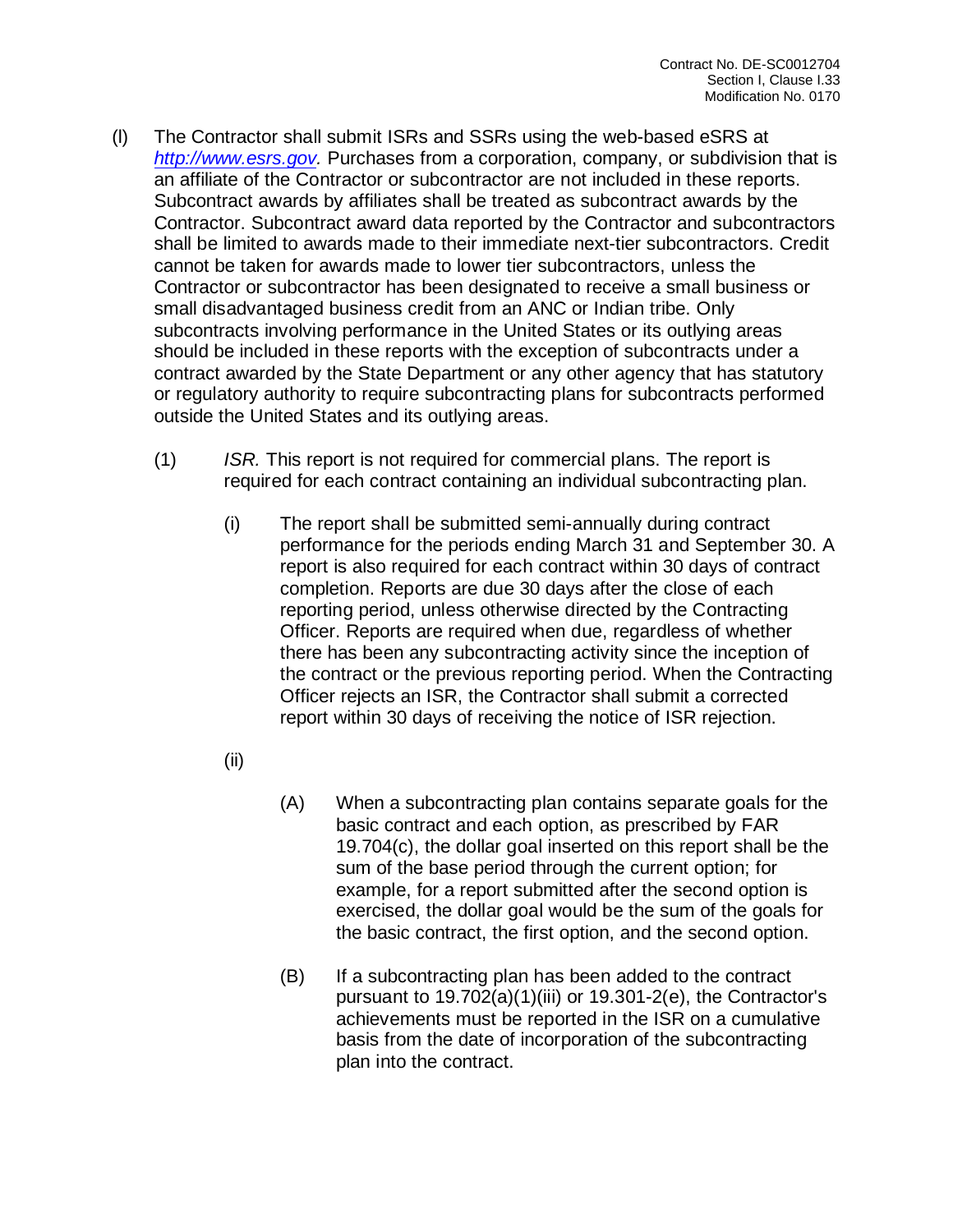- (iii) When a subcontracting plan includes indirect costs in the goals, these costs must be included in this report.
- (iv) The authority to acknowledge receipt or reject the ISR resides—
	- (A) In the case of the prime Contractor, with the Contracting Officer; and
	- (B) In the case of a subcontract with a subcontracting plan, with the entity that awarded the subcontract.
- (2) *SSR.*
	- (i) *Reports submitted under individual contract plans.*
		- (A) This report encompasses all subcontracting under prime contracts and subcontracts with an executive agency, regardless of the dollar value of the subcontracts. This report also includes indirect costs on a prorated basis when the indirect costs are excluded from the subcontracting goals.
		- (B) The report may be submitted on a corporate, company or subdivision (e.g. plant or division operating as a separate profit center) basis, unless otherwise directed by the agency.
		- (C) If the Contractor and/or a subcontractor is performing work for more than one executive agency, a separate report shall be submitted to each executive agency covering only that agency's contracts, provided at least one of that agency's contracts is over the applicable threshold specified in FAR 19.702(a), and the contract contains a subcontracting plan. For DoD, a consolidated report shall be submitted for all contracts awarded by military departments/agencies and/or subcontracts awarded by DoD prime contractors.
		- (D) The report shall be submitted annually by October 30 for the twelve month period ending September 30. When a Contracting Officer rejects an SSR, the Contractor shall submit a revised report within 30 days of receiving the notice of SSR rejection.
		- (E) Subcontract awards that are related to work for more than one executive agency shall be appropriately allocated.
		- (F) The authority to acknowledge or reject SSRs in eSRS, including SSRs submitted by subcontractors with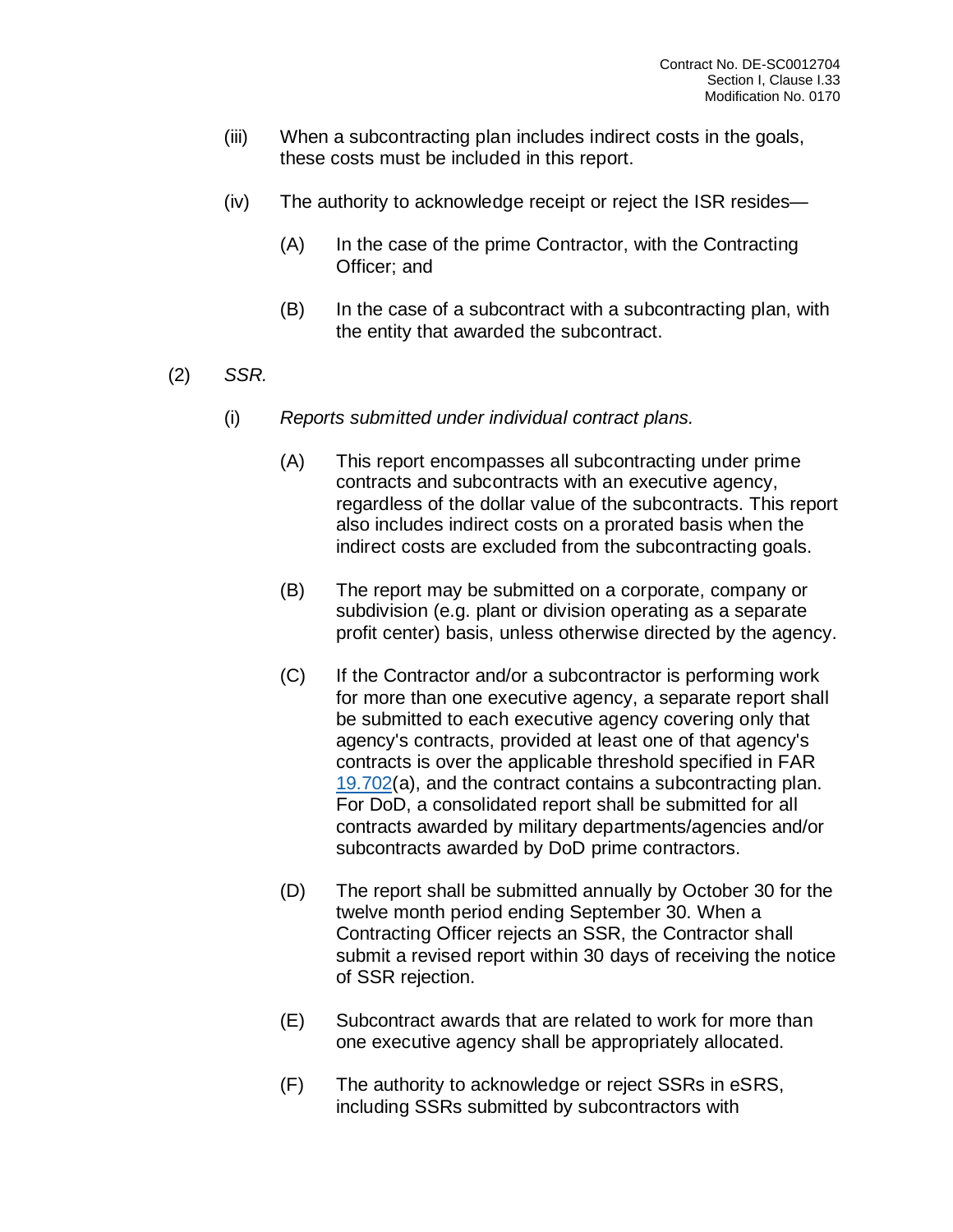subcontracting plans, resides with the Government agency awarding the prime contracts unless stated otherwise in the contract.

- (ii) *Reports submitted under a commercial plan.*
	- (A) The report shall include all subcontract awards under the commercial plan in effect during the Government's fiscal year and all indirect costs.
	- (B) The report shall be submitted annually, within thirty days after the end of the Government's fiscal year.
	- (C) If a Contractor has a commercial plan and is performing work for more than one executive agency, the Contractor shall specify the percentage of dollars attributable to each agency.
	- (D) The authority to acknowledge or reject SSRs for commercial plans resides with the Contracting Officer who approved the commercial plan.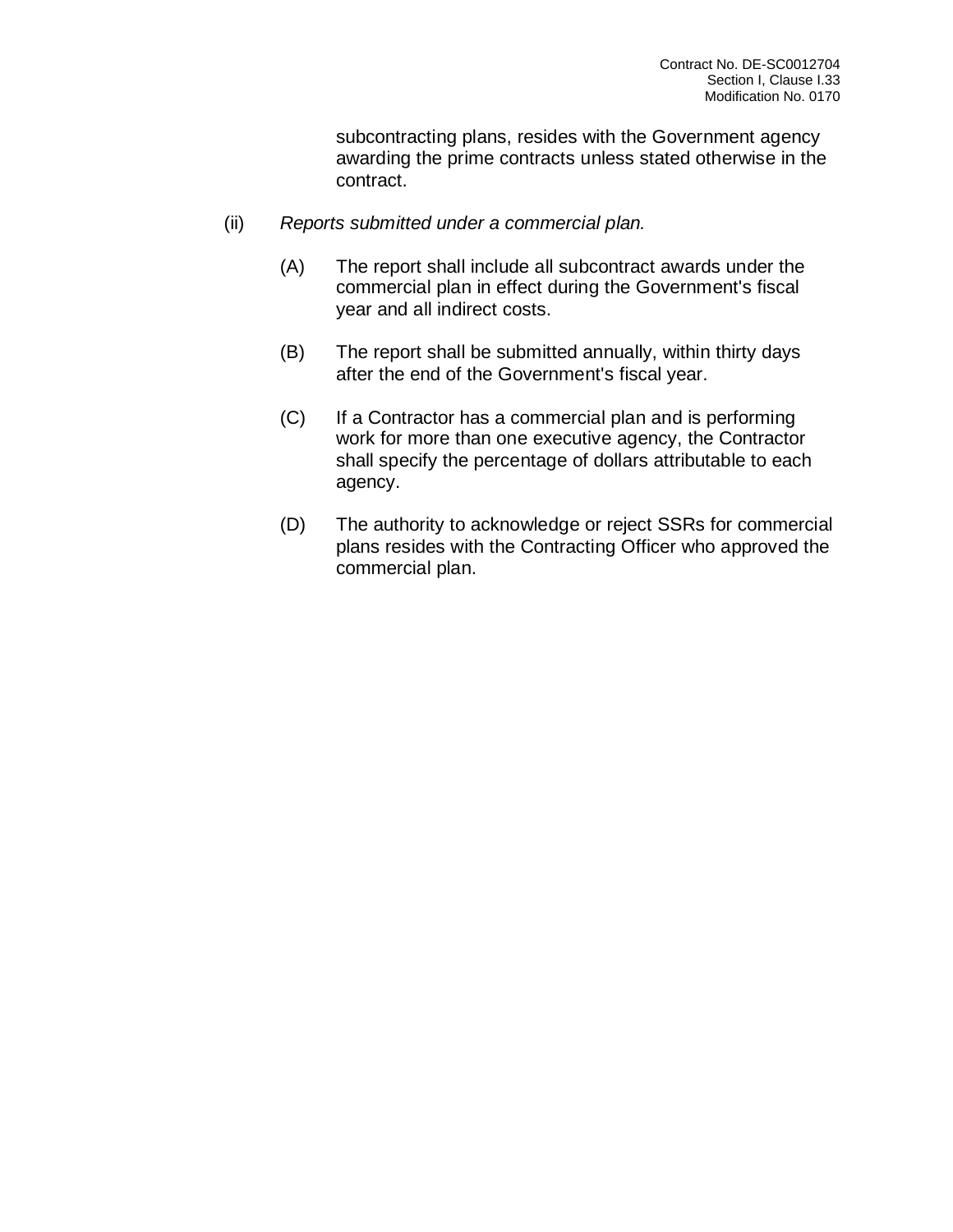## **CLAUSE I.44 – FAR 52.222-35 - EQUAL OPPORTUNITY FOR VETERANS (JUN 2020)**

(a) *Definitions*. As used in this clause-

"Active duty wartime or campaign badge veteran," "Armed Forces service medal veteran," "disabled veteran," "protected veteran," "qualified disabled veteran," and "recently separated veteran" have the meanings given at Federal Acquisition Regulation (FAR) [22.1301.](https://www.acquisition.gov/content/221301-definitions#i1096035)

- (b) Equal opportunity clause. The Contractor shall abide by the requirements of the equal opportunity clause at 41 CFR 60-300.5(a), as of March 24, 2014. This clause prohibits discrimination against qualified protected veterans, and requires affirmative action by the Contractor to employ and advance in employment qualified protected veterans.
- (c) Subcontracts. The Contractor shall insert the terms of this clause in subcontracts valued at or above the threshold specified in FAR [22.1303\(](https://www.acquisition.gov/content/221303-applicability#id1617MD05061)a) on the date of subcontract award, unless exempted by rules, regulations, or orders of the Secretary of Labor. The Contractor shall act as specified by the Director, Office of Federal Contract Compliance Programs, to enforce the terms, including action for noncompliance. Such necessary changes in language may be made as shall be appropriate to identify properly the parties and their undertakings.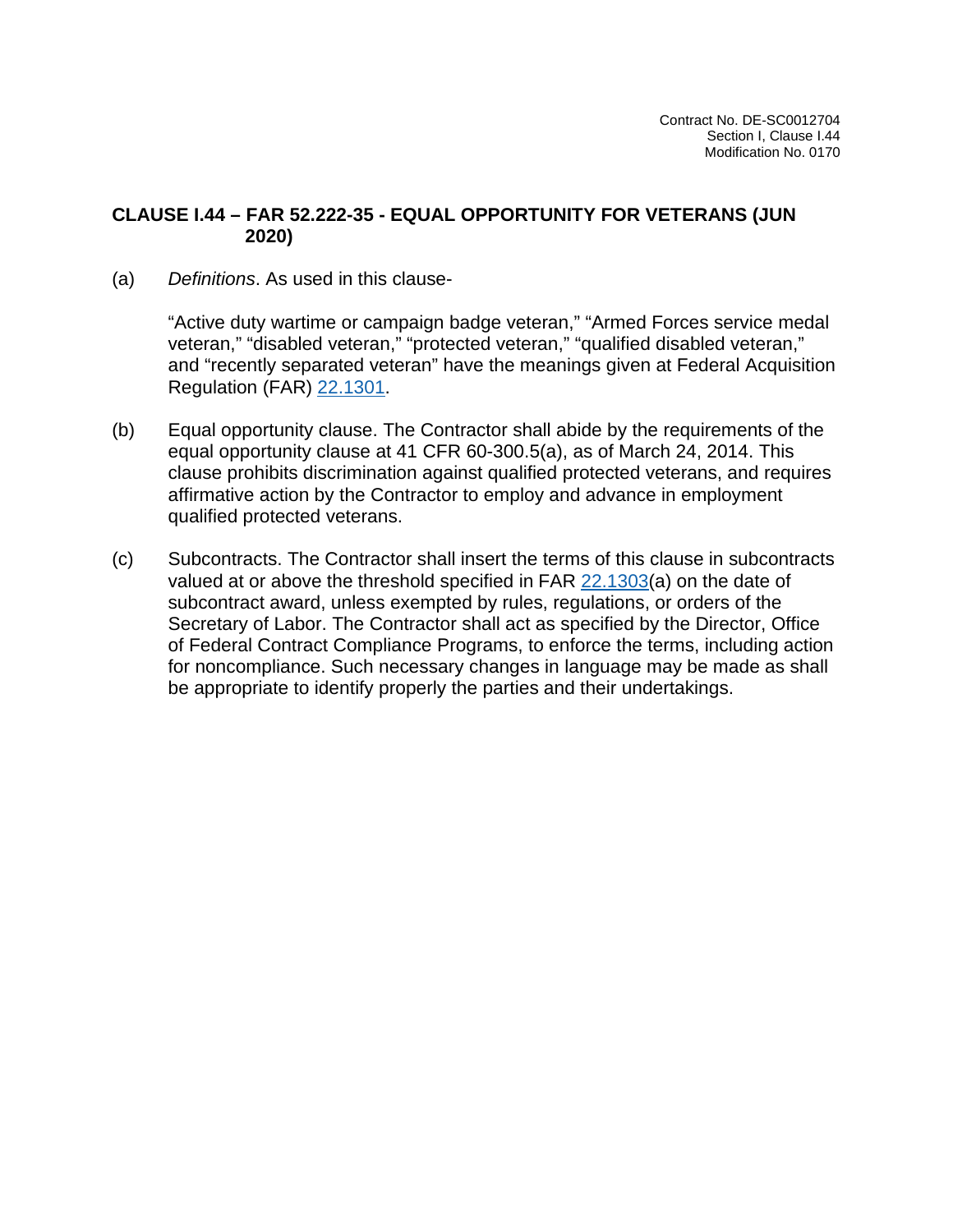## **CLAUSE I.45 – FAR 52.222-36 – EQUAL OPPORTUNITY FOR WORKERS WITH DISABILITIES (JUN 2020)**

- (a) Equal opportunity clause. The Contractor shall abide by the requirements of the equal opportunity clause at 41 CFR 60-741.5(a), as of March 24, 2014. This clause prohibits discrimination against qualified individuals on the basis of disability, and requires affirmative action by the Contractor to employ and advance in employment qualified individuals with disabilities.
- (b) Subcontracts. The Contractor shall include the terms of this clause in every subcontract or purchase order in excess of the threshold specified in Federal Acquisition Regulation (FAR) [22.1408\(](https://www.acquisition.gov/content/221408-contract-clause#i1095976)a) on the date of subcontract award, unless exempted by rules, regulations, or orders of the Secretary, so that such provisions will be binding upon each subcontractor or vendor. The Contractor shall act as specified by the Director, Office of Federal Contract Compliance Programs of the U.S. Department of Labor, to enforce the terms, including action for noncompliance. Such necessary changes in language may be made as shall be appropriate to identify properly the parties and their undertakings.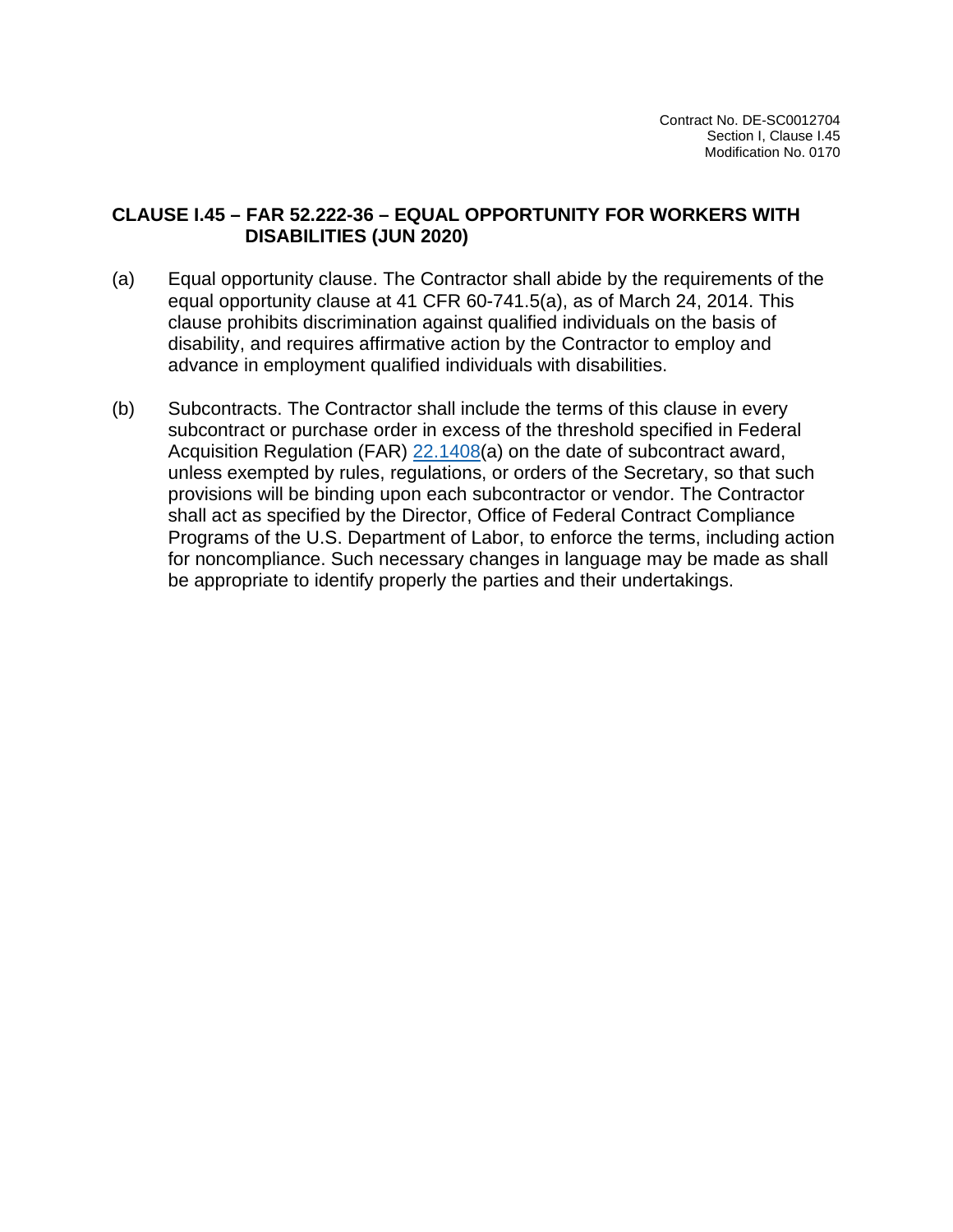#### **CLAUSE I.46 – FAR 52.222-37 - EMPLOYMENT REPORTS ON VETERANS (JUN 2020)**

- (a) *Definitions.* As used in this clause, "active duty wartime or campaign badge veteran," "Armed Forces service medal veteran," "disabled veteran," "protected veteran," and "recently separated veteran," have the meanings given in Federal Acquisition Regulation (FAR) [22.1301.](https://www.acquisition.gov/content/221301-definitions#i1096035)
- (b) Unless the Contractor is a State or local government agency, the Contractor shall report at least annually, as required by the Secretary of Labor, on-
	- (1) The total number of employees in the contractor's workforce, by job category and hiring location, who are protected veterans (*i.e.*, active duty wartime or campaign badge veterans, Armed Forces service medal veterans, disabled veterans, and recently separated veterans);
	- (2) The total number of new employees hired during the period covered by the report, and of the total, the number of protected veterans (*i.e.*, active duty wartime or campaign badge veterans, Armed Forces service medal veterans, disabled veterans, and recently separated veterans); and
	- (3) The maximum number and minimum number of employees of the Contractor or subcontractor at each hiring location during the period covered by the report.
- (c) The Contractor shall report the above items by filing the VETS-4212 "Federal Contractor Veterans' Employment Report" (see "VETS-4212 Federal Contractor Reporting" and "Filing Your VETS-4212 Report" at [http://www.dol.gov/vets/vets4212.htm\)](http://www.dol.gov/vets/vets4212.htm).
- (d) The Contractor shall submit VETS-4212 Reports no later than September 30 of each year.
- (e) The employment activity report required by paragraphs (b)(2) and (b)(3) of this clause shall reflect total new hires, and maximum and minimum number of employees, during the most recent 12–month period preceding the ending date selected for the report. Contractors may select an ending date-
	- (1) As of the end of any pay period between July 1 and August 31 of the year the report is due; or
	- (2) As of December 31, if the Contractor has prior written approval from the Equal Employment Opportunity Commission to do so for purposes of submitting the Employer Information Report EEO-1 (Standard Form 100).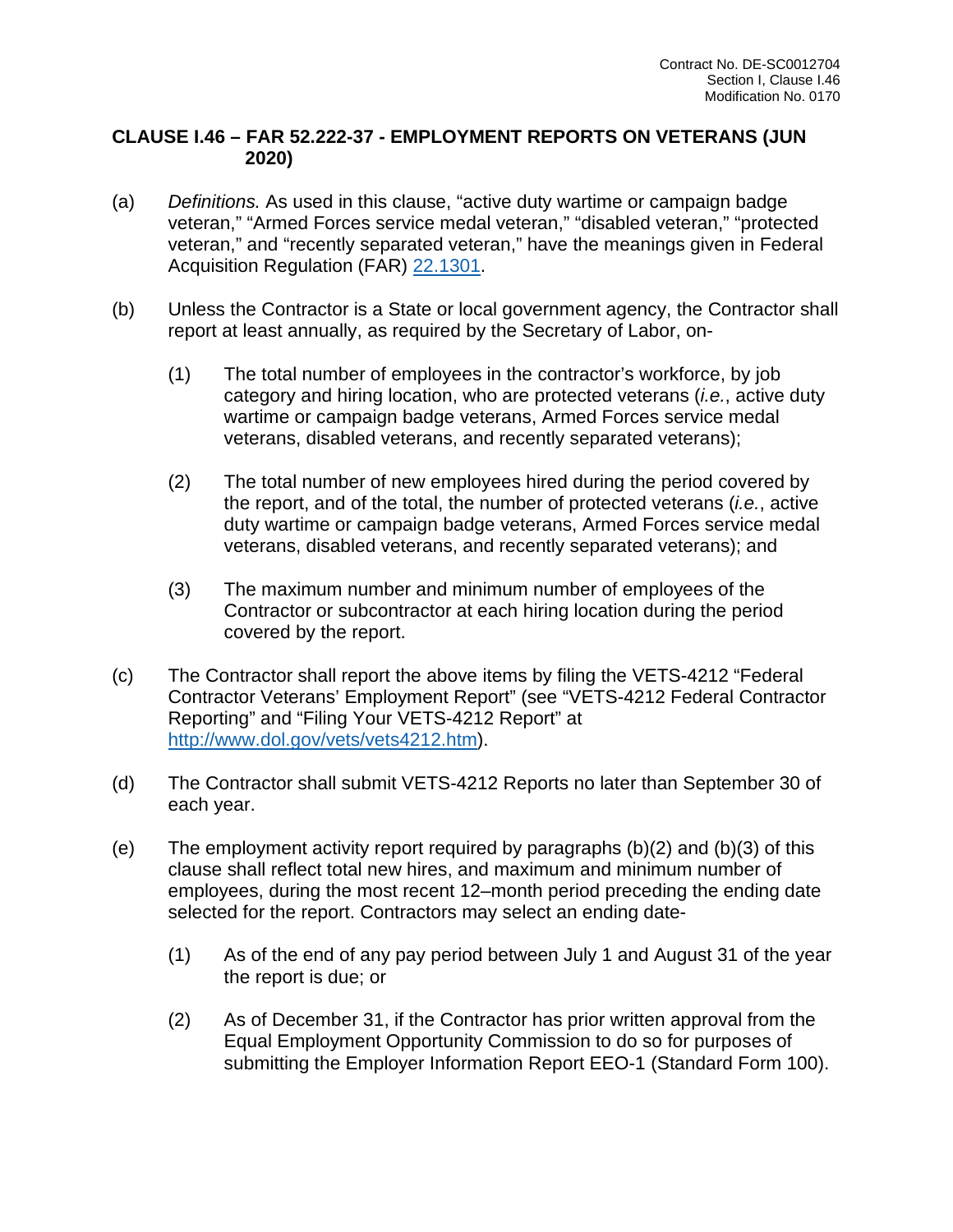- (f) The number of veterans reported must be based on data known to the contractor when completing the VETS-4212. The contractor's knowledge of veterans status may be obtained in a variety of ways, including an invitation to applicants to selfidentify (in accordance with 41 CFR 60-300.42), voluntary self-disclosure by employees, or actual knowledge of veteran status by the contractor. This paragraph does not relieve an employer of liability for discrimination under [38](http://uscode.house.gov/browse.xhtml;jsessionid=114A3287C7B3359E597506A31FC855B3) [U.S.C.4212.](http://uscode.house.gov/browse.xhtml;jsessionid=114A3287C7B3359E597506A31FC855B3)
- (g) The Contractor shall insert the terms of this clause in subcontracts valued at or above the threshold specified in FAR  $22.1303(a)$  $22.1303(a)$  on the date of subcontract award, unless exempted by rules, regulations, or orders of the Secretary of Labor.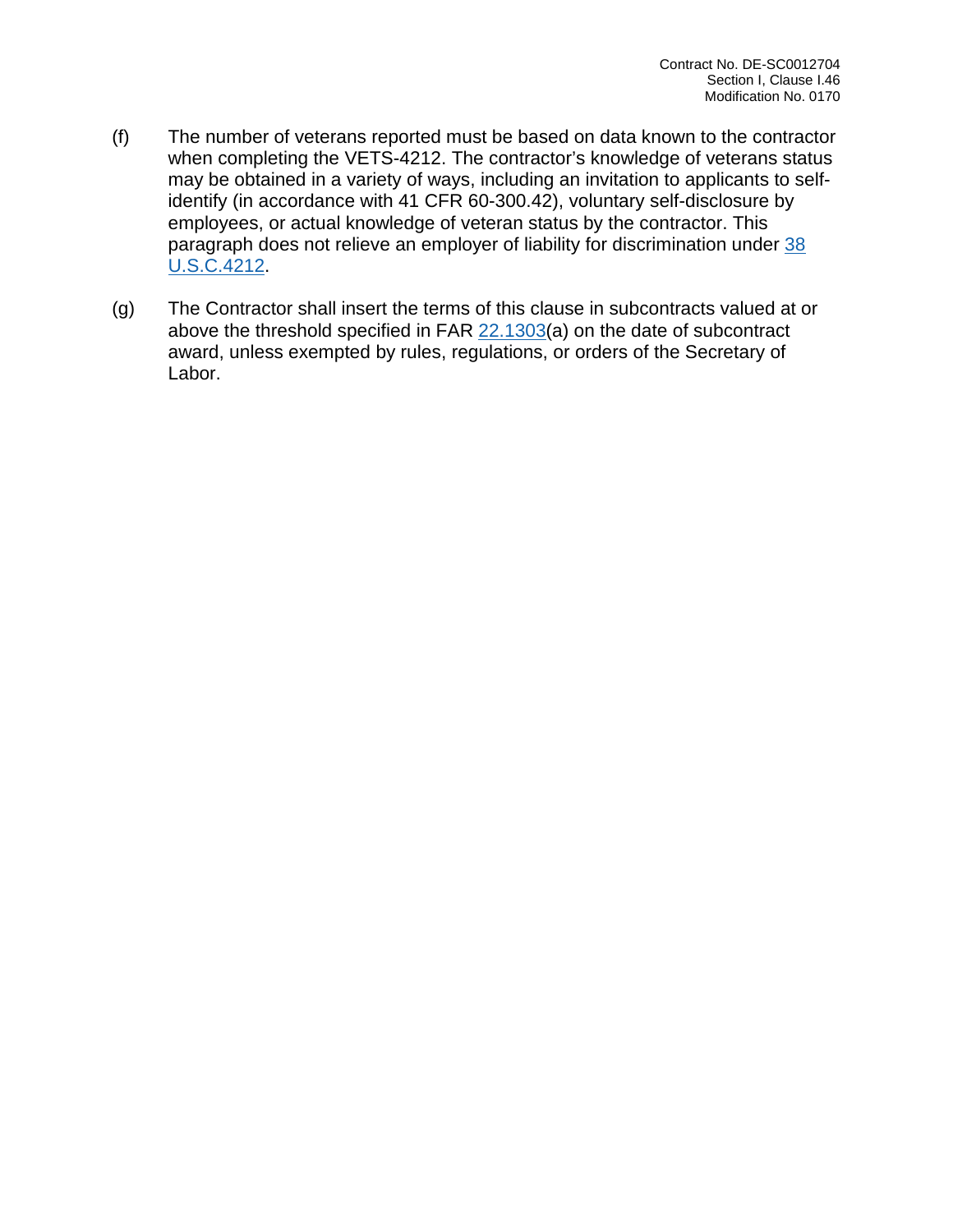#### **CLAUSE I.58 – FAR 52.223-15 – ENERGY EFFICIENCY IN ENERGY CONSUMING PRODUCTS (MAY 2020)**

(a) *Definition.* As used in this clause—

*Energy-efficient product*

- (1) Means a product that–
	- (i) Meets Department of Energy and Environmental Protection Agency criteria for use of the Energy Star trademark label; or
	- (ii) Is in the upper 25 percent of efficiency for all similar products as designated by the Department of Energy's Federal Energy Management Program.
- (2) The term "product" does not include any energy-consuming product or system designed or procured for combat or combat-related missions [\(42](http://uscode.house.gov/browse.xhtml;jsessionid=114A3287C7B3359E597506A31FC855B3) [U.S.C.](http://uscode.house.gov/browse.xhtml;jsessionid=114A3287C7B3359E597506A31FC855B3) 8259b).
- (b) The Contractor shall ensure that energy-consuming products are energy efficient products (*i.e.*, ENERGY STAR® products or FEMP-designated products) at the time of contract award, for products that are—
	- (1) Delivered;
	- (2) Acquired by the Contractor for use in performing services at a Federallycontrolled facility;
	- (3) Furnished by the Contractor for use by the Government; or
	- (4) Specified in the design of a building or work, or incorporated during its construction, renovation, or maintenance.
- (c) The requirements of paragraph (b) apply to the Contractor (including any subcontractor) unless—
	- (1) The energy-consuming product is not listed in the ENERGY STAR® Program or FEMP; or
	- (2) Otherwise approved in writing by the Contracting Officer.
- (d) Information about these products is available for—
	- (1) ENERGY STAR® at [http://www.energystar.gov/products;](http://www.energystar.gov/products) and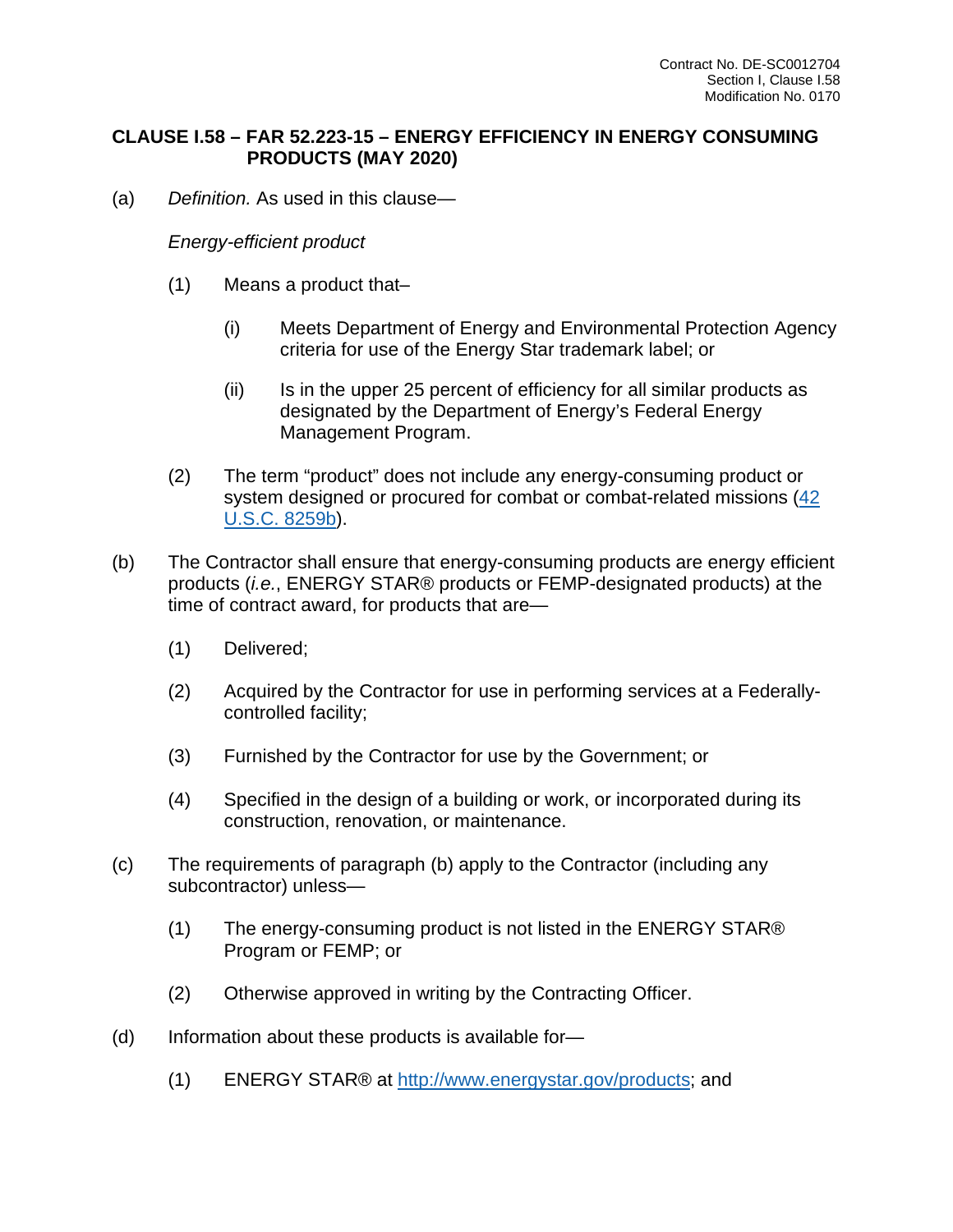(2) FEMP at [https://www.energy.gov/eere/femp/energy-efficient-products-and](https://www.energy.gov/eere/femp/energy-efficient-products-and-energy-saving-technologies)[energy-saving-technologies.](https://www.energy.gov/eere/femp/energy-efficient-products-and-energy-saving-technologies)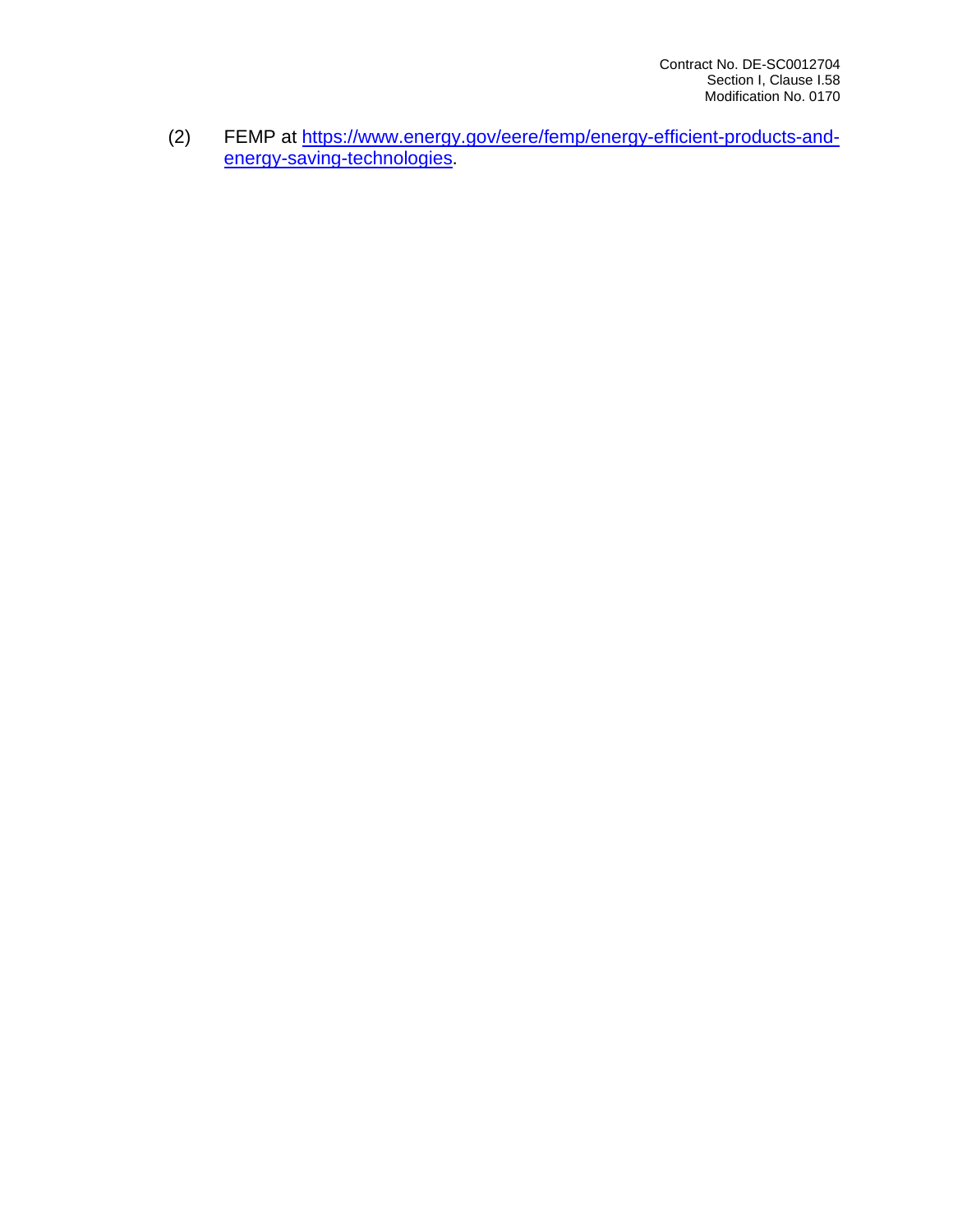## **CLAUSE I.61 – FAR 52.223-18 – ENCOURAGING CONTRACTOR POLICIES TO BAN TEXT MESSAGING WHILE DRIVING (JUN 2020)**

(a) *Definitions*. As used in this clause-

*"Driving"*–

- (1) Means operating a motor vehicle on an active roadway with the motor running, including while temporarily stationary because of traffic, a traffic light, stop sign, or otherwise.
- (2) Does not include operating a motor vehicle with or without the motor running when one has pulled over to the side of, or off, an active roadway and has halted in a location where one can safely remain stationary.

*Text messaging* means reading from or entering data into any handheld or other electronic device, including for the purpose of short message service texting, emailing, instant messaging, obtaining navigational information, or engaging in any other form of electronic data retrieval or electronic data communication. The term does not include glancing at or listening to a navigational device that is secured in a commercially designed holder affixed to the vehicle, provided that the destination and route are programmed into the device either before driving or while stopped in a location off the roadway where it is safe and legal to park.

- (b) This clause implements Executive Order 13513, Federal Leadership on Reducing Text Messaging While Driving, dated October 1, 2009.
- (c) The Contractor is encouraged to-
	- (1) Adopt and enforce policies that ban text messaging while driving-
		- (i) Company-owned or rented vehicles or Government-owned vehicles; or
		- (ii) Privately-owned vehicles when on official Government business or when performing any work for or on behalf of the Government.
	- (2) Conduct initiatives in a manner commensurate with the size of the business, such as-
		- (i) Establishment of new rules and programs or reevaluation of existing programs to prohibit text messaging while driving; and
		- (ii) Education, awareness, and other outreach to employees about the safety risks associated with texting while driving.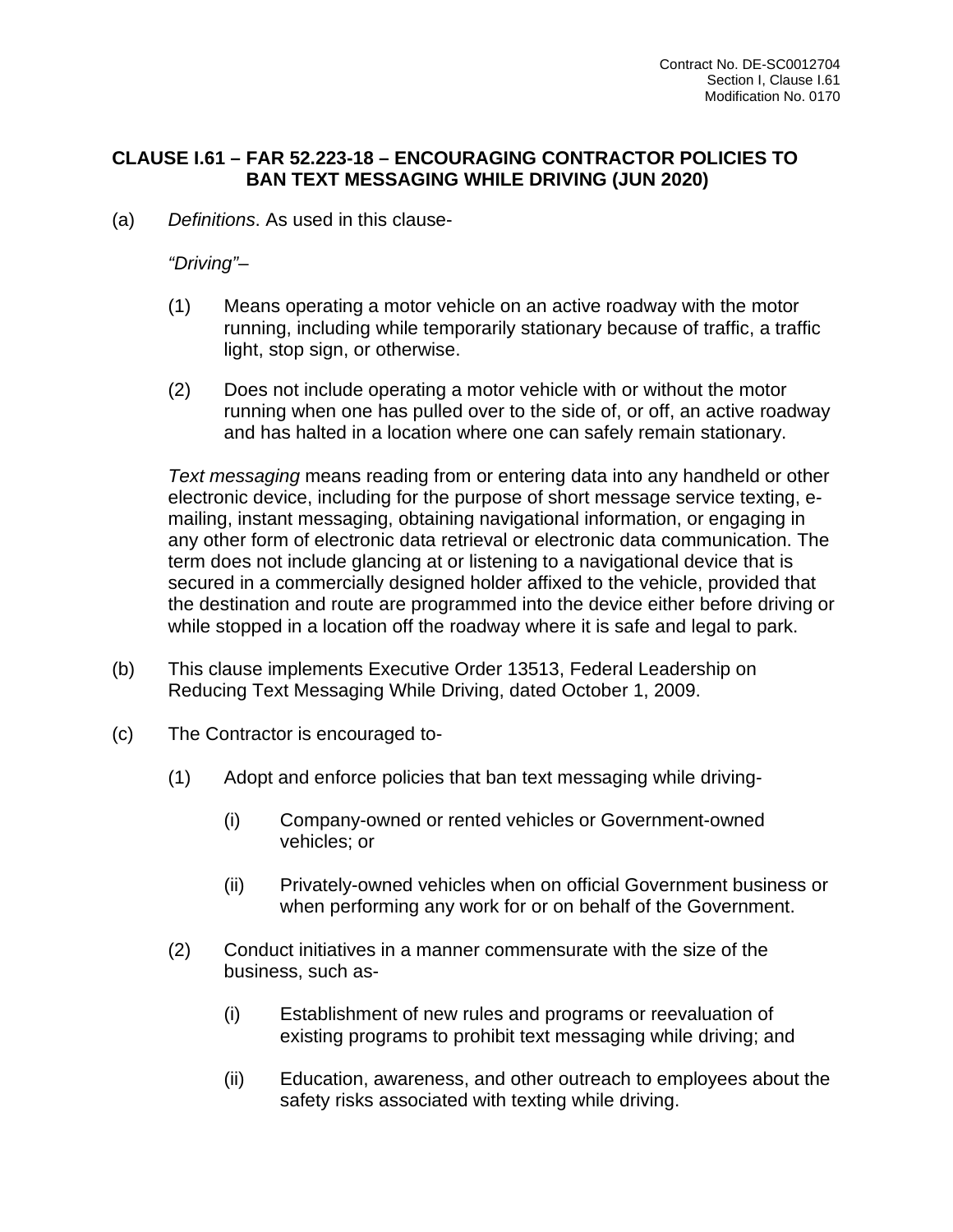(d) *Subcontracts*. The Contractor shall insert the substance of this clause, including this paragraph (d), in all subcontracts that exceed the micro-purchase threshold, as defined in Federal Acquisition Regulation [2.101](https://www.acquisition.gov/content/2101-definitions#i1125359) on the date of subcontract award.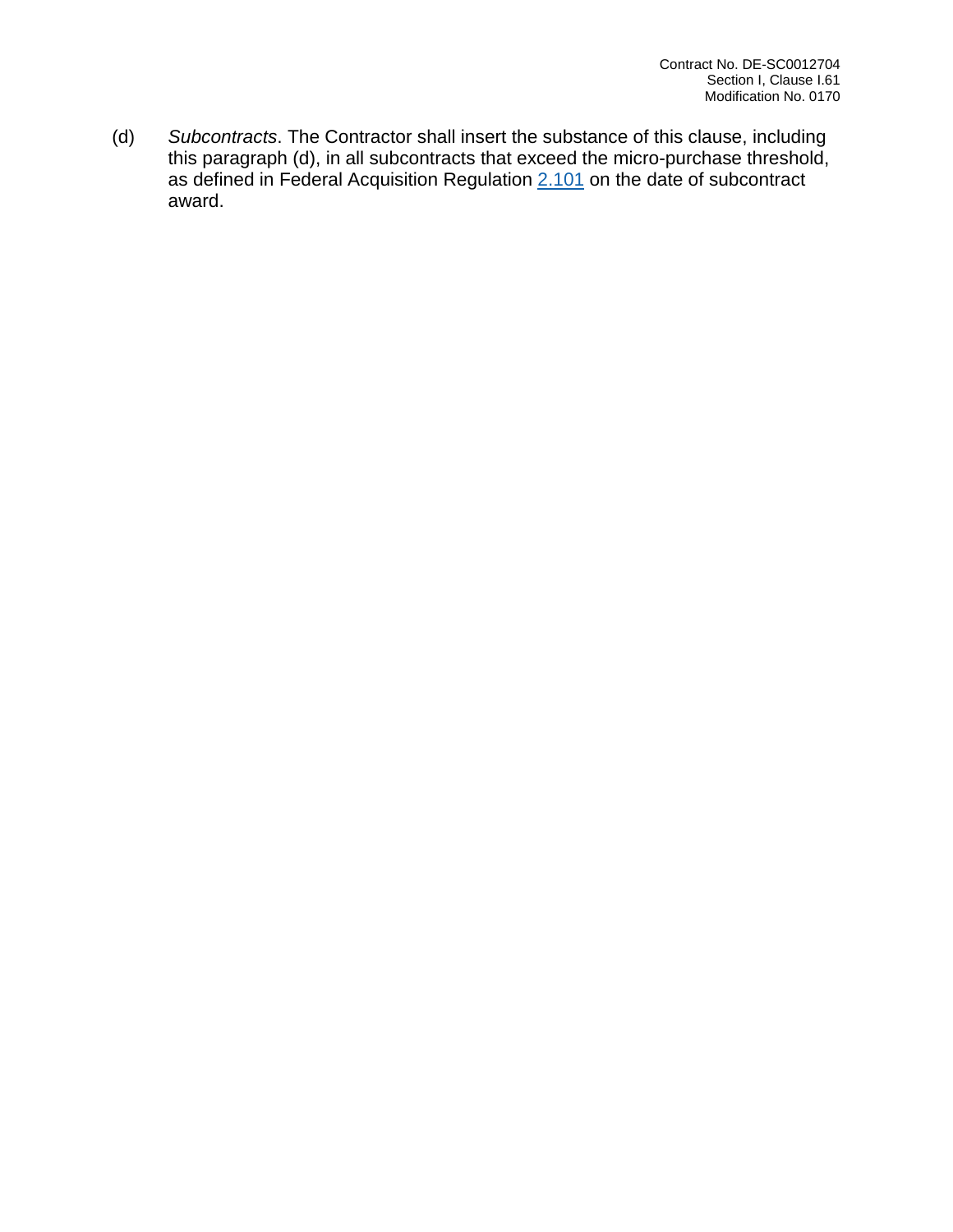## **CLAUSE I.74 – FAR 52.230-2 - COST ACCOUNTING STANDARDS (JUN 2020)**

- (a) Unless the contract is exempt under 48 CFR 9903.201-1 and 9903.201-2, the provisions of 48 CFR Part 9903 are incorporated herein by reference and the Contractor, in connection with this contract, shall-
	- (1) *(CAS-covered Contracts Only)* By submission of a Disclosure Statement, disclose in writing the Contractor's cost accounting practices as required by 48 CFR 9903.202-1 through 9903.202-5, including methods of distinguishing direct costs from indirect costs and the basis used for allocating indirect costs. The practices disclosed for this contract shall be the same as the practices currently disclosed and applied on all other contracts and subcontracts being performed by the Contractor and which contain a Cost Accounting Standards (CAS) clause. If the Contractor has notified the Contracting Officer that the Disclosure Statement contains trade secrets and commercial or financial information which is privileged and confidential, the Disclosure Statement shall be protected and shall not be released outside of the Government.
	- (2) Follow consistently the Contractor's cost accounting practices in accumulating and reporting contract performance cost data concerning this contract. If any change in cost accounting practices is made for the purposes of any contract or subcontract subject to CAS requirements, the change must be applied prospectively to this contract and the Disclosure Statement must be amended accordingly. If the contract price or cost allowance of this contract is affected by such changes, adjustment shall be made in accordance with paragraph (a)(4) or (a)(5) of this clause, as appropriate.
	- (3) Comply with all CAS, including any modifications and interpretations indicated thereto contained in 48 CFR Part 9904, in effect on the date of award of this contract or, if the Contractor has submitted certified cost or pricing data, on the date of final agreement on price as shown on the Contractor's signed certificate of current cost or pricing data. The Contractor shall also comply with any CAS (or modifications to CAS) which hereafter become applicable to a contract or subcontract of the Contractor. Such compliance shall be required prospectively from the date of applicability to such contract or subcontract.

(4)

(i) (Agree to an equitable adjustment as provided in the Changes clause of this contract if the contract cost is affected by a change which, pursuant to paragraph (a)(3) of this clause, the Contractor is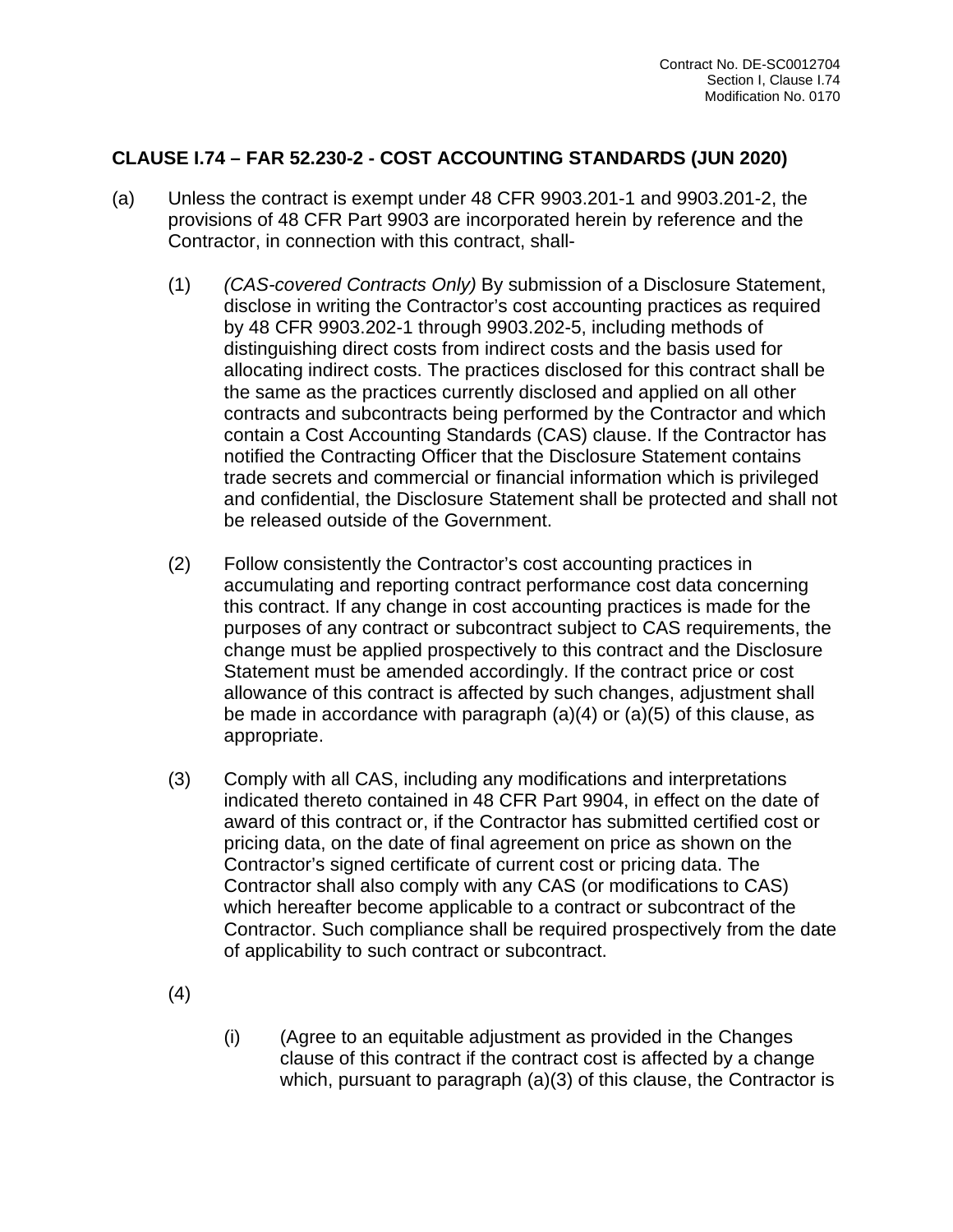required to make to the Contractor's established cost accounting practices.

- (ii) Negotiate with the Contracting Officer to determine the terms and conditions under which a change may be made to a cost accounting practice, other than a change made under other provisions of paragraph (a)(4) of this clause; provided that no agreement may be made under this provision that will increase costs paid by the United States.
- (iii) When the parties agree to a change to a cost accounting practice, other than a change under subdivision (a)(4)(i) of this clause, negotiate an equitable adjustment as provided in the Changes clause of this contract.
- (5) Agree to an adjustment of the contract price or cost allowance, as appropriate, if the Contractor or a subcontractor fails to comply with an applicable Cost Accounting Standard, or to follow any cost accounting practice consistently and such failure results in any increased costs paid by the United States. Such adjustment shall provide for recovery of the increased costs to the United States, together with interest thereon computed at the annual rate established under section 6621(a)(2) of the Internal Revenue Code of1986 (26 [U.S.C.6621\(a\)\(2\)\)](http://uscode.house.gov/browse.xhtml;jsessionid=114A3287C7B3359E597506A31FC855B3) for such period, from the time the payment by the United States was made to the time the adjustment is effected. In no case shall the Government recover costs greater than the increased cost to the Government, in the aggregate, on the relevant contracts subject to the price adjustment, unless the Contractor made a change in its cost accounting practices of which it was aware or should have been aware at the time of price negotiations and which it failed to disclose to the Government.
- (b) If the parties fail to agree whether the Contractor or a subcontractor has complied with an applicable CAS in 48 CFR 9904 or a CAS rule or regulation in 48 CFR 9903 and as to any cost adjustment demanded by the United States, such failure to agree will constitute a dispute under 41 U.S.C. [chapter](http://uscode.house.gov/browse.xhtml;jsessionid=114A3287C7B3359E597506A31FC855B3) 71, Contract Disputes.
- (c) The Contractor shall permit any authorized representatives of the Government to examine and make copies of any documents, papers, or records relating to compliance with the requirements of this clause.
- (d) The Contractor shall include in all negotiated subcontracts which the Contractor enters into, the substance of this clause, except paragraph (b), and shall require such inclusion in all other subcontracts, of any tier, including the obligation to comply with all CAS in effect on the subcontractor's award date or if the subcontractor has submitted certified cost or pricing data, on the date of final agreement on price as shown on the subcontractor's signed Certificate of Current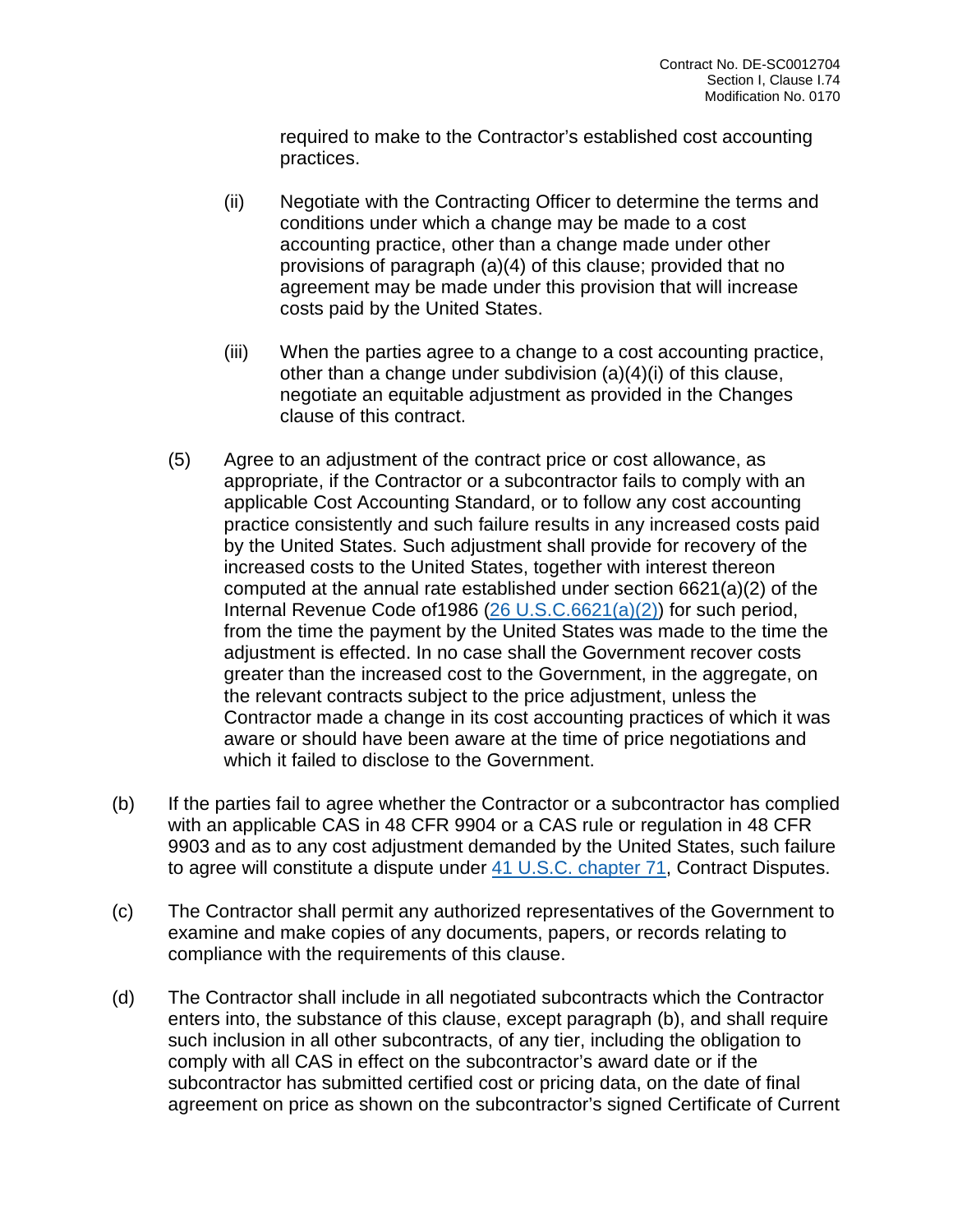Cost or Pricing Data. If the subcontract is awarded to a business unit which pursuant to 48 CFR 9903.201-2 is subject to other types of CAS coverage, the substance of the applicable clause set forth in subsection [30.201-4](https://www.acquisition.gov/content/30201-4-contract-clauses#i1087135) of the Federal Acquisition Regulation (FAR) shall be inserted. This requirement shall apply only to negotiated subcontracts in excess of the lower CAS threshold specified in FAR [30.201-4\(](https://www.acquisition.gov/content/30201-4-contract-clauses#i1087135)b) on the date of subcontract award, except that the requirement shall not apply to negotiated subcontracts otherwise exempt from the requirement to include a CAS clause as specified in 48 CFR 9903.201-1.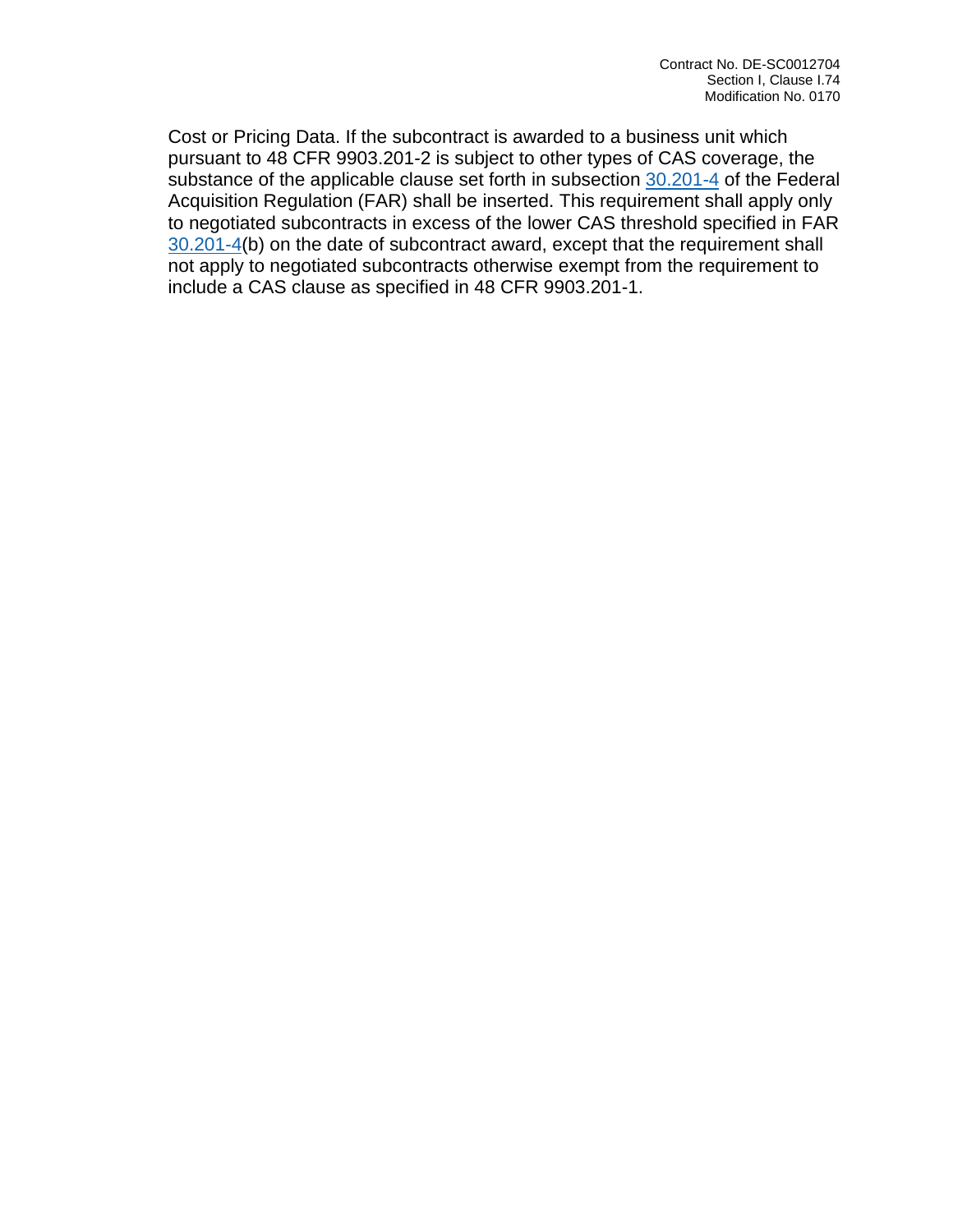## **CLAUSE I.88 – FAR 52.244-6 - SUBCONTRACTS FOR COMMERCIAL ITEMS (JUN 2020)**

(a) *Definitions.* As used in this clause—

*Commercial item* and *commercially available off-the-shelf item* have the meanings contained in Federal Acquisition Regulation (FAR) [2.101.](https://www.acquisition.gov/content/2101-definitions#i1125359)

*Subcontract* includes a transfer of commercial items between divisions, subsidiaries, or affiliates of the Contractor or subcontractor at any tier.

(b) To the maximum extent practicable, the Contractor shall incorporate, and require its subcontractors at all tiers to incorporate, commercial items or nondevelopmental items as components of items to be supplied under this contract.

(c)

- (1) The Contractor shall insert the following clauses in subcontracts for commercial items:
	- (i) [52.203-13,](https://www.acquisition.gov/content/52203-13-contractor-code-business-ethics-and-conduct#i1063504) Contractor Code of Business Ethics and Conduct (JUN 2020) (41 [U.S.C.](http://uscode.house.gov/browse.xhtml;jsessionid=114A3287C7B3359E597506A31FC855B3) 3509), if the subcontract exceeds the threshold specified in FAR [3.1004\(](https://www.acquisition.gov/content/31004-contract-clauses#i1123740)a) on the date of subcontract award, and has a performance period of more than 120 days. In altering this clause to identify the appropriate parties, all disclosures of violation of the civil False Claims Act or of Federal criminal law shall be directed to the agency Office of the Inspector General, with a copy to the Contracting Officer.
	- (ii) [52.203-15,](https://www.acquisition.gov/content/52203-15-whistleblower-protections-under-american-recovery-and-reinvestment-act-2009#i1063607) Whistleblower Protections Under the American Recovery and Reinvestment Act of 2009 (JUN 2010) (Section 1553 of Pub. L. 111-5), if the subcontract is funded under the Recovery Act.
	- (iii) [52.203-19,](https://www.acquisition.gov/content/52203-19-prohibition-requiring-certain-internal-confidentiality-agreements-or-statements#i52_203-19) Prohibition on Requiring Certain Internal Confidentiality Agreements or Statements (JAN 2017).
	- (iv) [52.204-21,](https://www.acquisition.gov/content/52204-21-basic-safeguarding-covered-contractor-information-systems#id1669B0A0E67) Basic Safeguarding of Covered Contractor Information Systems (JUN 2016), other than subcontracts for commercially available off-the-shelf items, if flow down is required in accordance with paragraph (c) of FAR clause [52.204-21.](https://www.acquisition.gov/content/52204-21-basic-safeguarding-covered-contractor-information-systems#id1669B0A0E67)
	- (v) [52.204-23,](https://www.acquisition.gov/content/52204-23-prohibition-contracting-hardware-software-and-services-developed-or-provided-kaspersky-lab-and-other-covered-entities#id189A70O0P1N) Prohibition on Contracting for Hardware, Software, and Services Developed or Provided by Kaspersky Lab and Other Covered Entities (JUL 2018) (Section 1634 of Pub. L. 115-91).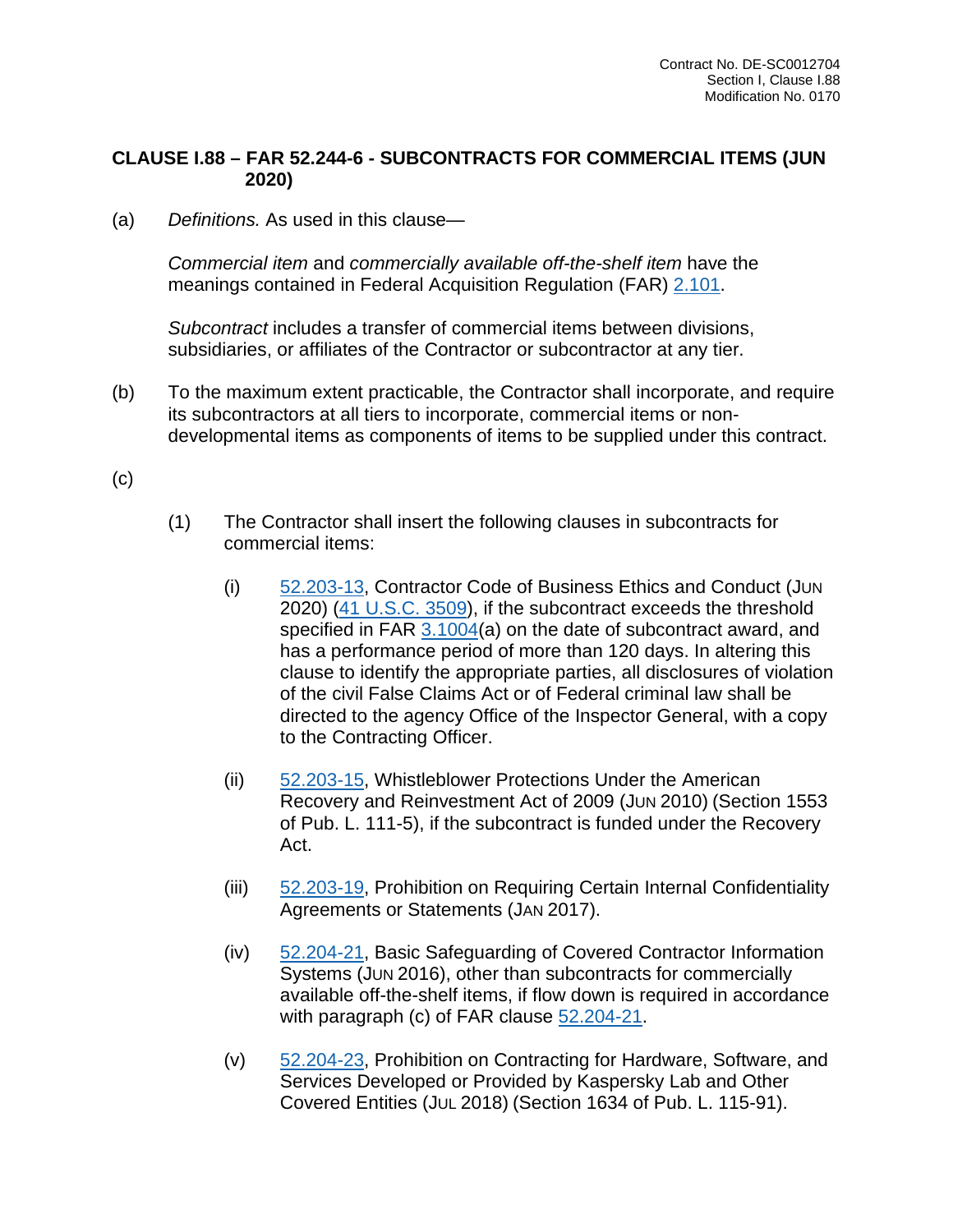- (vi) [52.204-25,](https://www.acquisition.gov/content/52204-25-prohibition-contracting-certain-telecommunications-and-video-surveillance-services-or-equipment#id1989I600I4C) Prohibition on Contracting for Certain Telecommunications and Video Surveillance Services or Equipment. (AUG 2019) (Section 889(a)(1)(A) of Pub. L. 115-232).
- (vii) [52.219-8,](https://www.acquisition.gov/content/52219-8-utilization-small-business-concerns#i52_219-8) Utilization of Small Business Concerns (OCT 2018) [\(15](http://uscode.house.gov/view.xhtml?req=granuleid:USC-prelim-title15-section637&num=0&edition=prelim) [U.S.C.637\(](http://uscode.house.gov/view.xhtml?req=granuleid:USC-prelim-title15-section637&num=0&edition=prelim)d)(2) and (3)), if the subcontract offers further subcontracting opportunities. If the subcontract (except subcontracts to small business concerns) exceeds the applicable threshold specified in FAR [19.702\(](https://www.acquisition.gov/content/19702-statutory-requirements#i1100224)a) on the date of subcontract award, the subcontractor must include [52.219-8](https://www.acquisition.gov/content/52219-8-utilization-small-business-concerns#i52_219-8) in lower tier subcontracts that offer subcontracting opportunities.
- (viii) [52.222-21,](https://www.acquisition.gov/content/52222-21-prohibition-segregated-facilities#i1055713) Prohibition of Segregated Facilities (APR 2015).
- (ix) [52.222-26,](https://www.acquisition.gov/content/52222-26-equal-opportunity#i1055793) Equal Opportunity (SEPT 2015) (E.O.11246).
- $(x)$  [52.222-35,](https://www.acquisition.gov/content/52222-35-equal-opportunity-veterans#i1056230) Equal Opportunity for Veterans (Jun 2020) [\(38](http://uscode.house.gov/browse.xhtml;jsessionid=114A3287C7B3359E597506A31FC855B3) [U.S.C.4212\(a\)\)](http://uscode.house.gov/browse.xhtml;jsessionid=114A3287C7B3359E597506A31FC855B3);
- (xi) [52.222-36,](https://www.acquisition.gov/content/52222-36-equal-opportunity-workers-disabilities#i1056250) Equal Opportunity for Workers with Disabilities (JUN 2020) (29 [U.S.C.793\)](http://uscode.house.gov/browse.xhtml;jsessionid=114A3287C7B3359E597506A31FC855B3).
- (xii) [52.222-37,](https://www.acquisition.gov/content/52222-37-employment-reports-veterans#i1056265) Employment Reports on Veterans (JUN 2020) [\(38](http://uscode.house.gov/browse.xhtml;jsessionid=114A3287C7B3359E597506A31FC855B3) [U.S.C.4212\).](http://uscode.house.gov/browse.xhtml;jsessionid=114A3287C7B3359E597506A31FC855B3)
- (xiii) [52.222-40,](https://www.acquisition.gov/content/52222-40-notification-employee-rights-under-national-labor-relations-act#i1056304) Notification of Employee Rights Under the National Labor Relations Act (DEC 2010) (E.O. 13496), if flow down is required in accordance with paragraph (f) of FAR clause [52.222-40.](https://www.acquisition.gov/content/52222-40-notification-employee-rights-under-national-labor-relations-act#i1056304)
- (xiv)
- (A) [52.222-50,](https://www.acquisition.gov/content/52222-50-combating-trafficking-persons#i1056535) Combating Trafficking in Persons (JAN 2019) [\(22](http://uscode.house.gov/browse.xhtml;jsessionid=114A3287C7B3359E597506A31FC855B3) U.S.C. [chapter](http://uscode.house.gov/browse.xhtml;jsessionid=114A3287C7B3359E597506A31FC855B3) 78 and E.O. 13627).
- (B) Alternate I (MAR 2015) of [52.222-50\(](https://www.acquisition.gov/content/52222-50-combating-trafficking-persons#i1056535)22 U.S.C. [chapter](http://uscode.house.gov/browse.xhtml;jsessionid=114A3287C7B3359E597506A31FC855B3) 78 and E.O. 13627).
- (xv) [52.222-55,](https://www.acquisition.gov/content/52222-55-minimum-wages-under-executive-order-13658#i1056818) Minimum Wages under Executive Order 13658 (DEC 2015), if flow down is required in accordance with paragraph (k) of FAR clause [52.222-55.](https://www.acquisition.gov/content/52222-55-minimum-wages-under-executive-order-13658#i1056818)
- (xvi) [52.222-62,](https://www.acquisition.gov/content/52222-62-paid-sick-leave-under-executive-order-13706#i52_222_62) Paid Sick Leave Under Executive Order 13706 (JAN 2017) (E.O. 13706), if flow down is required in accordance with paragraph (m) of FAR clause [52.222-62.](https://www.acquisition.gov/content/52222-62-paid-sick-leave-under-executive-order-13706#i52_222_62)

(xvii)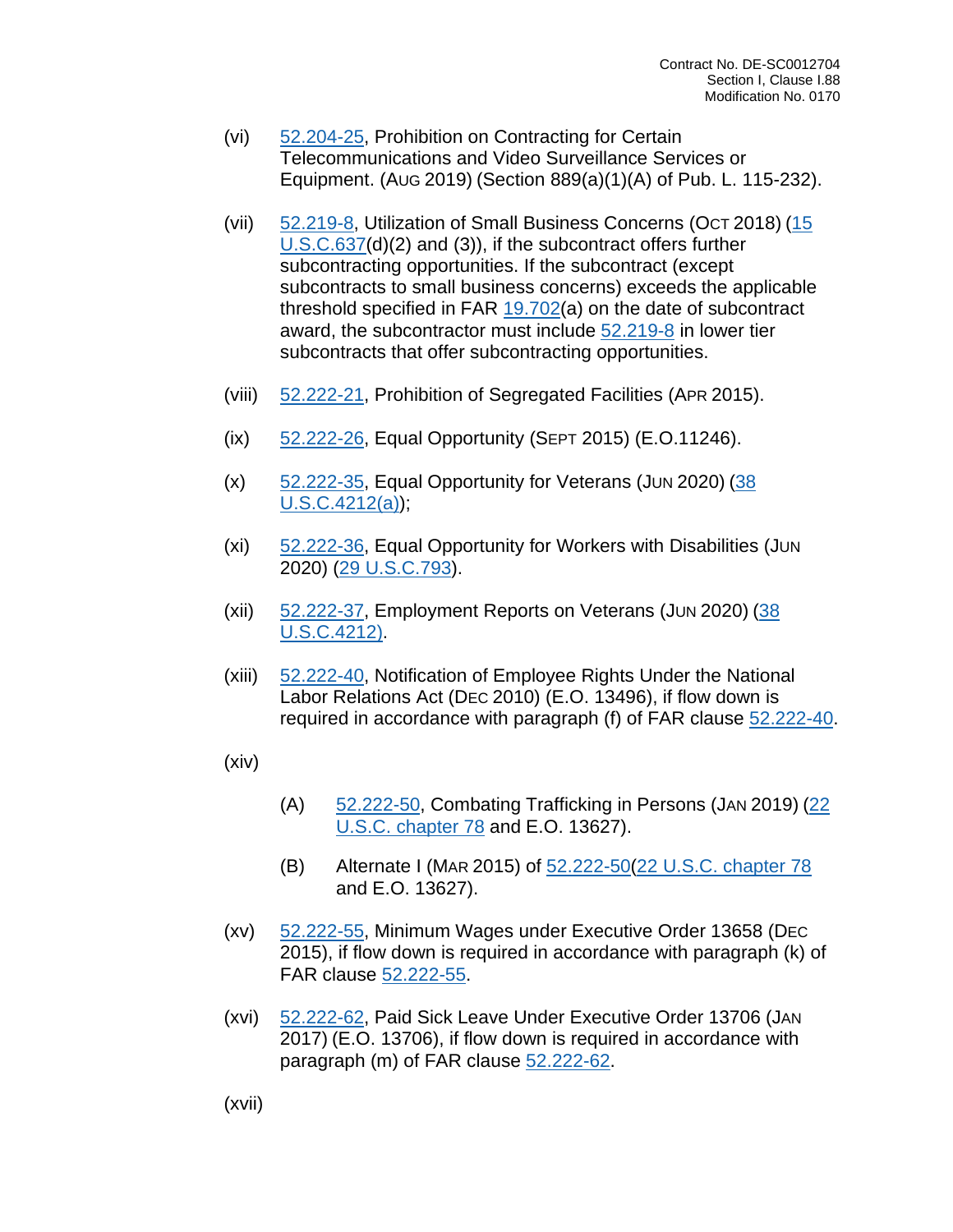- (A) [52.224-3,](https://www.acquisition.gov/content/52224-3-privacy-training#i52_224_3) Privacy Training (JAN 2017) (5 [U.S.C.](http://uscode.house.gov/view.xhtml?req=granuleid:USC-prelim-title5-section552a&num=0&edition=prelim) 552a) if flow down is required in accordance with [52.224-3\(](https://www.acquisition.gov/content/52224-3-privacy-training#i52_224_3)f).
- (B) Alternate I (JAN 2017) of [52.224-3,](https://www.acquisition.gov/content/52224-3-privacy-training#i52_224_3) if flow down is required in accordance with  $52.224-3(f)$  $52.224-3(f)$  and the agency specifies that only its agency-provided training is acceptable).
- (xviii) [52.225-26,](https://www.acquisition.gov/content/52225-26-contractors-performing-private-security-functions-outside-united-states#i1054921) Contractors Performing Private Security Functions Outside the United States (OCT 2016) (Section 862, as amended, of the National Defense Authorization Act for Fiscal Year 2008; [10](http://uscode.house.gov/browse.xhtml;jsessionid=114A3287C7B3359E597506A31FC855B3) [U.S.C.](http://uscode.house.gov/browse.xhtml;jsessionid=114A3287C7B3359E597506A31FC855B3) 2302 Note).
- (xix) [52.232-40,](https://www.acquisition.gov/content/52232-40-providing-accelerated-payments-small-business-subcontractors#i1050853) Providing Accelerated Payments to Small Business Subcontractors (DEC 2013), if flow down is required in accordance with paragraph (c) of FAR clause [52.232-40.](https://www.acquisition.gov/content/52232-40-providing-accelerated-payments-small-business-subcontractors#i1050853)
- (xx) [52.247-64,](https://www.acquisition.gov/content/52247-64-preference-privately-owned-us-flag-commercial-vessels#i1046560) Preference for Privately Owned U.S.-Flag Commercial Vessels (FEB 2006) (46 U.S.C. [App.1241](http://uscode.house.gov/browse.xhtml;jsessionid=114A3287C7B3359E597506A31FC855B3) and 10 [U.S.C.2631\)](http://uscode.house.gov/browse.xhtml;jsessionid=114A3287C7B3359E597506A31FC855B3), if flow down is required in accordance with paragraph (d) of FAR clause [52.247-64\)](https://www.acquisition.gov/content/52247-64-preference-privately-owned-us-flag-commercial-vessels#i1046560).
- (2) While not required, the Contractor may flow down to subcontracts for commercial items a minimal number of additional clauses necessary to satisfy its contractual obligations.
- (d) The Contractor shall include the terms of this clause, including this paragraph (d), in subcontracts awarded under this contract.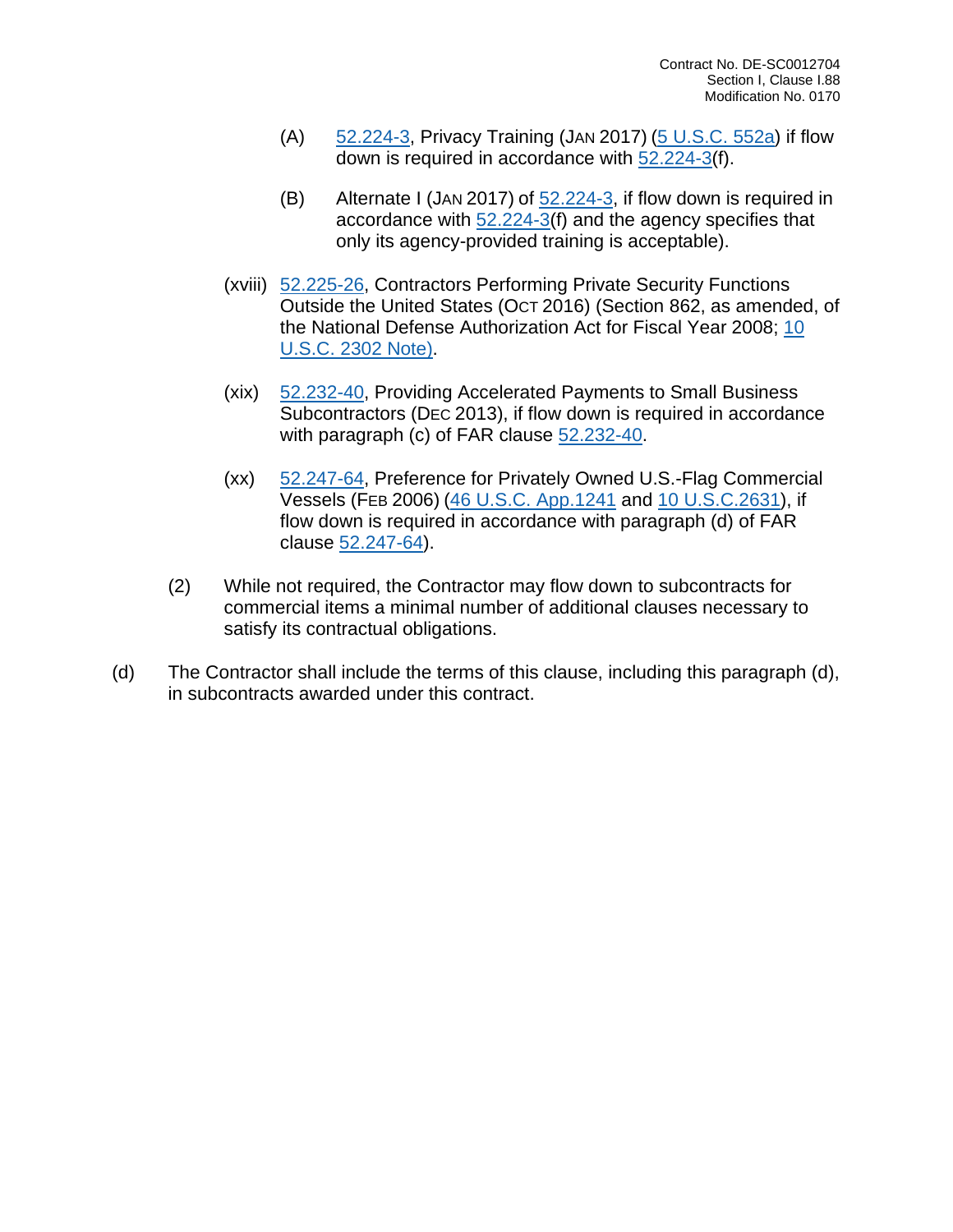#### **CLAUSE I.88A – FAR 52.246-26 – REPORTING NONCONFORMING ITEMS (JUN 2020)**

(a) *Definitions.* As used in this clause—

*Common item* means an item that has multiple applications versus a single or peculiar application.

*Counterfeit item* means an unlawful or unauthorized reproduction, substitution, or alteration that has been knowingly mismarked, misidentified, or otherwise misrepresented to be an authentic, unmodified item from the original manufacturer, or a source with the express written authority of the original manufacturer or current design activity, including an authorized aftermarket manufacturer. Unlawful or unauthorized substitution includes used items represented as new, or the false identification of grade, serial number, lot number, date code, or performance characteristics.

*Critical item* means an item, the failure of which is likely to result in hazardous or unsafe conditions for individuals using, maintaining, or depending upon the item; or is likely to prevent performance of a vital agency mission.

*Critical nonconformance* means a nonconformance that is likely to result in hazardous or unsafe conditions for individuals using, maintaining, or depending upon the supplies or services; or is likely to prevent performance of a vital agency mission.

*Design activity* means an organization, Government or contractor, that has responsibility for the design and configuration of an item, including the preparation or maintenance of design documents. Design activity could be the original organization, or an organization to which design responsibility has been transferred.

*Major nonconformance* means a nonconformance, other than critical, that is likely to result in failure of the supplies or services, or to materially reduce the usability of the supplies or services for their intended purpose.

*Suspect counterfeit item* means an item for which credible evidence (including but not limited to, visual inspection or testing) provides reasonable doubt that the item is authentic.

- (b) The Contractor shall—
	- (1) Screen Government-Industry Data Exchange Program (GIDEP) reports, available at [www.gidep.org,](http://www.gidep.org/) as a part of the Contractor's inspection system or program for the control of quality, to avoid the use and delivery of counterfeit or suspect counterfeit items or delivery of items that contain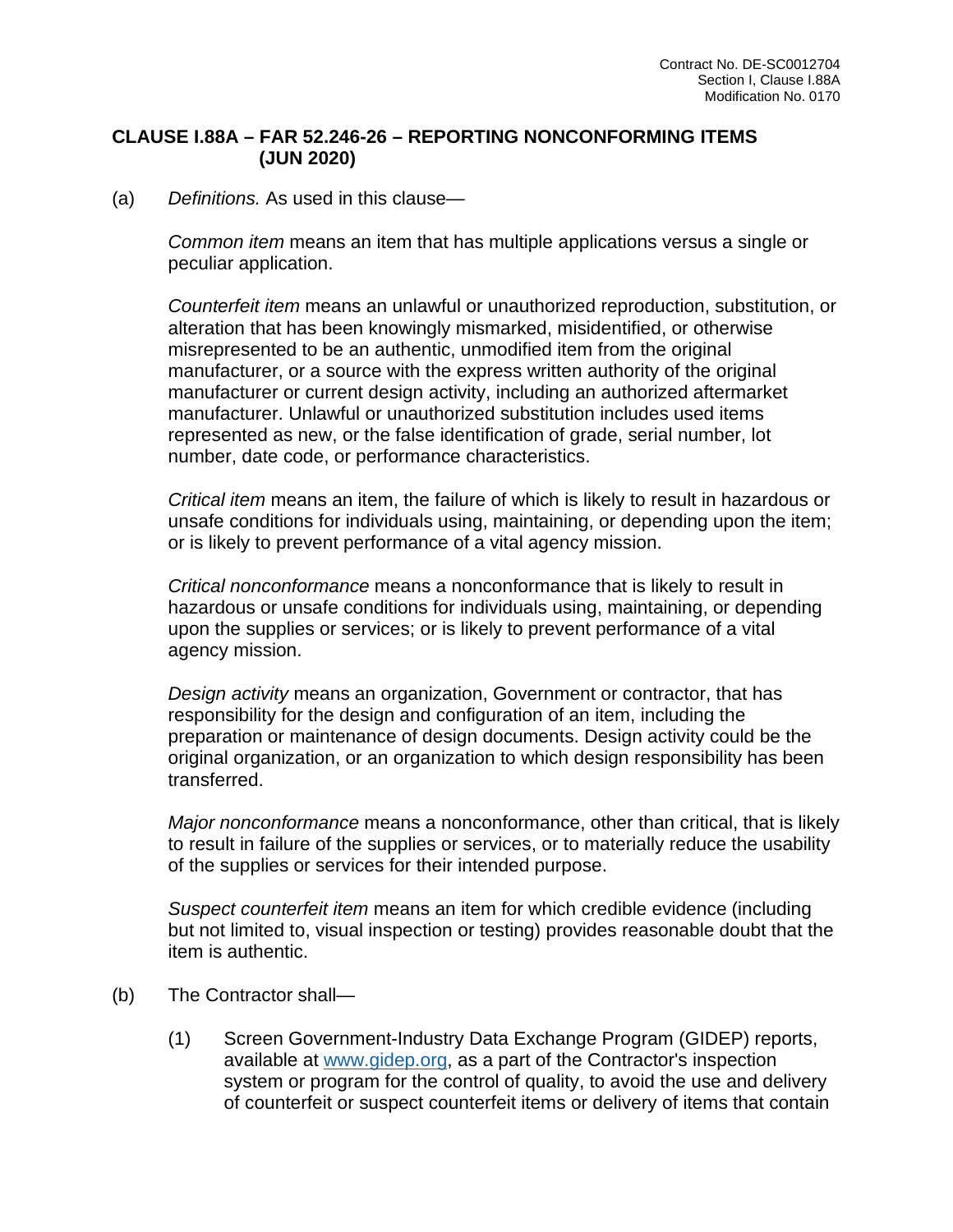a major or critical nonconformance. This requirement does not apply if the Contractor is a foreign corporation or partnership that does not have an office, place of business, or fiscal paying agent in the United States;

- (2) Provide written notification to the Contracting Officer within 60 days of becoming aware or having reason to suspect, such as through inspection, testing, record review, or notification from another source (*e.g.*, seller, customer, third party) that any end item, component, subassembly, part, or material contained in supplies purchased by the Contractor for delivery to, or for, the Government is counterfeit or suspect counterfeit;
- (3) Retain counterfeit or suspect counterfeit items in its possession at the time of discovery until disposition instructions have been provided by the Contracting Officer; and
- (4) Except as provided in paragraph (c) of this clause, submit a report to GIDEP at [www.gidep.org](http://www.gidep.org/) within 60 days of becoming aware or having reason to suspect, such as through inspection, testing, record review, or notification from another source (*e.g.*, seller, customer, third party) that an item purchased by the Contractor for delivery to, or for, the Government is–
	- (i) A counterfeit or suspect counterfeit item; or
	- (ii) A common item that has a major or critical nonconformance.
- (c) The Contractor shall not submit a report as required by paragraph (b)(4) of this clause, if—
	- (1) The Contractor is a foreign corporation or partnership that does not have an office, place of business, or fiscal paying agent in the United States;
	- (2) The Contractor is aware that the counterfeit, suspect counterfeit, or nonconforming item is the subject of an on-going criminal investigation, unless the report is approved by the cognizant law-enforcement agency; or
	- (3) For nonconforming items other than counterfeit or suspect counterfeit items, it can be confirmed that the organization where the defect was generated (*e.g.*, original component manufacturer, original equipment manufacturer, aftermarket manufacturer, or distributor that alters item properties or configuration) has not released the item to more than one customer.
- (d) Reports submitted in accordance with paragraph (b)(4) of this clause shall not include—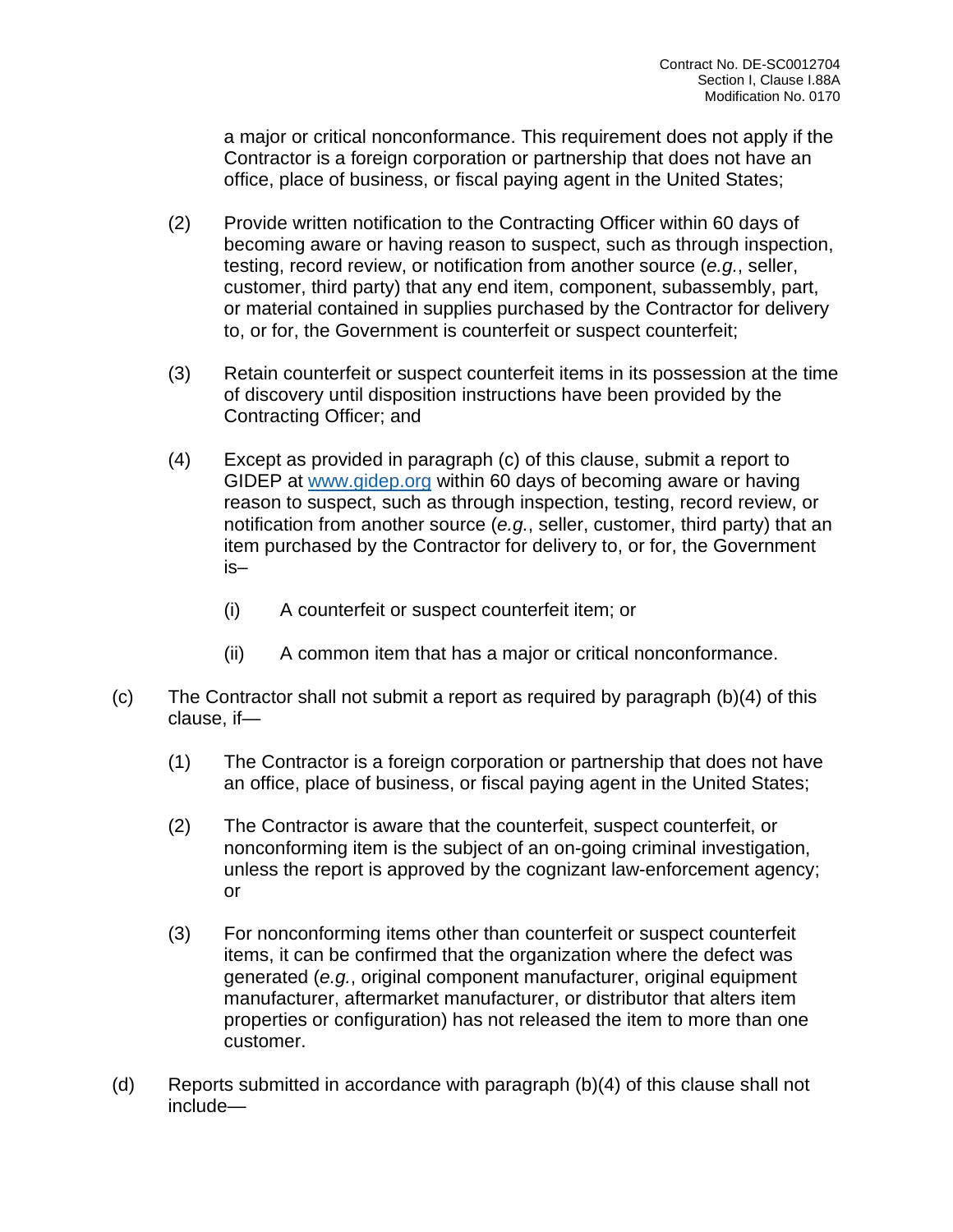- (1) Trade secrets or confidential commercial or financial information protected under the Trade Secrets Act (18 [U.S.C.](https://uscode.house.gov/view.xhtml?req=granuleid:USC-prelim-title18-section1905&num=0&edition=prelim) 1905); or
- (2) Any other information prohibited from disclosure by statute or regulation.
- (e) Additional guidance on the use of GIDEP is provided at [http://www.gidep.org/about/opmanual/opmanual.htm.](http://www.gidep.org/about/opmanual/opmanual.htm)
- $(f)$  If this is a contract with the Department of Defense, as provided in paragraph (c)(5) of section 818 of the National Defense Authorization Act for Fiscal Year 2012 (Pub. L. 112-81), the Contractor or subcontractor that provides a written report or notification under this clause that the end item, component, part, or material contained electronic parts (*i.e.*, an integrated circuit, a discrete electronic component (including, but not limited to, a transistor, capacitor, resistor, or diode), or a circuit assembly)) that are counterfeit electronic parts or suspect counterfeit electronic parts shall not be subject to civil liability on the basis of such reporting, provided that the Contractor or any subcontractor made a reasonable effort to determine that the report was factual.
	- (g) Subcontracts.
		- (1) Except as provided in paragraph (g)(2) of this clause, the Contractor shall insert this clause, including this paragraph (g), in subcontracts that are for–
			- (i) Items subject to higher-level quality standards in accordance with the clause at FAR [52.246-11,](https://www.acquisition.gov/content/52246-11-higher-level-contract-quality-requirement#i1047059) Higher-Level Contract Quality Requirement;
			- (ii) Items that the Contractor determines to be critical items for which use of the clause is appropriate;
			- (iii) Electronic parts or end items, components, parts, or materials containing electronic parts, whether or not covered in paragraph  $(g)(1)(i)$  or (ii) of this clause, if the subcontract exceeds the simplified acquisition threshold, as defined in FAR [2.101](https://www.acquisition.gov/content/2101-definitions#i1125359) on the date of subcontract award, and this contract is by, or for, the Department of Defense (as required by paragraph (c)(4) of section 818 of the National Defense Authorization Act for Fiscal Year 2012 (Pub. L. 112-81)); or
			- (iv) For the acquisition of services, if the subcontractor will furnish, as part of the service, any items that meet the criteria specified in paragraphs  $(q)(1)(i)$  through  $(q)(1)(iii)$  of this clause.
		- (2) The Contractor shall not insert the clause in subcontracts for–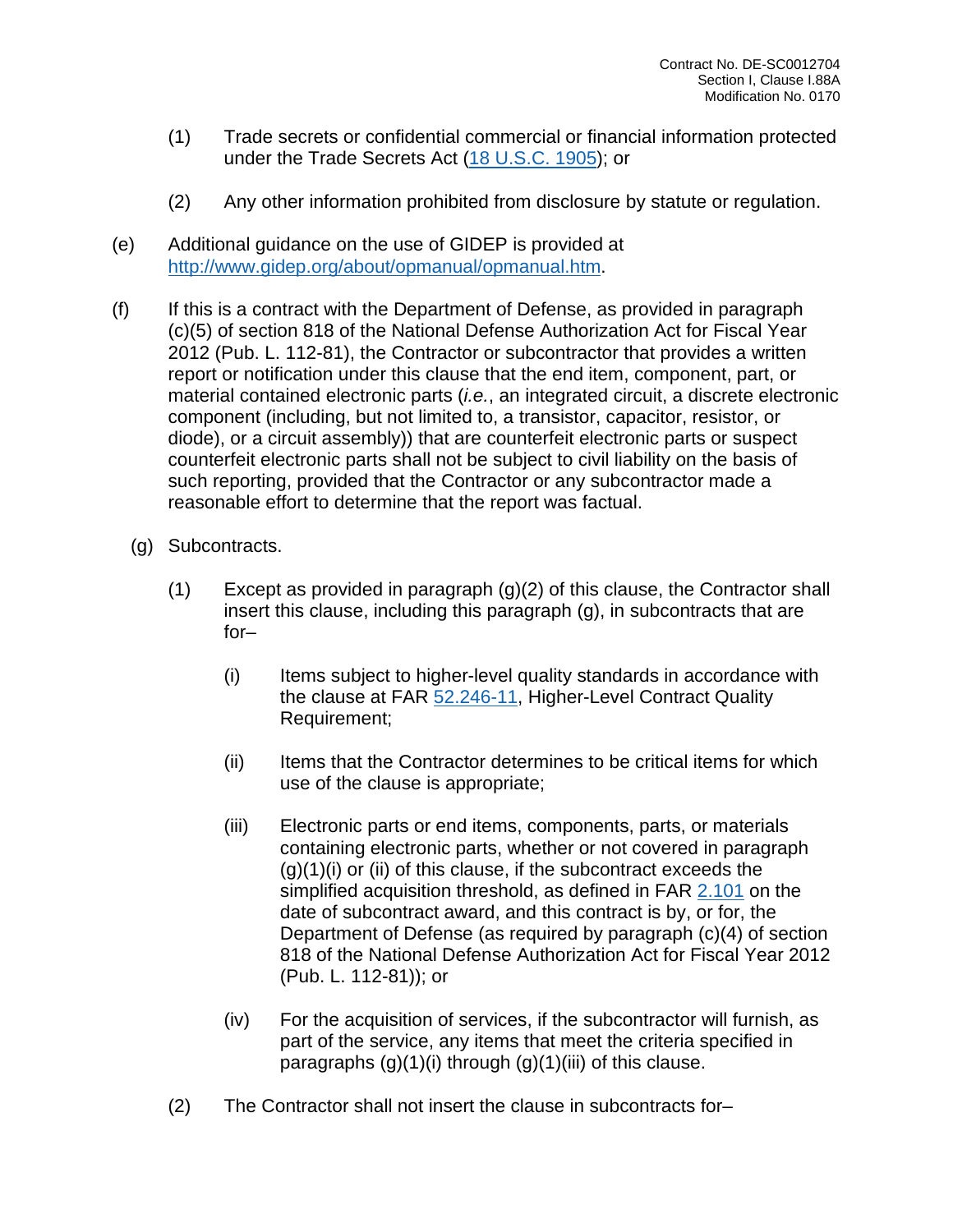- (i) Commercial items; or
- (ii) Medical devices that are subject to the Food and Drug Administration reporting requirements at 21 CFR 803.
- (3) The Contractor shall not alter the clause other than to identify the appropriate parties.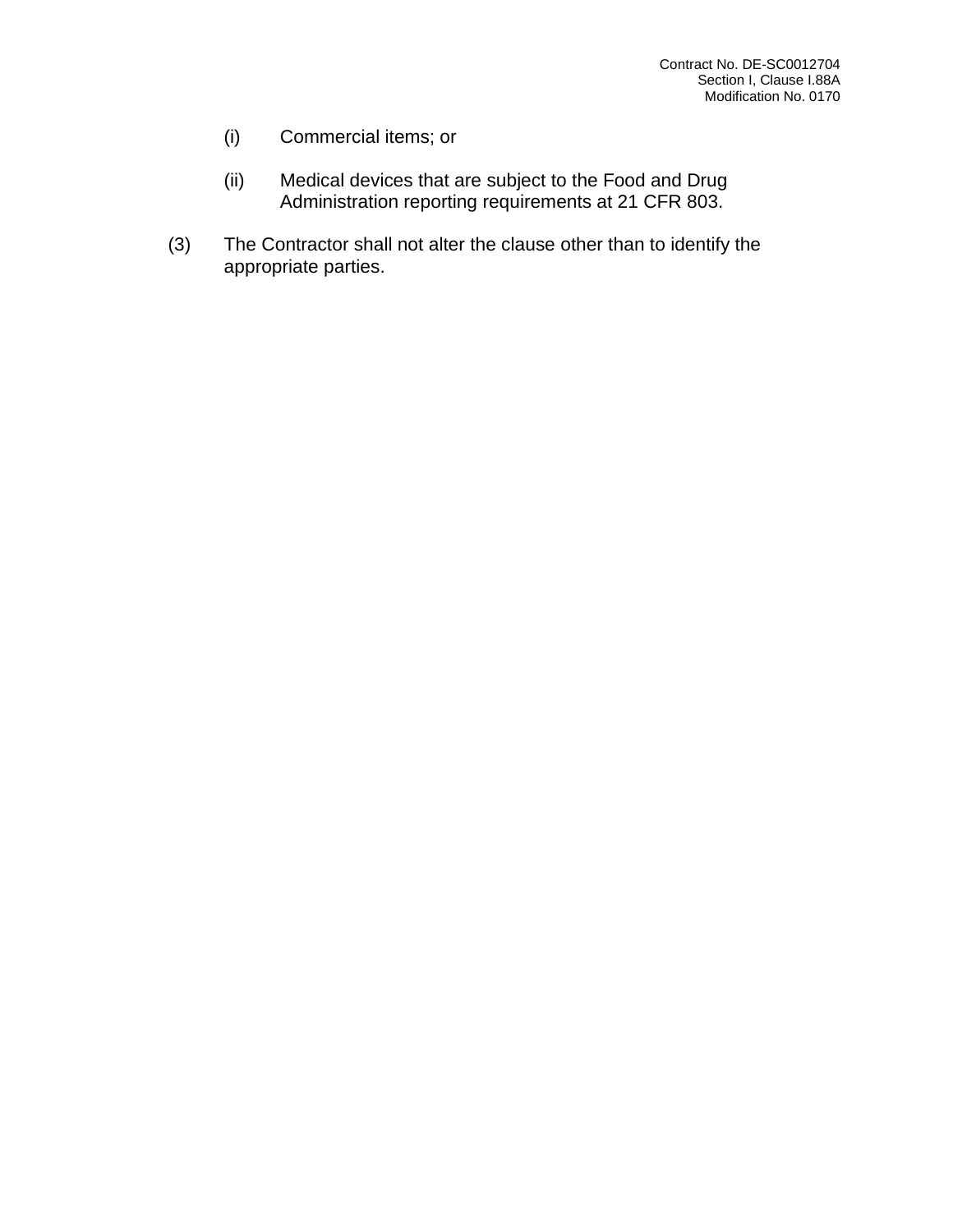Contract No. DE-SC0012704 Section J | Appendix E Modification No. 0170

## **APPENDIX E**

# **KEY PERSONNEL**

**Applicable to the Operations of The Brookhaven National Laboratory**